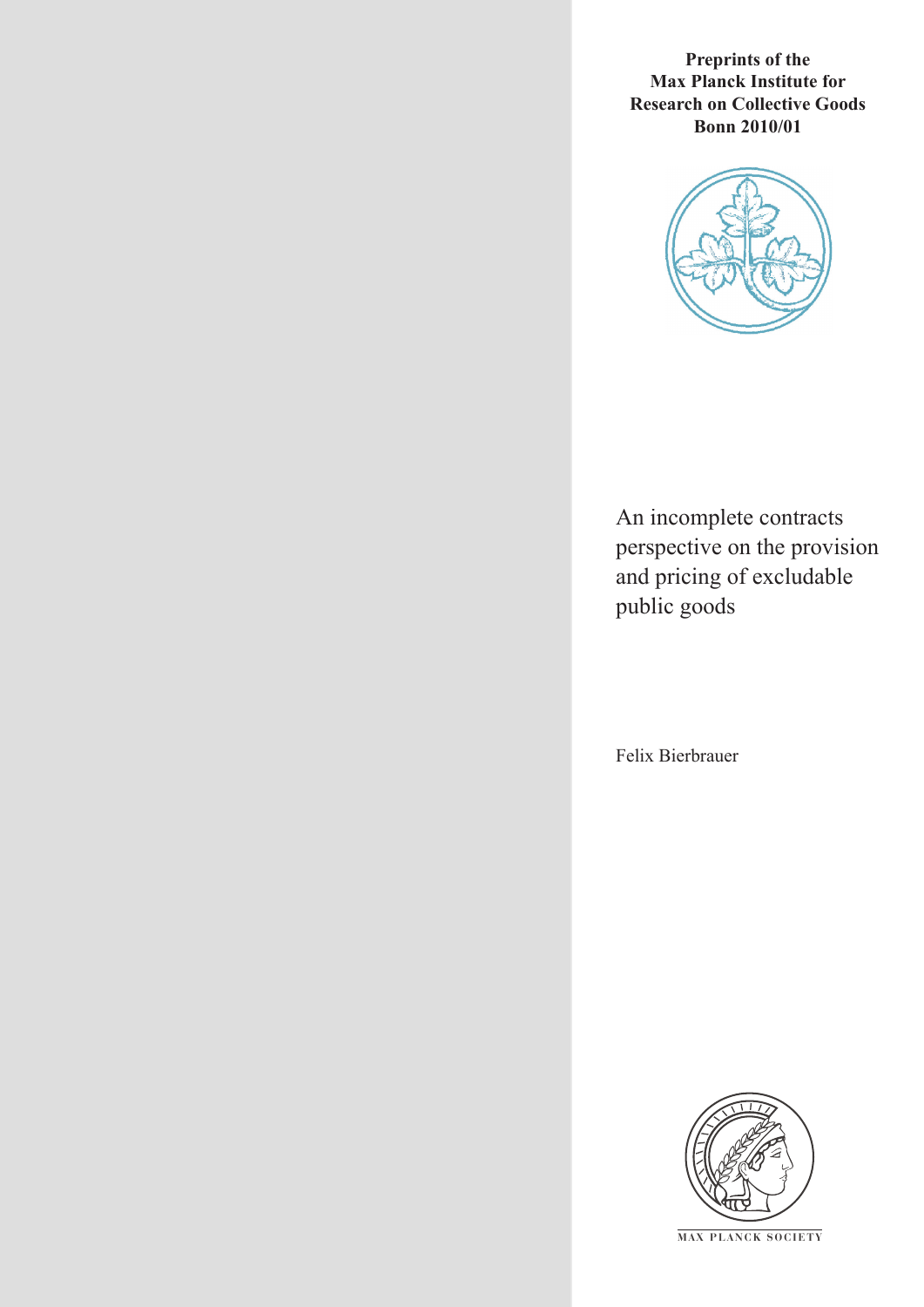

# **An incomplete contracts perspective on the provision and pricing of excludable public goods**

Felix Bierbrauer

December 2009, revised April 2010

Max Planck Institute for Research on Collective Goods, Kurt-Schumacher-Str. 10, D-53113 Bonn http://www.coll.mpg.de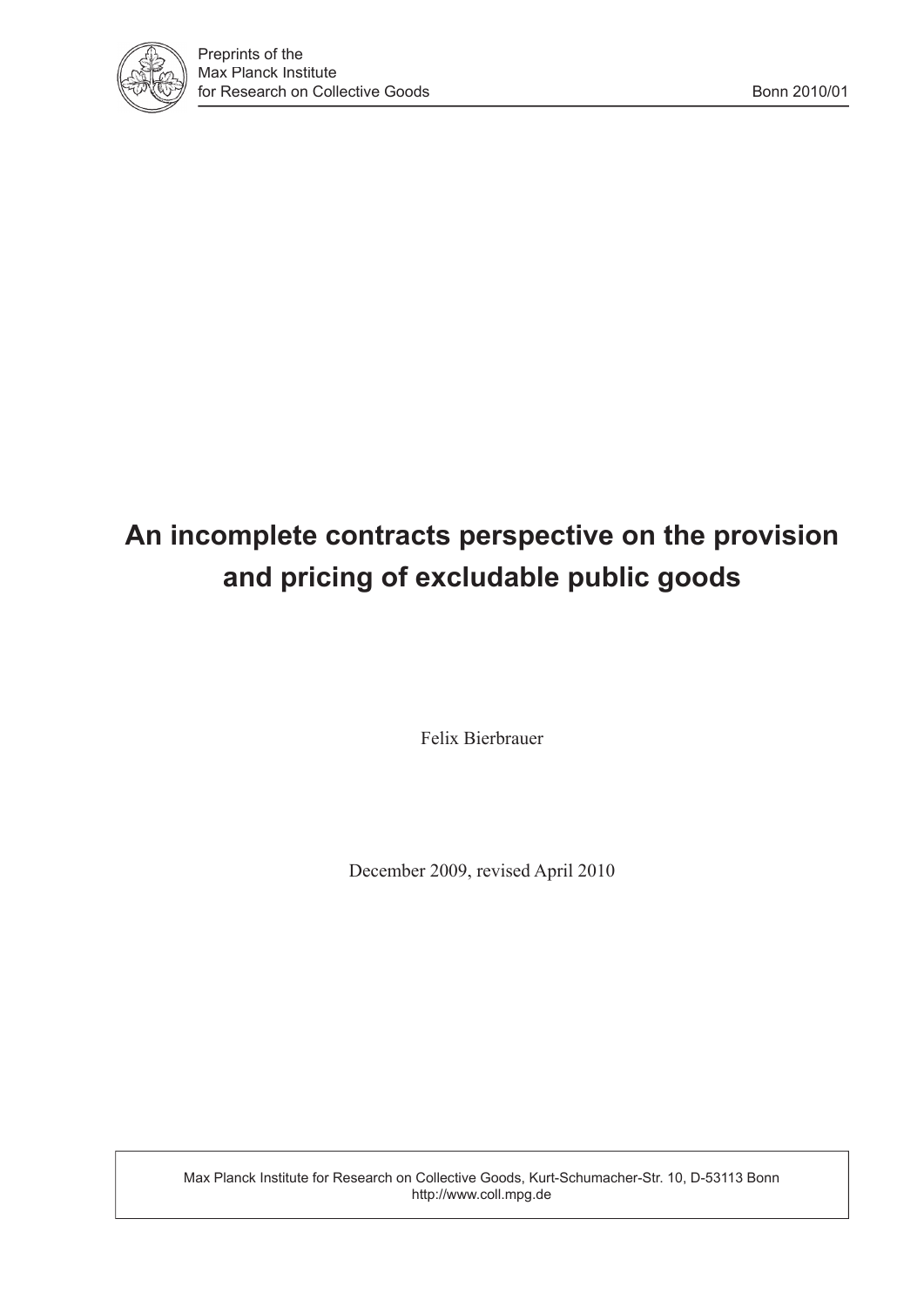# An incomplete contracts perspective on the provision and pricing of excludable public goods<sup>∗</sup>

Felix J. Bierbrauer† Max Planck Institute, Bonn

April 2010

#### Abstract

We study whether a firm that produces and sells access to an excludable public good should face a self-financing requirement, or, alternatively, receive subsidies that help to cover the cost of public-goods provision. The main result is that the desirability of a self-financing requirement is shaped by an equity-efficiency trade-off: While first-best efficiency is out of reach with such a requirement, its imposition limits the firm's ability of rent extraction. Hence, consumer surplus may be higher if the firm has no access to public funds.

Keywords: Incomplete Contracts, Excludable Public Goods, Regulation

JEL: D82, D86, H41, L51

<sup>∗</sup>An earlier version of this paper circulated under the title "Incomplete Contracts and Excludable Public Goods".

<sup>†</sup> I benefited from conversations with Sophie Bade, Pierre Boyer, Christoph Engel, Alia Gizatulina, Martin Hellwig, Jos Jansen, Jörn Lüdemann, Stefan Magen, and Lydia Mechtenberg.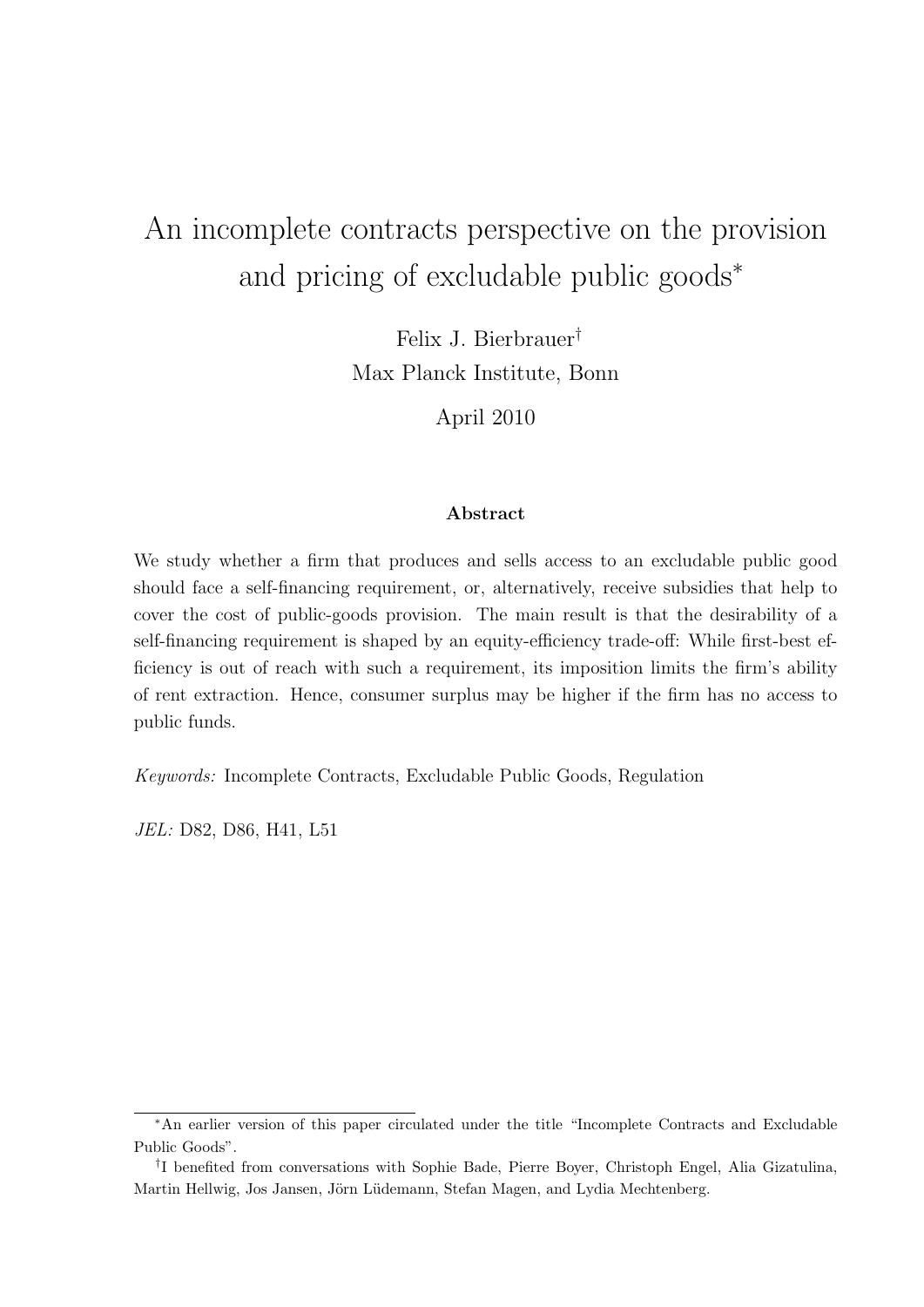# 1 Introduction

This paper studies whether a firm who produces and prices an excludable public good should face a self-financing requirement, or whether tax revenues should be used to cover parts of the costs. If we think of the excludable public good as a bridge, the question that is addressed in this paper can be framed as follows: Should the financing of the bridge rely exclusively on tolls, or is there a role for a head tax that every inhabitant of the relevant city has to pay, irrespectively of whether he will cross the bridge frequently or only rarely. Alternatively, if the excludable public good is a network for telecommunications, the question is whether this infrastructure investment must be financed exclusively out of the revenues that can be generated by selling telecom services, or whether there is a role for taxes.

The disadvantage of self-financing requirements is that they induce distortions. Consumers are excluded from the consumption of the public good, even though, because of non-rivalry, admitting them involves no cost. If the firm has no access to public funds these inefficiencies cannot be avoided. By contrast, if tax revenues are available, we can get rid of these inefficiencies.

This observation is a challenge for the literature on public-sector pricing problems in the tradition of Ramsey (1927) and Boiteux (1956) which is based on the premise that a self-financing requirement is in place. It is subject to a similar critique as the one voiced by Atkinson and Stiglitz (1976) who question the relevance of Ramsey models of taxation in economies with a representative agent. In these models, lump-sum taxes are a first-best solution to the policy problem at hand. Therefore, the Ramsey tax problem is interesting only if lump-sum taxes are assumed unavailable. This makes the characterization of an optimal tax system a somewhat contrived exercise. Analogously, finding an optimal mechanism for the provision of an excludable public good in the presence of a self-financing requirement appears to be an artificial problem.

This paper provides a justification for self-financing requirements. As a main result, it is shown that their imposition may be the optimal reaction to an equity-efficiency tradeoff. This trade-off involves, on the one hand, a comparison of the total surplus from public-goods production which is higher if there is no such requirement, and an assessment of the distribution of the surplus between consumers and the producer of the public good, on the other. In particular, the imposition of a self-financing requirement may lead to a higher level of consumer surplus.

This result is derived in a model in which a profit-maximizing firm proposes a mechanism for the provision and financing of the public good. The firm is, in turn, supervised by a policy maker who has to approve the firm's proposal. The policy maker remains ignorant about the state of demand (as shaped by the distribution of public-goods preferences)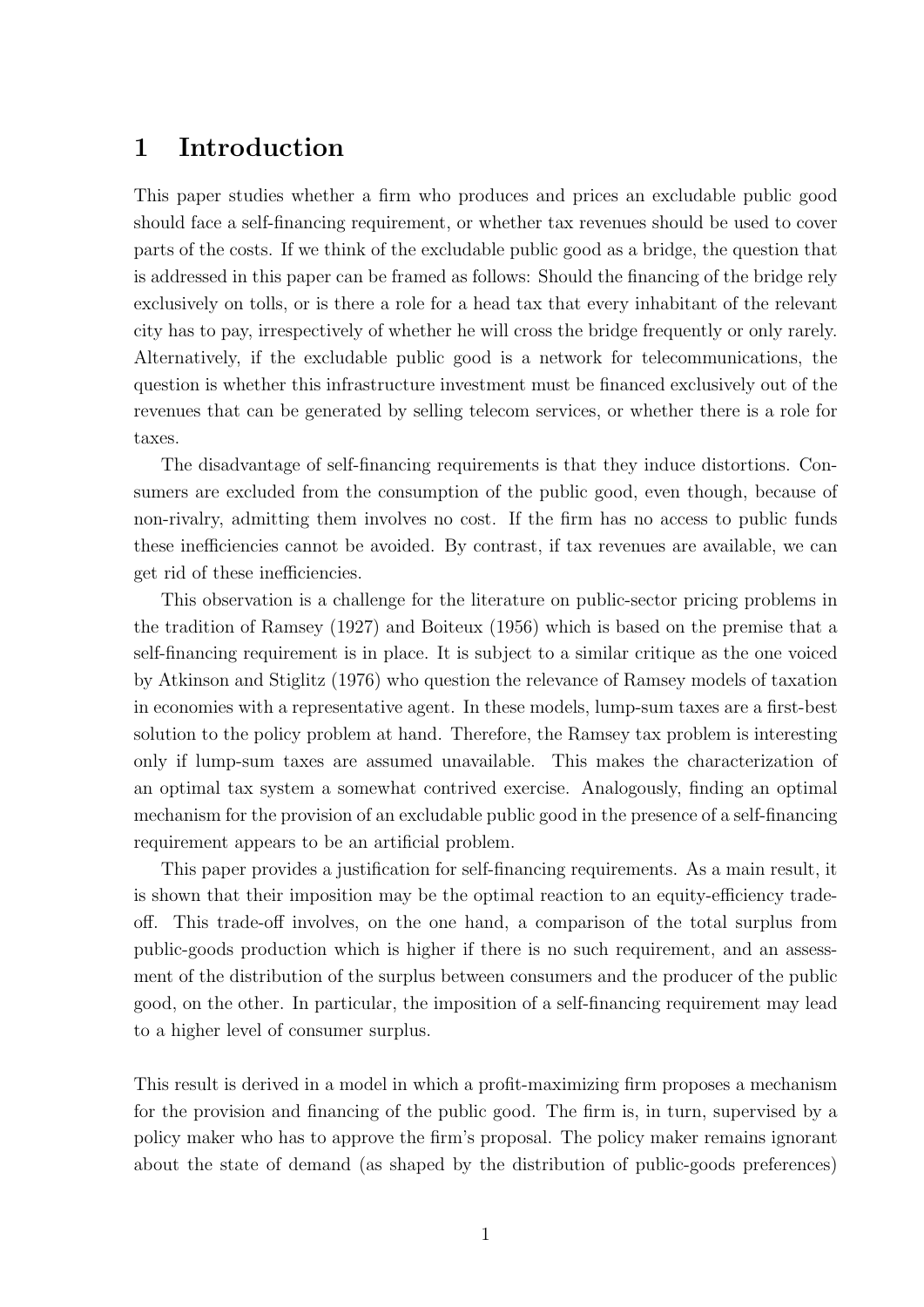and supply (as shaped by production costs). However, she has probabilistic beliefs about demand and supply and can therefore assess the expected performance of a mechanism that the firm proposes. Under these premises, the policy maker formulates an optimal rule for approving the firm's proposals. We compare two alternatives for formulating such a rule: Rule A, a minimal level of expected consumer surplus, so that a mechanism is approved only if it exceeds this threshold; Rule  $B$ , a reservation utility level, so that every consumer's expected utility has to be larger than this reservation utility level.

We will show that these alternatives can be interpreted as follows: Rule A is equivalent to a model where the firm has to deliver an upfront payment in order to become the provider of the public good, and then has to propose a mechanism subject to the requirement of a non-negative level of consumer surplus. In particular, this mechanism may involve lump-sum contributions, i.e., payments which do not depend on a consumer's demand of the public good. Rule  $B$  is equivalent to a model where, again, the firm has to deliver an upfront payment and then faces a self-financing requirement when producing the public good. This makes it impossible to acquire payments from consumers with no demand for the public good.

In both models, the upfront payment can be interpreted as a tax on the firm's expected profits.<sup>1</sup> Under  $B$ , setting this tax is all that the policy maker has to do. Rule  $B$  therefore gives rise to a situation where a firm is subject to a tax on profits and then chooses a mechanism subject to a budget constraint that does not include tax revenue as a source of income. This setup is akin to the public sector pricing models in the tradition of Ramsey (1927) and Boiteux (1956). Under A, by contrast, the policy maker grants access to tax revenues provided that the firm delivers a minimal level of consumer surplus. This is akin to a model of procurement or regulation where a firm receives subsidies in exchange for a commitment to meet a certain performance standard. We say that a self-financing requirement is desirable if the expected level of consumer surplus that can be obtained under Rule B exceeds the expected level of consumer surplus that can be obtained under Rule A.

A comparison of these rules yields the following trade-off. Under Rule A, any mechanism generates a first best level of total surplus. However, the expected level of consumer surplus under this mechanism is zero. The only source of consumer surplus is therefore the redistribution of profit income via the tax system. Under Rule B, by contrast, consumers not only receive their share of profit income, but are also guaranteed an information rent. The combination of information rents and tax revenues that is possible with Rule  $B$  may, from the consumer's perspective, be more attractive than the reliance just on tax revenues if Rule  $A$  is used. At the same time, however, using Rule  $B$  implies that first-best outcomes can not be reached.

We will show that the imposition of a self-financing requirement is desirable if there

<sup>&</sup>lt;sup>1</sup>Such taxes have been considered before in the literature on regulation; see Loeb and Magat (1979).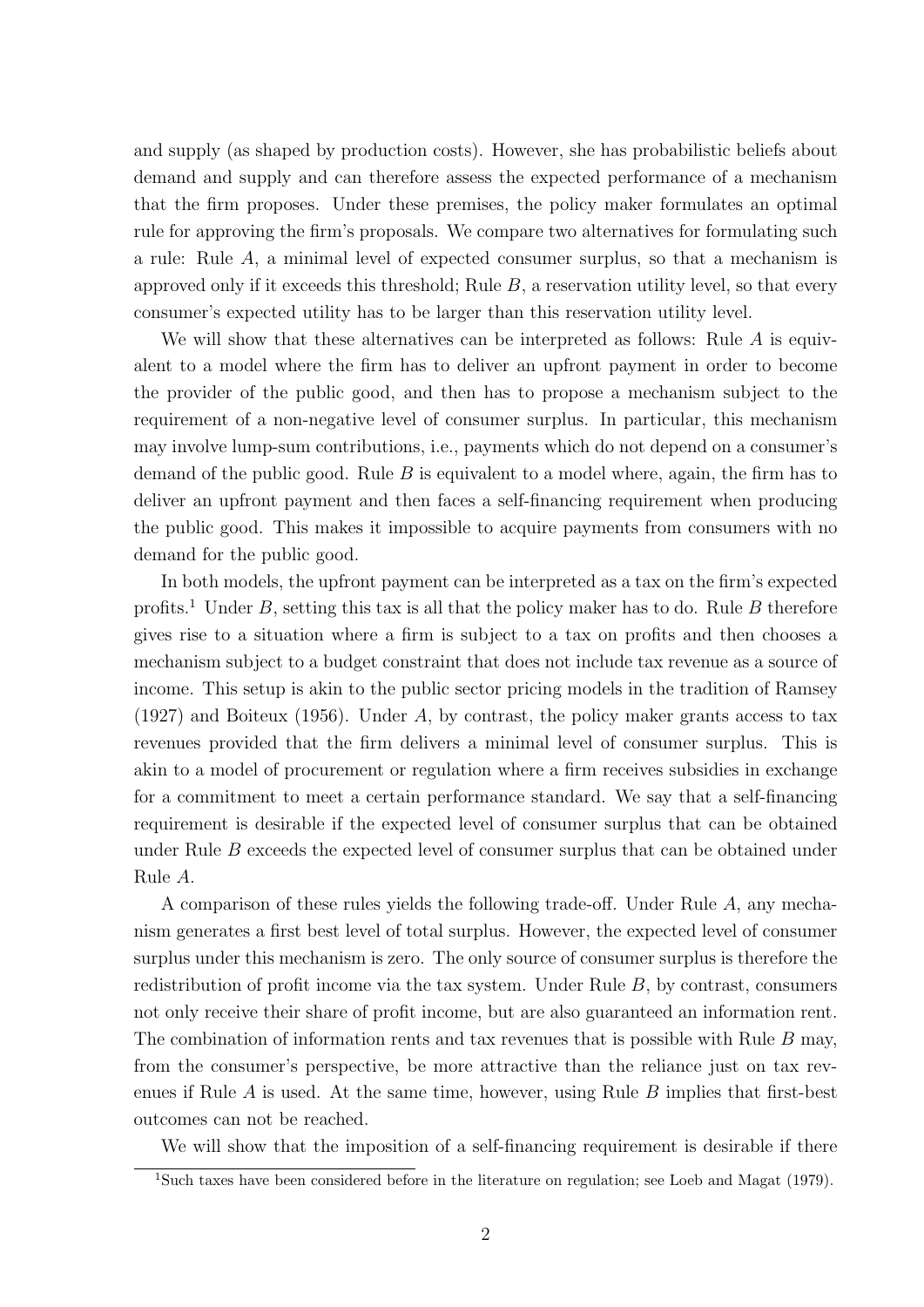is a substantial uncertainty about the firm's production costs. Being uncertain about the firm's profitability, a policy maker may shy away from profit taxation because he fears that otherwise the firm may go out of business, so that there would be no public-goods provision at all. This may leave substantial profits to the firm. In this case, the use of Rule  $B$ , which limits the firm's capability of rent extraction, is more attractive from the consumers' perspective.

This model is based on an incomplete contracts approach in the sense that the policy maker's interaction with the firm is not derived from an optimal plan that is responsive to all conceivable state and demand contingencies. Instead, the firm proposes a mechanism and the policy maker decides whether or not to approve the firm's proposal. This decision is based on a rule that is optimal, conditional on the assumption that the policy maker is uninformed about the current state of demand and supply.<sup>2</sup>

This approach admits two different interpretations: First, in some cases the rules analyzed in this paper may be viewed as descriptive of real-world institutional settings. For instance, if we think of TV channels as being excludable public goods, a firm may produce and sell access to this public good without any substantial government interference, and in particular without receiving tax revenues. An alternative, however, would be a national TV channel that is financed by lump-sum contributions and which is subject to stricter performance standards.<sup>3</sup> Other examples are streets, highways, or railroads. Such infrastructure can be financed by relying on user fees, or on tax revenue, or a mixture of the two. This paper sheds light on the question which of these alternatives is preferable, under the assumption that the institution in charge of organizing its provision is self-interested and can be monitored only in an incomplete way.<sup>4</sup>

Second, the legal framework for the interaction between a firm and a policy maker may require the use of general rules, as opposed to micro-management by the policy maker.

<sup>&</sup>lt;sup>2</sup>The term "incomplete contracts" is used in different ways by different authors. This paper's approach is in line with Hart (1995) who views absence of complete contingent planning as the source of incompleteness. Alternatively, Bolton and Dewatripont (2005) summarize contributions to the hold-up problem under the heading "incomplete contracts". That said, having incompleteness in one way or another is necessary for the result that a self-financing requirement à la Ramsey (1927) and Boiteux (1956) may be desirable. Trivially, the mechanism proposed by a benevolent policy maker with full commitment power yields more consumer surplus if it is possible to violate such a requirement.

<sup>3</sup>A further example has recently been provided by the Swiss Poste, a national monopolist, that reported plans to finance mail services not only by charging the senders of mail but also the receivers by means of a lump-sum contribution requested from every household with a mailbox (Baseler Zeitung, 5 December 2009). I am grateful to Jos Jansen for bringing this example to my attention.

<sup>&</sup>lt;sup>4</sup>Often this infrastructure is run by the state, as opposed to a private firm. The framework developed in this paper would still be applicable under the assumption that the responsible politicians or bureaucrats may try to extract some of the surplus for themselves. This argument is developed more fully in a companion paper, Bierbrauer (2009), which relates the desirability of a self financing requirement to a policy maker's degree of benevolence.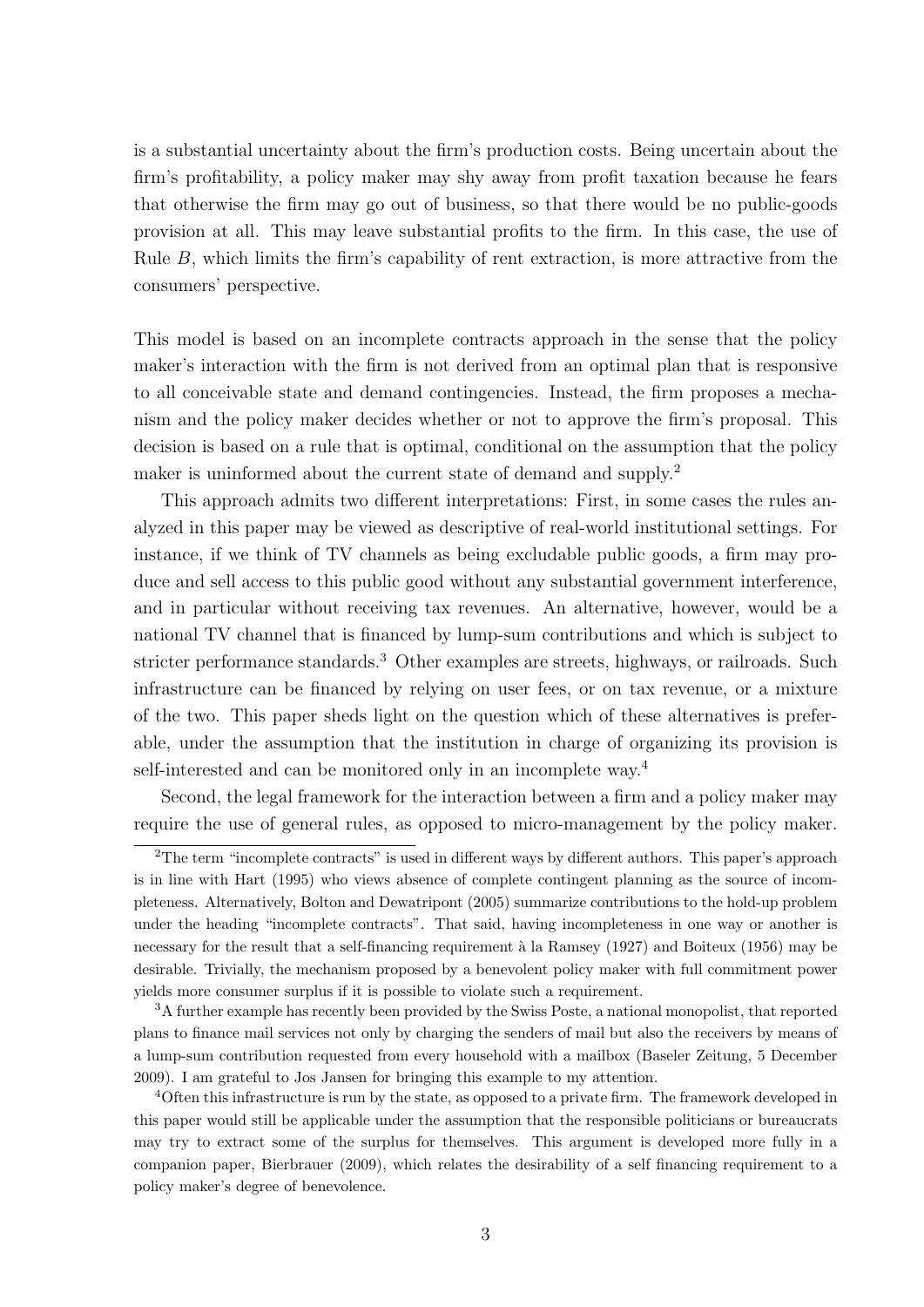As an example, think once more of a privately-run TV channel. In this context, a policy intervention would have to be based on a legal rule that applies equally to all firms in this business and which can not be tailored to specific demand and supply conditions.<sup>5</sup> This implies that any intervention (e.g., a regulation of admissible content, or a regulation of time available for commercials) has to be based on a rule that is incomplete in the same way as Rules  $A$  and  $B$  are, namely that it cannot be made fully contingent on all conceivable states of the environment (e.g., whether or not there is a major sports event). Hence, this paper's approach to model government interventions as rules that cannot be made fully contingent on all conceivable states of the economy has a wider scope, and is not limited to situations where the only policy choice is whether or not a firm should receive subsidies.

This can also be seen if we think of the excludable public good as being a regulated natural monopoly – for instance, a telecommunications network – and assume that the policy maker is a regulatory agency. Admittedly, regulatory agencies often engage in micro-management in the sense that try to make their interventions contingent on current demand and supply conditions. If, say, the owner of the telecommunications network sells access to providers of telecommunication services, the regulatory agency may have to approve the access pricing schedule; and for this purpose it may use information about costs and demand. However, an institutional framework for regulation typically works such that a regulated firm makes a proposal and that the regulatory agency then reacts to this proposal. It seems reasonable to assume that the regulator evaluates this proposal without having access to all the pieces of information that the firm has used. (If the regulator had all the relevant information, she could just prescribe the use of the optimal mechanism, and it would make little sense to let the firm propose something.) But then, the best the regulator can do is to behave optimally, conditional on being imperfectly informed. This does again imply that an incomplete contracts perspective, similar to the one developed in this paper, would be warranted.

The provision of an excludable public good by a regulated firm is a common practice in reality, e.g., in the areas of public transportation, telecommunications, electricity generation or other network industries. Moreover, for the financing of such infrastructures tax revenues and user fees are alternatives which are both used in practice. This paper shows that a complete reliance on user fees may be desirable in order to limit the firm's capability of rent extraction.

The remainder of the paper is organized as follows. The next section gives a more

<sup>5</sup>To give a specific example for such a legal rule, article 19 in Germany's constitutional law posits that a law may restrict basic rights, one of which being economic freedom, only if it takes the form of a general rule: "Insofar as, under this Constitutional Law, a basic right may be restricted by or pursuant to a law, such law must apply generally and not merely to a single case."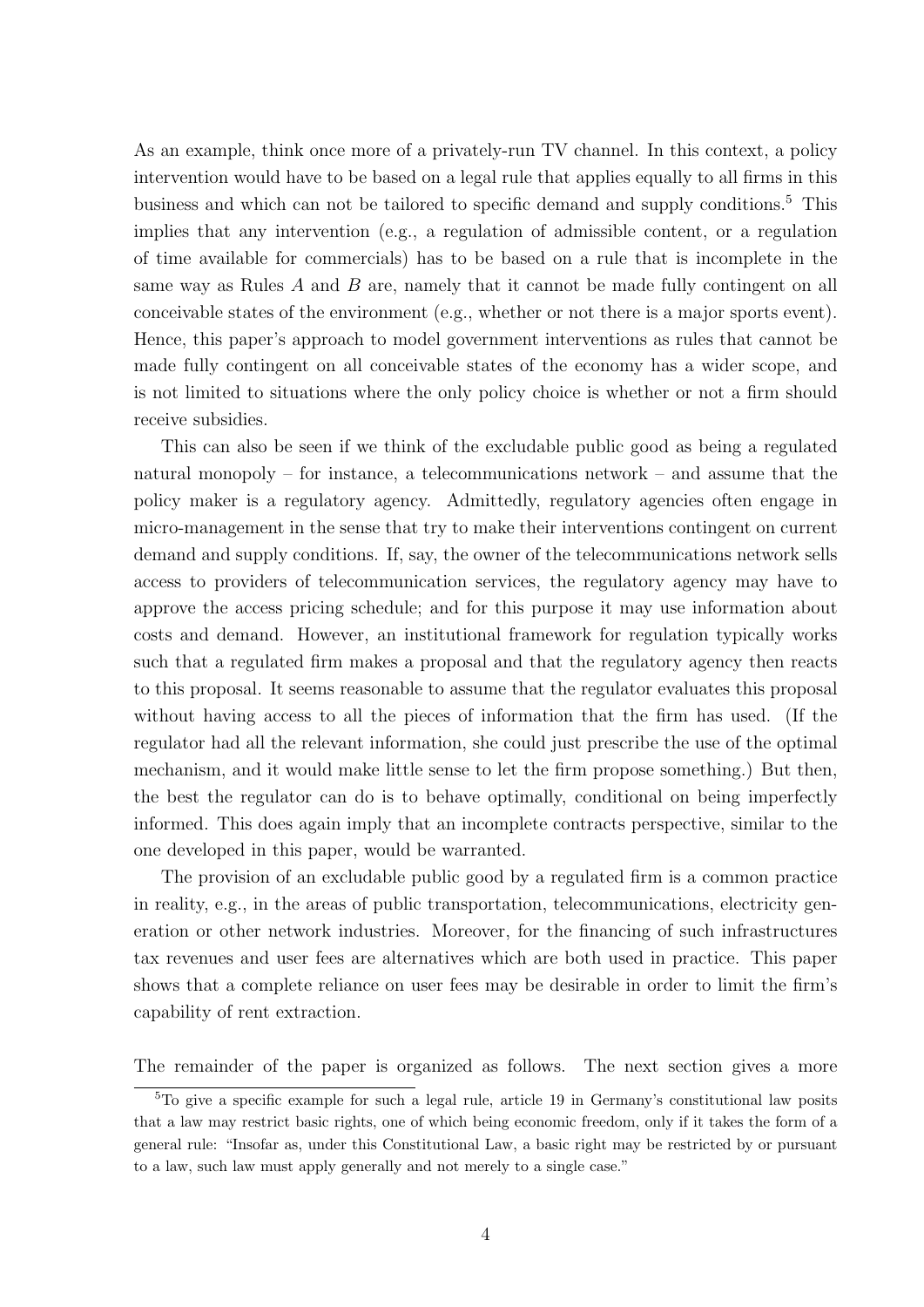detailed literature overview. Section 3 specifies the economic environment. Section 4 contains benchmark results under the assumption that there is a benevolent mechanism designer. Section 5 contains the incomplete contracts approach and the derivation of the main result. The last section concludes.

# 2 Related Literature

The paper draws on a literature that uses a mechanism design approach to characterize an optimal allocation of excludable public goods under the constraint that participation in the system is voluntary; see Schmitz (1997), Hellwig (2003), and Norman (2004). This literature is related because, as we will show, a mechanism design problem with participation constraints has many similarities with a problem of public sector pricing subject to a self-financing requirement. This observation has previously been made by Hellwig (2007), albeit in a somewhat different model. Moreover, Hellwig (2007) does not address the question whether the imposition of participation constraints, or, equivalently, of self-financing requirements is desirable.

The work by Schmitz (1997), Hellwig (2003), and Norman (2004) contains characterizations both of welfare and of profit-maximizing mechanism. Some of the characterizations in this paper are similar. However, there are also some differences. Most notably, Schmitz (1997), Hellwig (2003), and Norman (2004) assume that there is a commonly known technology for the production of the public good.<sup>6</sup> Here, by contrast, there is a firm with private information about costs, which is an assumption that is typically made in the literature on regulation; see Baron and Myerson (1982) and Laffont and Tirole (1993). This is important for our main result. As will be shown below, with a commonly known technology, we cannot justify the requirement of self-financing.

Finally, this paper uses ideas from the literature on incomplete contracts.<sup>7</sup> In particular, it compares a setting where a benevolent mechanism designer engages in complete contingent planning of final outcomes to a setting where a policy maker delegates this task to a self-interested firm and therefore can remain ignorant with respect to information about preferences and technologies. This approach, which is meant to capture some aspects of real-world institutions, provides a justification for the incorporation of participation constraints into models of mechanism design. By its nature, mechanism design theory – viewed as an institution-free characterization of incentive-feasible outcomes

 $6$ More subtle differences are the following: Schmitz (1997), Hellwig (2003), and Norman (2004) focus on limit outcomes as the number of consumers goes to  $\infty$ . Our analysis, by contrast, is based on an arbitrary number of consumers. In addition, Schmitz (1997), Hellwig (2003), and Norman (2004) assume that the consumers preferences are derived from an arbitrary atomless distributions, while, here, we work with an arbitrary discrete distribution. This last assumption considerably simplifies the analysis.

<sup>7</sup>For an overview, see Hellwig (1996) or Tirole (1999). A survey of the implications of incomplete contracting for public-goods provision is provided by Martimort et al. (2005).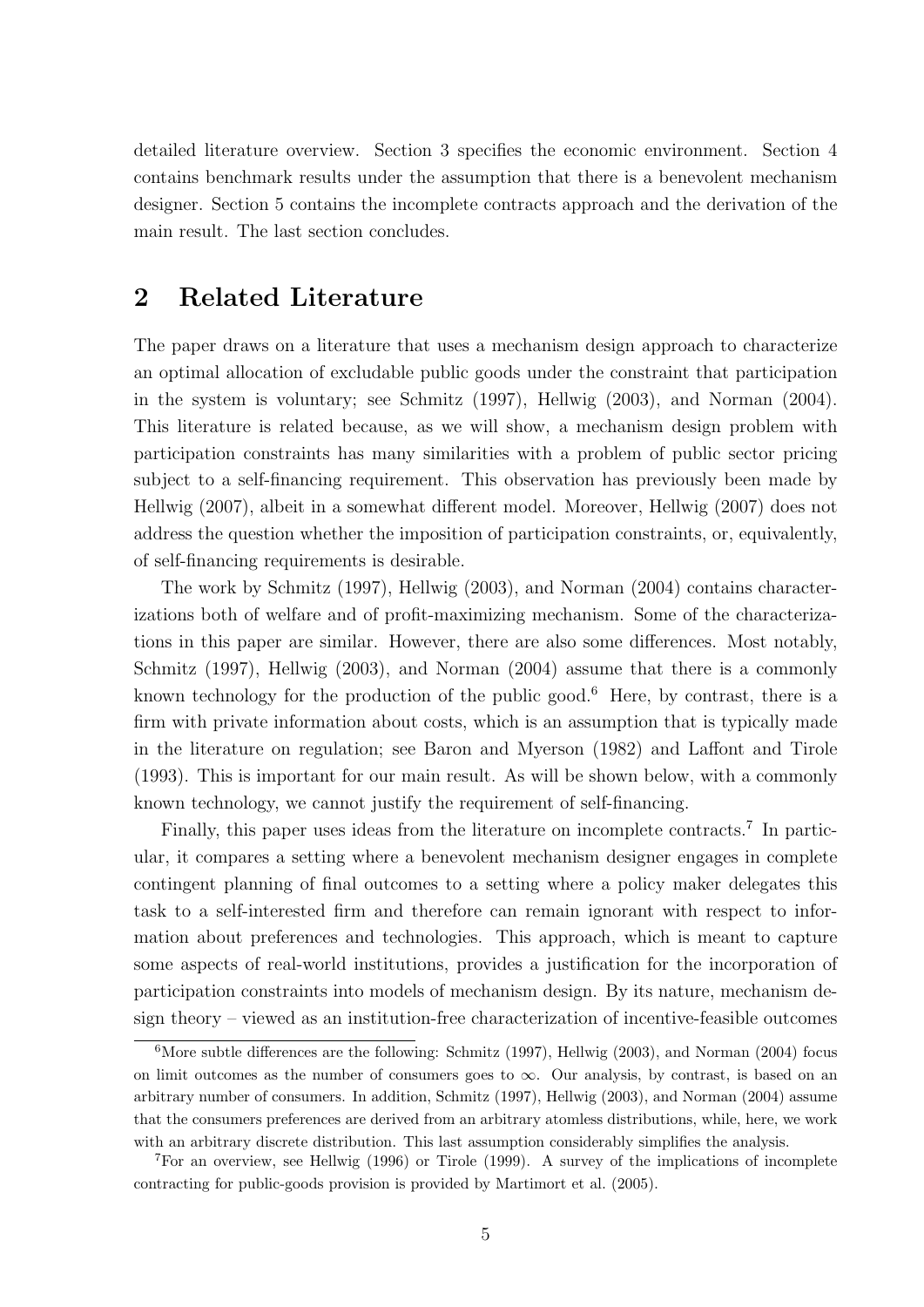under conditions of incomplete information – cannot itself provide such a foundation.

Typically, the notion of an equity-efficiency trade-off is, in the tradition of Mirrlees (1971), associated with problems of redistributive income taxation or social insurance. In these models the state's power of coercion is taken as given so that participation constraints are not included in the analysis. A major insight of this paper is that a similar consideration may justify the imposition of participation constraints in models of mechanism design which do not focus on redistribution, but on the aggregation of preferences, e.g., in order to determine how much of a public good should be provided.

# 3 The Environment

Consumers. The set of consumers is denoted by  $I = \{1, \ldots, n\}$ . Consumer i's preferences are given by  $u_i = \theta_i q_i - t_i$ , where  $q_i$  is i's consumption of an excludable public good,  $t_i$ is a monetary payment and  $\theta_i$  is a taste parameter that belongs to a finite ordered set  $\Theta = {\theta^0, \theta^1, \dots, \theta^m}$  of possible taste parameters. We assume that  $\theta^0 = 0, \theta^1 = 1$ , etc.

Consumer *i* privately observes  $\theta_i$ . From the perspective of anyone else,  $\theta_i$  is a random variable with support  $\Theta$  and probability distribution  $(p^0, \ldots, p^m)$ . The taste parameters of different consumers are assumed to be independent random variables. We write  $\theta =$  $(\theta_1,\ldots,\theta_n)$  for the vector of all taste parameters and  $\theta_{-i}$  for a vector that lists all taste parameters except  $\theta_i$ .

We impose a monotone hazard rate assumption: let  $p(\theta_i)$  and  $P(\theta_i)$  be a random variables that take, respectively, the values  $p^l$  and  $\sum_{k=0}^l p^k$  if  $\theta_i$  takes the value  $\theta^l$ , and define  $h(\theta_i) := \frac{1 - P(\theta_i)}{p(\theta_i)}$ . We assume that h is a non-increasing function.

The Firm. There is a firm that produces the excludable public good. The firm's profits are given by  $\pi = \sum_{i=1}^n t_i - \beta k(q)$ , where  $q := \max_{i \in I} q_i$ , and k is an increasing and convex cost function satisfying  $k(0) = 0$ ,  $\lim_{x\to 0} k'(x) = 0$ , and  $\lim_{x\to \infty} k'(x) = \infty$ . The cost parameter  $\beta$  is privately observed by the firm. For anyone else,  $\beta$  is a random variable with support  $\{\beta^1,\ldots,\beta^r\}$  and probability distribution  $(f^1,\ldots,f^r)$ . We assume that  $\beta^1=r$ ,  $\beta^2 = r - 1$ , etc., so that firms with a higher index have a superior technology.

We impose another monotone hazard rate assumption: let  $f(\beta)$  and  $F(\beta)$  be a random variables that take, respectively, the values  $f^j$  and  $\sum_{k=1}^j f^k$  if  $\beta$  takes the value  $\beta^j$ , and define  $g(\beta) := \frac{1-F(\beta)}{f(\beta)}$ . We assume that g is a non-decreasing function.

The consumers' preference parameters and the firm's cost parameter are assumed to be stochastically independent. Whenever we use the expectations operator  $E$  in the following, this indicates that expectations are taken with respect to the joint probability distribution of  $\theta$  and  $\beta$ .

Mechanisms. We use a mechanism design approach to characterize the provision and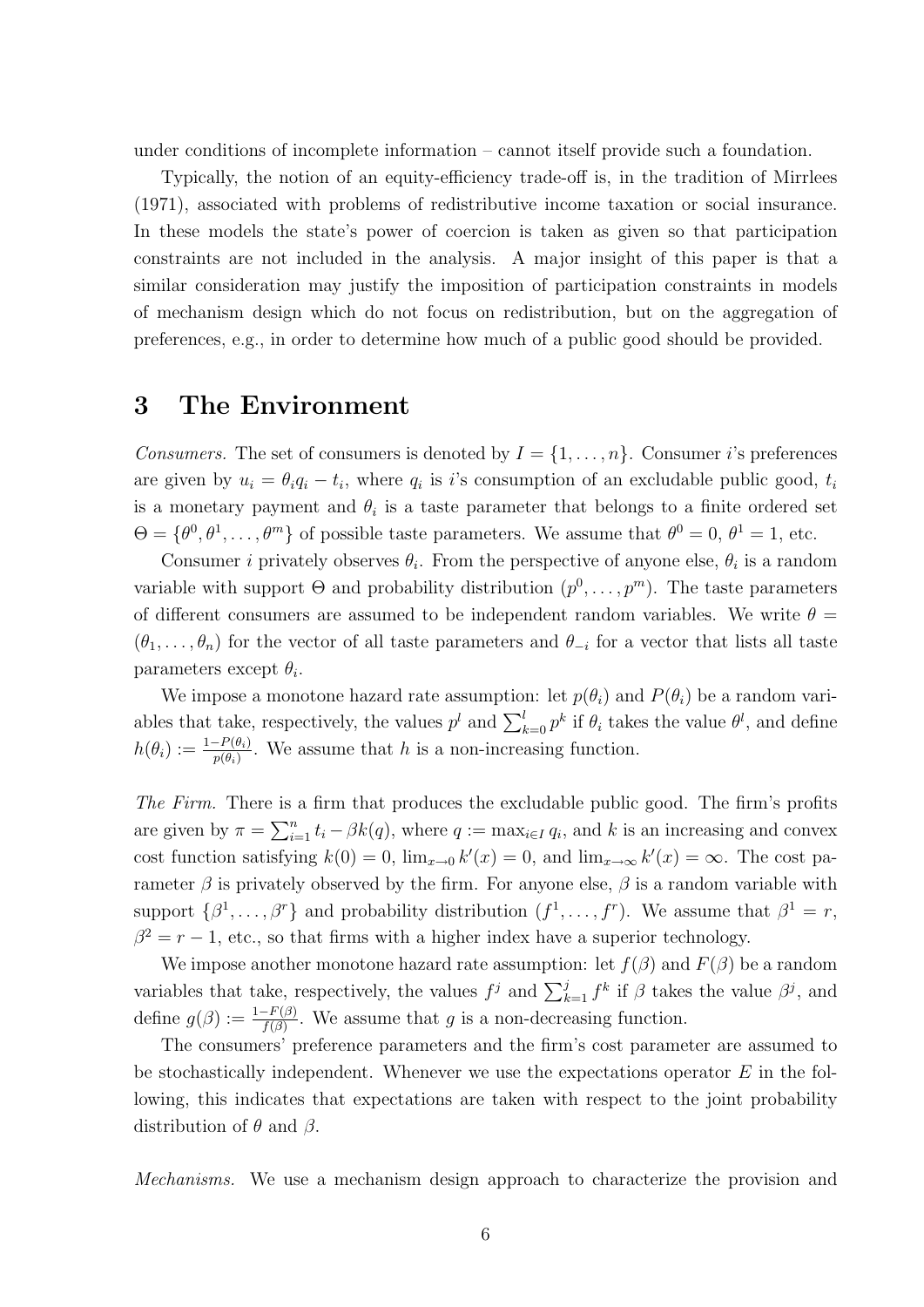pricing of the excludable public good. (Proposition 1 below provides a reinterpretation of these mechanisms in terms of price schedules that involve self-financing requirements.)

We appeal to the revelation principle, and limit attention to direct mechanisms so that a truthful revelation of public-goods preferences by consumers and of production costs by the firm is a Bayes-Nash equilibrium. A direct mechanism is a collection of functions  $(q_i, t_i)_{i=1}^n$ , where  $t_i : \Theta^n \times {\beta^1, \ldots, \beta^r} \to \mathbb{R}$  specifies i's payment as a function of the vector of preference parameters and the firm's cost parameter; analogously the function  $q_i: \Theta^n \times \{\beta^1, \ldots, \beta^r\} \to \mathbb{R}_+$  determines i's consumption of the excludable public good.

Truth-telling of consumer  $i$  is a best response if, for all  $l$  and  $k$ ,

$$
\theta^l Q_i(\theta^l) - T_i(\theta^l) \ge \theta^l Q_i(\theta^k) - T_i(\theta^k),\tag{1}
$$

where  $Q_i(\theta^l) := E[q_i(\theta_{-i}, \hat{\theta}_i, \beta) | \hat{\theta}_i = \theta^l]$  and  $T_i(\theta^l) := E[t_i(\theta_{-i}, \hat{\theta}_i, \beta) | \hat{\theta}_i = \theta^l]$  are i's expected consumption and payment, respectively, in case of reporting a preference parameter of  $\theta^{l}$ .<sup>8</sup>

Likewise, truth-telling of the firm is a best response if, for all  $l$  and  $k$ ,

$$
R(\beta^l) - \beta^l K(\beta^l) \ge R(\beta^k) - \beta^l K(\beta^k),\tag{2}
$$

where  $R(\beta^l) := E[\sum_{i=1}^n t_i(\theta, \hat{\beta}) | \hat{\beta} = \beta^l]$  and  $K(\beta^l) := E[k(q(\theta, \hat{\beta})) | \hat{\beta} = \beta^l]$ .

We require that expected revenues  $R(\beta)$  suffice to cover the firm's expected production cost  $\beta K(\beta)$ : For each l,

$$
R(\beta^l) - \beta^l K(\beta^l) \ge 0 \tag{3}
$$

#### Pricing mechanisms, lump-sum taxes and participation constraints

For the purposes of this paper, there is no loss of generality in limiting attention to symmetric mechanisms, i.e., to mechanisms such that, for any pair of consumers  $i$  and j, any  $\theta$  and any  $\beta$ ,  $\theta_i = \theta_j$  implies  $q_i(\theta, \beta) = q_j(\theta, \beta)$  and  $t_i(\theta, \beta) = t_j(\theta, \beta)$ . We will now demonstrate that symmetric mechanisms can be implemented by means of non-linear pricing schedules, possibly in combination with a lump-sum tax; i.e., these mechanisms can be implemented in a way that looks empirically more plausible than, say, a communication game in which each agent reports her privately held information to a mechanism designer.

**Definition 1** A symmetric mechanism  $(q_i, t_i)_{i=1}^n$  is called a pricing mechanism if there is a non-decreasing schedule  $s : \mathbb{R}_+ \to \mathbb{R}_+$  with  $s(0) = 0$  and a number  $\tau$  so that, for each i and l,

$$
Q_i(\theta^l) \in \text{argmax}_{x \in \mathbb{R}_+} \quad \{\theta^l x - \tau - s(x)\} \quad \text{and} \quad T_i(\theta^l) = \tau + s(Q_i(\theta^l)) \ . \tag{4}
$$

<sup>&</sup>lt;sup>8</sup>The assumptions that the taste parameters of different consumers are stochastically independent and also independent of the firm's cost parameter implies that all types of consumer  $i$  have the same beliefs on  $\theta_{-i}$  and  $\beta$ . Hence, we can view i's expected consumption level and payment solely as a function of i's announcement,  $\hat{\theta}_i$ .

<sup>&</sup>lt;sup>9</sup>All mechanisms that are characterized in the remainder are symmetric.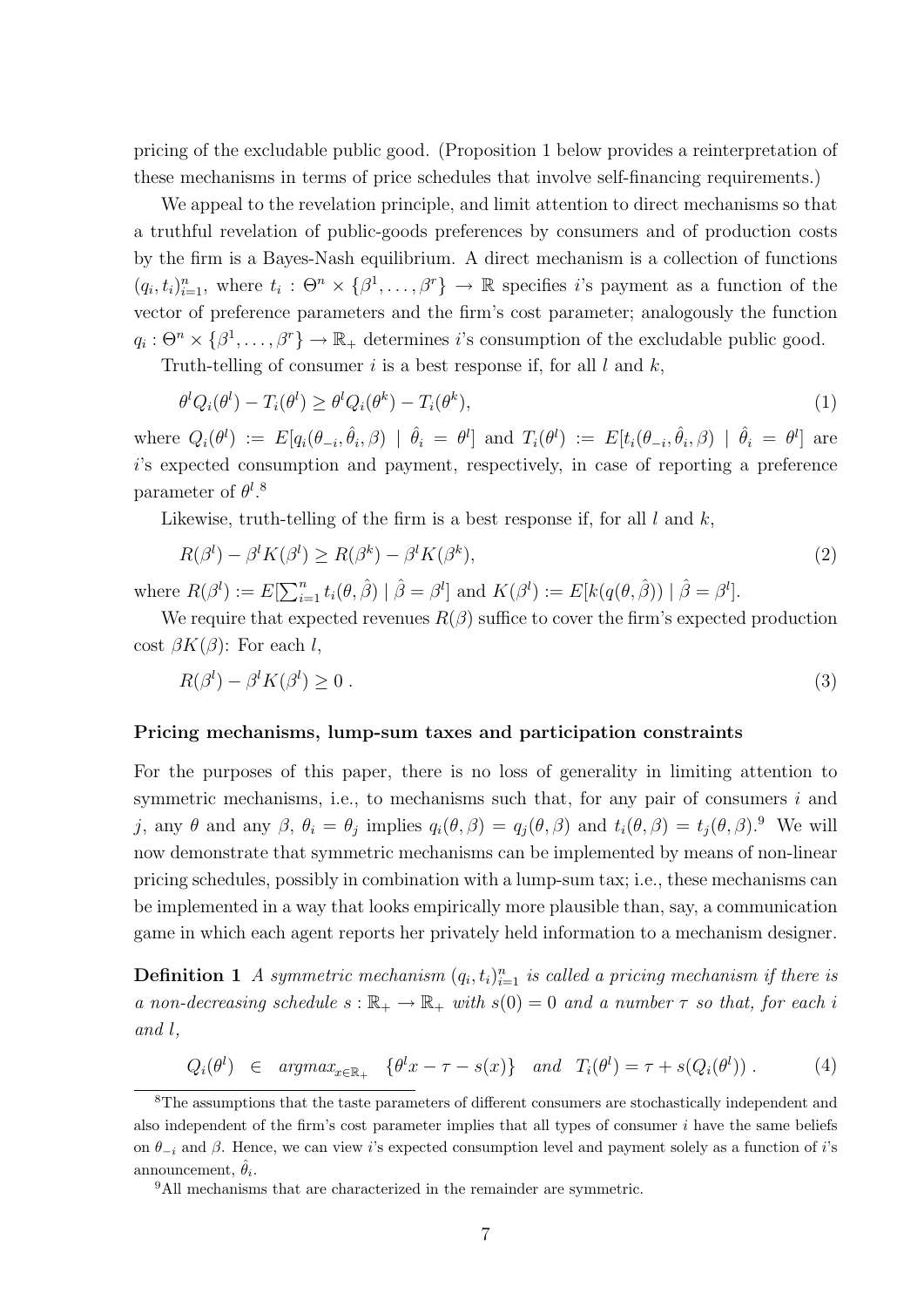For  $\tau \leq 0/\tau > 0$ , we say that the mechanism is a pricing mechanism without/ with lump-sum taxes.

#### Proposition 1

- i) A symmetric mechanism satisfies the consumers' incentive compatibility constraints in  $(1)$  if and only if it is a pricing mechanism.
- ii) A symmetric mechanism satisfies the consumers' incentive compatibility constraints in (1) and the consumers' participation constraints

$$
\theta^l Q_i(\theta^l) - T_i(\theta^l) \ge 0 \tag{5}
$$

for all i and l, if and only if it is a pricing mechanism without lump-sum taxes.

A proof of the Proposition is in part A of the Appendix. The Proposition 1 is a generalization of a result, sometimes referred to as the taxation principle, which states that the set of outcomes that can be reached with incentive-compatible direct mechanisms and the outcomes that can be reached with non-linear pricing or tax schedules coincide; see, e.g., Mussa and Rosen (1978) or Guesnerie (1995). Typically, models of non-linear pricing are based on the assumption of a commonly known cross-section distribution of preferences. Our approach differs in that this distribution is a random quantity; e.g., the fraction of consumers having a  $\theta^k$ -preference is not a priori known.

If lump-sum taxes are positive, then even consumers who choose not to consume the public good, contribute to the cost of producing it. Obviously, this makes them worse off in comparison to a status quo with no public-goods provision at all. In fact, Proposition 1 shows that the possibility to use lump-sum taxes is equivalent to the possibility to violate the consumers' participation constraints.

Intuitively, a pricing mechanism works as follows: Consumers buy a lottery that is, due to risk neutrality, completely characterized by an expected level of public goods consumption x. The pricing schedule s determines the price  $s(x)$  which they have to pay in order to get this expected consumption level. Possibly, consumers also have to pay a lump-sum tax  $\tau$ . The designer of the pricing mechanism observes the consumers' choices which are informative about their preferences, i.e., upon observing i's choice of x he deduces  $\theta_i$ . Consequently, observing every consumer's choice of a lottery reveals  $\theta$ . Based on this observation, the mechanism designer then interacts with the firm in order to learn  $\beta$  and determines the final outcome  $(q_i(\theta, \beta), t_i(\theta, \beta))_{i=1}^n$ .

The reason that consumers can only buy an expected – as opposed to a deterministic – level of public goods consumption is that, in the given environment, any mechanism serves two purposes at the same time. On the other hand, there is a problem of cost sharing: For a given production level, it has to be determined who should contribute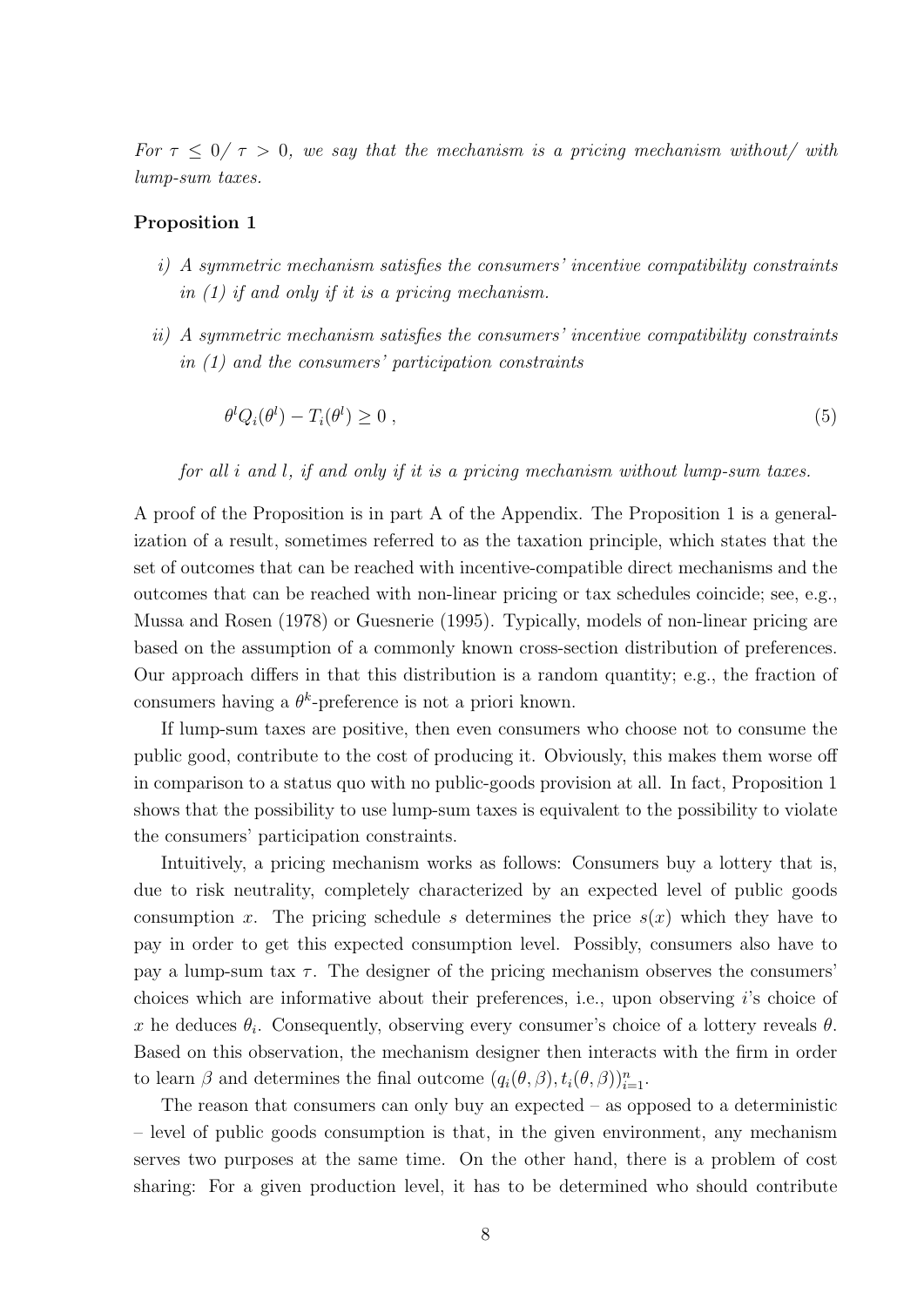how much to the cost of provision. On the other hand, there is a problem of information aggregation because how much of the public good is produced depends on the vector of preferences  $\theta$ . This latter aspect implies that consumer i's consumption depends on the preferences of all other consumers, which are random from i's perspective.

# 4 Optimal Mechanism Design

Before we introduce a model of incomplete contracts, we characterize as a benchmark case the mechanism that maximizes expected consumer surplus S

$$
S := E[s(\theta, \beta)] \text{ where } s(\theta, \beta) := \sum_{i=1}^n (\theta_i q_i(\theta, \beta) - t_i(\theta, \beta)),
$$

i.e., the ideal mechanism that would be chosen by a benevolent mechanism designer.<sup>10</sup> In particular, we compare the outcome that is obtained if lump-sum taxes are assumed unavailable to the outcome that is obtained otherwise. As will become clear, with a benevolent mechanism designer, access to lump sum taxes is clearly desirable. Hence, in this framework, a justification for a self-financing requirement can not be found.

The following Proposition characterizes the optimal mechanism given that lump sum taxes are available.

**Proposition 2** Any mechanism  $(q_i^*, t_i^*)_{i=1}^n$  that maximizes S subject to the constraints in  $(1), (2), and (3)$  has the following properties:

- i) There is no exclusion. For all  $\theta$  and  $\beta$ , and for all i,  $q_i^*(\theta, \beta) = q^*(\theta, \beta)$ , where  $q^*(\theta, \beta) := \max_{j \in I} q_j(\theta, \beta).$
- ii) There are rents left to the firm:

$$
E\left[\sum_{i=1}^{n} t_i^*(\theta, \beta)\right] = E\left[\left(\beta + g(\beta)\right)k(q^*(\theta, \beta))\right] > E[\beta k(q^*(\theta, \beta)] . \tag{6}
$$

iii) Output is distorted downwards. For any  $\theta$  and  $\beta$ , the provision level  $q^*(\theta, \beta)$  satisfies the first order condition,

$$
\sum_{i=1}^{n} \theta_i = (\beta + g(\beta)) k'(q^*(\theta, \beta)).
$$
\n(7)

 $10$ The literature on regulation focusses on consumer surplus as the efficiency criterion, see Baron and Myerson (1982) and Laffont and Tirole (1993). At the very least it is assumed that the consumer surplus receives more weight in the policy maker's objective function. Absent this assumption, it would no longer be desirable to limit the firm's rents and the problem would become uninteresting.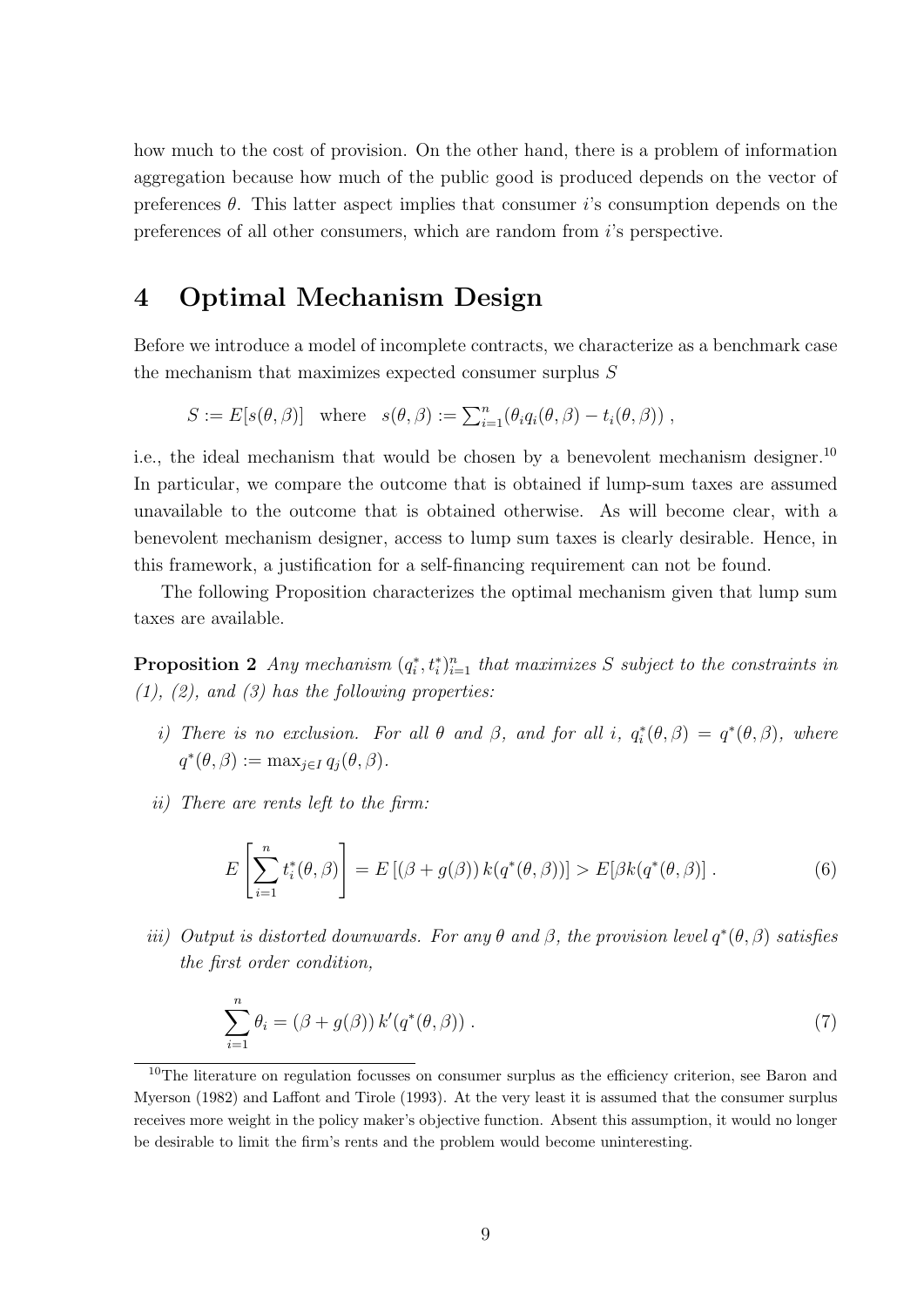A proof of Proposition 2 is in part B of the Appendix. The Proposition adapts some wellknown results from the mechanism design literature to the given setting. In particular, the fact that the firm has private information about costs and that its expected profits have to be non-negative implies that the firm is able to extract an information rent. This gives rise to a second-best analysis which follows the same logic as a first-best analysis, except that the cost function of the first-best analysis is replaced by the virtual cost function;

 $(\beta + g(\beta)) k(q)$ ,

i.e., the costs are inflated by the presence of the hazard rate  $q(\beta)$ . These results have been established by Baron and Myerson (1982) for a model of private goods provision by a regulated monopolist, with no private information on the preferences of consumers. A model with private information on preferences and a commonly known cost function has been studied by d'Aspremont and Gérard-Varet (1979). Given the virtual cost function, Proposition 1 reproduces their result that first-best allocations of public goods can be attained if consumers have private information on their preferences.<sup>11</sup>

The optimal mechanism in Proposition 2 relies on the availability of taxes for the financing of the public good. The following Proposition shows what the second-best mechanism looks like if these taxes cannot be used, or, equivalently, if the consumers' participation constraints have to be respected.

**Proposition 3** A mechanism  $(q_i^*, t_i^*)_{i=1}^n$  that maximizes S subject to the constraints in  $(1), (2),$  and  $(3)$  satisfies the consumers' participation constraints in  $(5)$  if and only if

$$
E\left[\sum_{i=1}^{n}(\theta_i - h(\theta_i))q^*(\theta,\beta)\right] \ge E[(\beta + g(\beta))k(q^*(\theta,\beta))].
$$
\n(8)

If condition (8) is violated, then the mechanism  $(q_i^{**}, t_i^{**})_{i=1}^n$  that maximizes S subject to the constraints in  $(1)$ ,  $(2)$ ,  $(3)$  and  $(5)$  has the following properties:

i) There is exclusion. There is a critical index  $l > 0$ , so that

$$
q_i^{**}(\theta, \beta) = \begin{cases} 0, & \text{if } \theta_i < \theta^l, \\ q^{**}(\theta, \beta), & \text{if } \theta_i \ge \theta^l. \end{cases}
$$
 (9)

where  $q^{**}(\theta, \beta) := \max_{j \in I} q_j^{**}(\theta, \beta)$ .

ii) There are rents left to the firm:

$$
E\left[\sum_{i=1}^{n} t_{i}^{**}(\theta,\beta)\right] = E\left[\left(\beta + g(\beta)\right)k(q^{**}(\theta,\beta))\right].
$$
\n(10)

<sup>&</sup>lt;sup>11</sup>Their analysis is based on a pure public good, as opposed to a non-excludable public good. This difference is, however, inconsequential because the conditions characterizing a first-best allocation of pure public goods are equivalent to those for excludable public goods.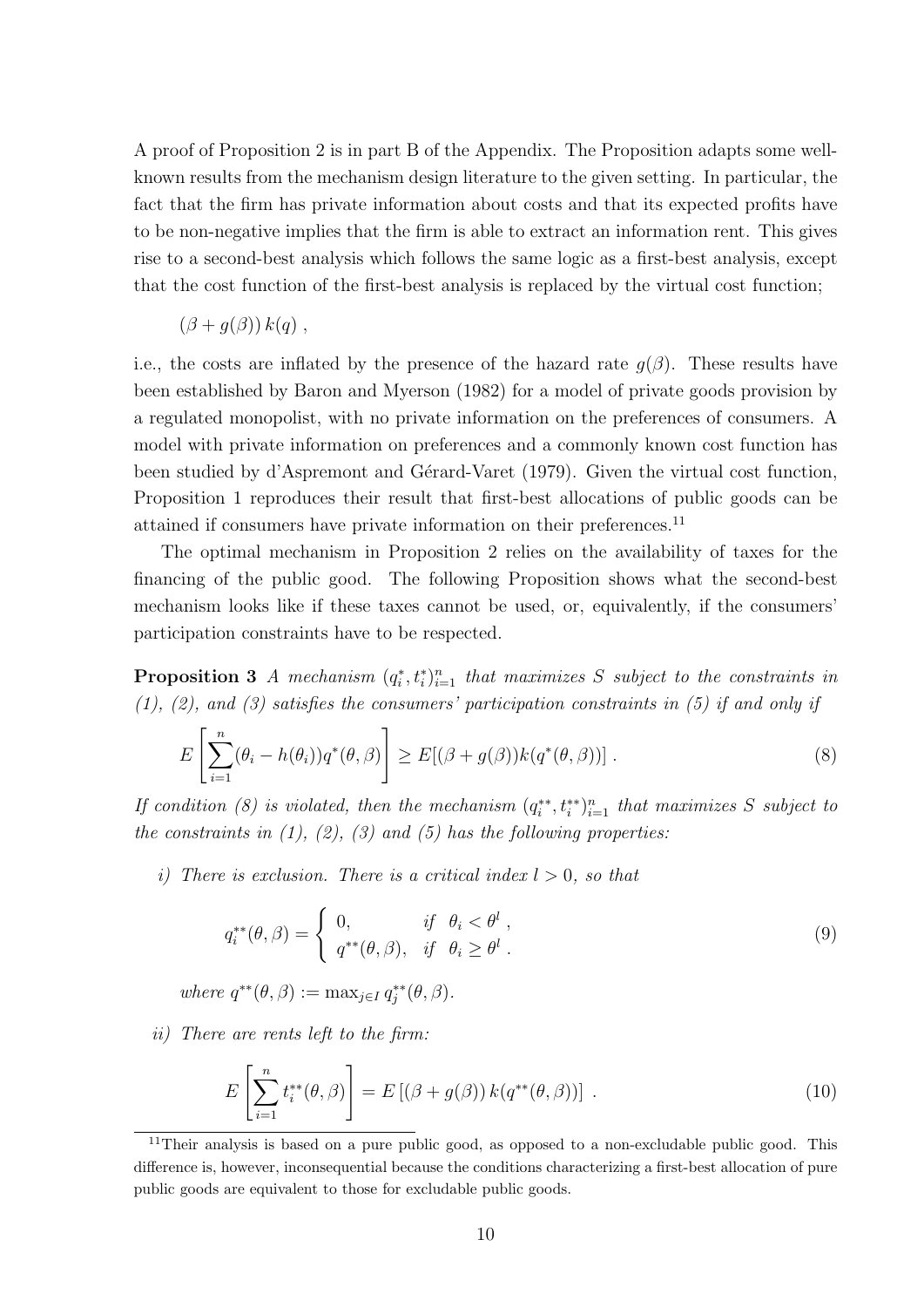iii) Output is distorted downwards, even in comparison to Proposition 2. For any  $\theta$  and β, the provision level  $q^{**}(\theta, \beta)$  satisfies the first order condition,

$$
\sum_{\{i|q_i^{**}(\theta,\beta)>0\}} \left(\theta_i - \frac{\lambda}{1+\lambda} h(\theta_i)\right) = (\beta + g(\beta)) k'(q^{**}(\theta,\beta)),\tag{11}
$$

for some number  $\lambda > 0$ .

A proof of Proposition 3 is in part B of the Appendix. The Proposition clarifies the conditions under which the optimal mechanism in Proposition 2 violates the consumers' participation constraints. The maximal expected revenue that can be extracted from consumers in the presence of participation constraints is given by

.

$$
E\left[\sum_{i=1}^{n}(\theta_i - h(\theta_i))q_i(\theta, \beta)\right]
$$

The interpretation is that, due to the interplay of incentive and participation constraints, consumers can now also reap an informational rent. Consequently, one can make them pay for their consumption of the excludable public good only up to their virtual valuation of the public good which is given by  $(\theta_i - h(\theta_i))q_i$ . Given that the consumers' expected payments are limited, the optimal mechanism in Proposition 2 satisfies the consumers' participation constraints if and only if, given that  $(q_i)_{i=1}^n = (q_i^*)_{i=1}^n$ , the sum of the virtual valuations exceeds the virtual cost of providing the non-excludable public good.

It can be shown that, if the number of consumers is sufficiently large, then condition  $(8)$  is always violated.<sup>12</sup> The reason is that, with many consumers, a single consumer's impact on the provision level  $q^*$  is close to zero. Hence, if there is no threat of exclusion and, due to participation constraints, consumers can drive their contribution to the costs down to zero, then the only way to achieve incentive compatibility is to have a zero contribution for everybody in the first place. But this implies that there is insufficient revenue to finance a positive supply of public goods.

Finally, Proposition 3 states the properties of the optimal mechanism that satisfies the consumers' participation constraints, if condition (8) is violated. In particular, now the possibility of exclusion is used. The threat of exclusion makes it possible to raise more funds to finance public goods provision and therefore becomes a valuable tool in the hands of the mechanism designer. Also, since consumers will not pay more than their virtual valuation, there is a further downward distortion of output – relative to the one already identified in Proposition 2.

 $12$ Related results have been established by Mailath and Postlewaite (1990) and Hellwig (2003). In these papers, the density  $p$  is assumed to be atomless, which implies that condition  $(8)$  is violated irrespective of the number of consumers. Here, condition (8) may be satisfied with finitely many consumers, but is certainly violated if the number of consumers is sufficiently large. A proof is available upon request.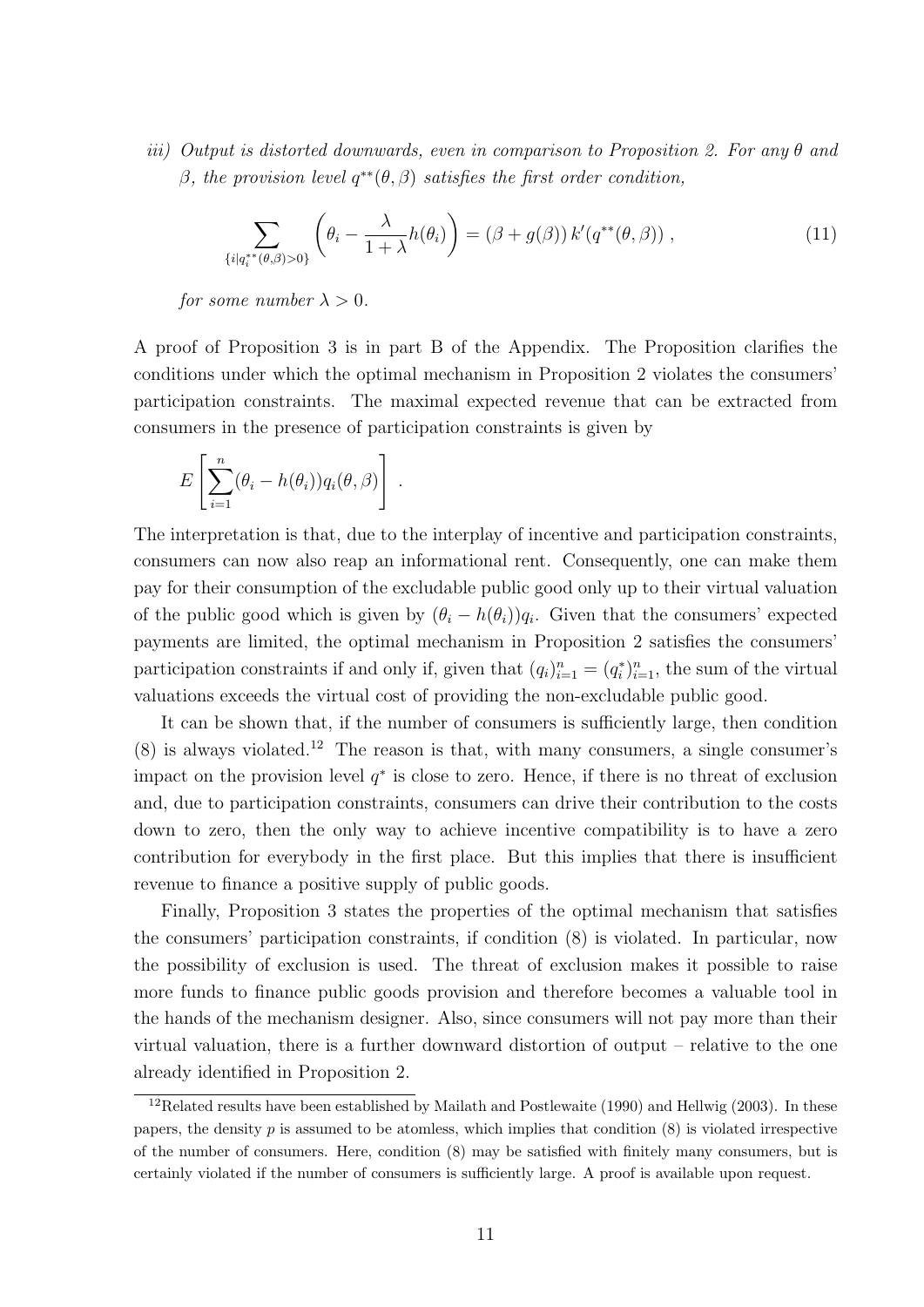#### On the desirability of lump-sum taxation

The results above have documented that the absence of lump sum taxes, or, equivalently, the imposition of participation constraints generates distortions. Specifically, consumers are excluded from the consumption of a public good that they would otherwise enjoy and there is underprovision of the public good. Hence, maximizing expected consumer surplus subject to participation constraints is bound to lead to a smaller level of consumer surplus. This suggests that the imposition of participation constraints, or equivalently, the exclusion of lump-sum taxation for public goods finance cannot be justified, and therefore questions the relevance of the theory of public sector pricing in the tradition of Ramsey (1927) and Boiteux (1956) which is based on the assumption that lump-sum taxes are unavailable.

This criticism cannot be overcome in a pure mechanism design framework. As we have just seen, to every mechanism that satisfies participation constraints/ excludes lump-sum taxes, there is a superior mechanism that violates participation constraints/ relies on lump-sum taxation; unless condition (8) is satisfied, in which case the two approaches yield equivalent results. In the following section, we will therefore change the perspective and look at the provision of public goods with an incomplete contracts approach. It will be shown that, in this framework, we can derive conditions under which the imposition of a self-financing requirement is desirable.

# 5 An incomplete contracts perspective

The benevolent mechanism designer of the preceding section engages in complete contingentplanning. For every possible configuration of the consumers' preferences  $\theta \in \Theta^n$  and every possible technology of the firm  $\beta$ , she specifies, for each consumer i, a payment  $t_i(\theta, \beta)$ and a consumption level  $q_i(\theta, \beta)$ .

In the following, we will instead assume that the task of mechanism design is delegated to the firm, i.e., the firm is in charge of adjusting its production level and pricing policy to the details of demand and supply conditions. A policy maker has to approve the mechanism that has been designed by the firm. This relation between the policy maker and the firm is incomplete since the former is neither involved in the design, nor in the execution of the mechanism. She only formulates a rule for approving the firm's proposal. This rule is chosen optimally under the assumption that she remains uninformed about the current state of preferences and technologies.

We compare two versions of such a rule. The first version, Rule A, specifies a minimal level of consumer surplus that the firm has to deliver. The second version, Rule  $B$ , specifies a reservation utility level so that each consumer's expected utility must exceed this reservation utility level. We show that these models can alternatively be described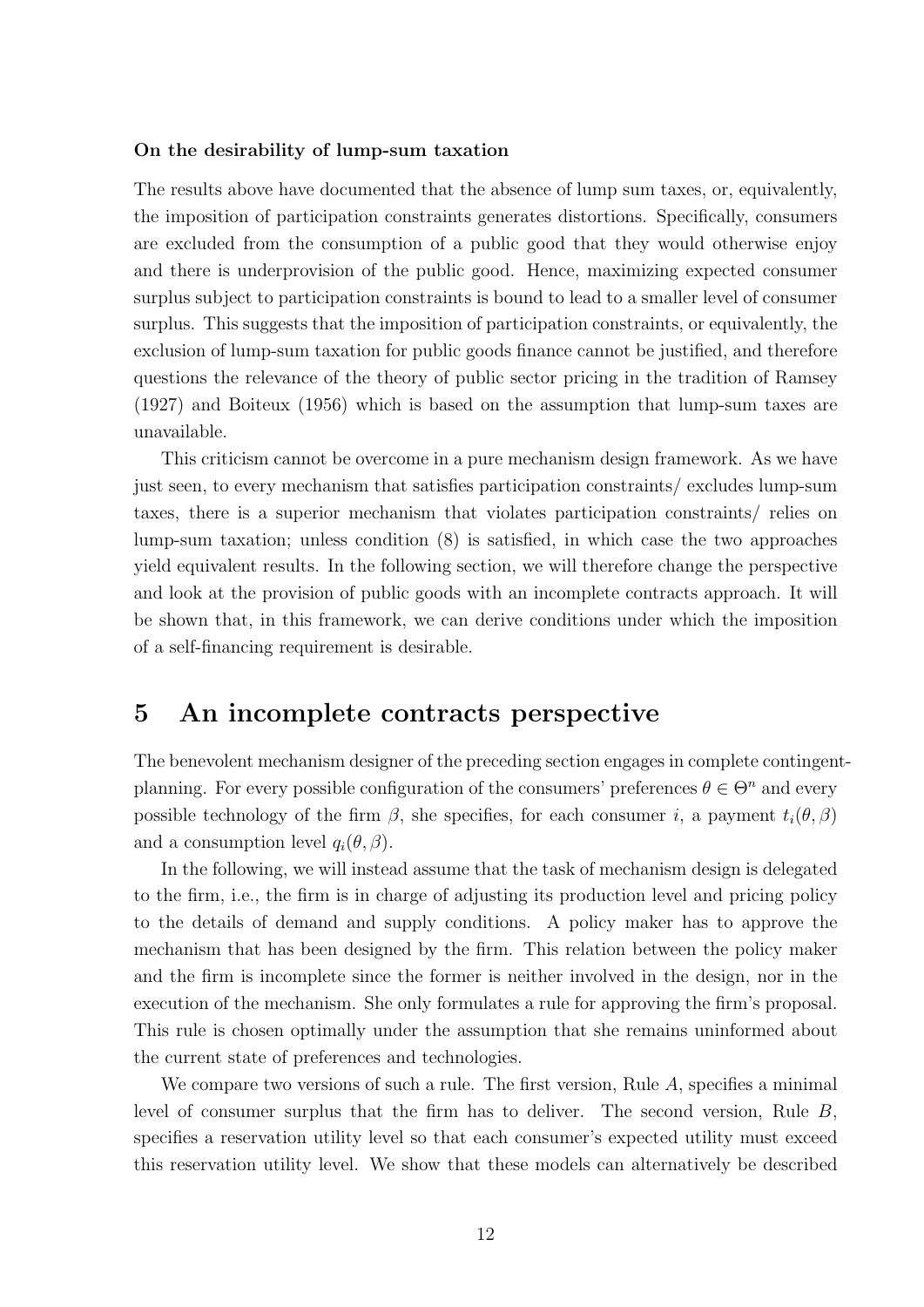in a way that looks empirically more plausible: The policy maker sets a tax on the firm's expected profits and redistributes the proceeds to consumers. The firm is entitled to produce the public good only if it is willing to pay this tax. Under Rule A, the policy maker approves the mechanism proposed by the firm if it generates a non-negative level of consumer surplus. In particular, this includes the possibility to use lump-sum taxes. Under Rule B the firm's mechanism has to satisfy the consumers' participation constraints. Put differently, the firm has to use a pricing mechanism with a self-financing requirement. If the approach in  $B$  turns out to be superior from the policy maker's perspective, we say that a self-financing requirement is desirable.

The main insight of the analysis below is that the desirability of self-financing is shaped by the following trade-off: If self-financing is required the consumers participation constraints have to be respected. This has the advantage that consumers are guaranteed an information rent so that there is a minimal level of consumer surplus. The disadvantage, however, is that first-best outcomes are out of reach so that there will be exclusion and a downward distortion of production. How these two forces play out will be shown to depend on the fraction of the surplus from public-goods provision that the firm can extract.

### 5.1 Approval rules and the taxation of monopoly profits

In the following, a firm with private information on costs proposes a mechanism. We will represent such a mechanism as a collection of functions  $(q_i, t_i)_{i=1}^n$ , where  $q_i : \theta \mapsto q_i(\theta)$ gives i's consumption and  $t_i : \theta \mapsto t_i(\theta)$  gives i's payment as a function of the vector of preference parameters. The expectations operator  $E$  henceforth refers to expectations taken with respect to  $\theta$ .

#### Rule A: A minimal level of consumer surplus

We think of the policy maker as choosing a number  $\tau_A$  so that a mechanism  $(t_i, q_i)_{i=1}^n$ proposed by the firm is approved only if the resulting level of expected consumer surplus satisfies

$$
E\left[\sum_{i=1}^{n}(\theta_i q_i(\theta) - t_i(\theta))\right] \geq \tau_A.
$$
\n(12)

The firm's problem hence is as follows: Produce the public good if and only if the mechanism  $(t_i, q_i)_{i=1}^n$  that maximizes expected profits,  $E\left[\sum_{i=1}^n t_i(\theta) - \beta k(q(\theta))\right]$ , subject to the consumers' incentive constraints in (1) and the policy maker's approval rule in (12), yields a non-negative level of expected profits.

If we let, for each i and  $\theta$ ,  $t'_{i}(\theta) = t_{i}(\theta) + \tau_A$ , this problem can equivalently be written as follows: Produce the public good if and only if the mechanism  $(t'_i, q_i)_{i=1}^n$  that maximizes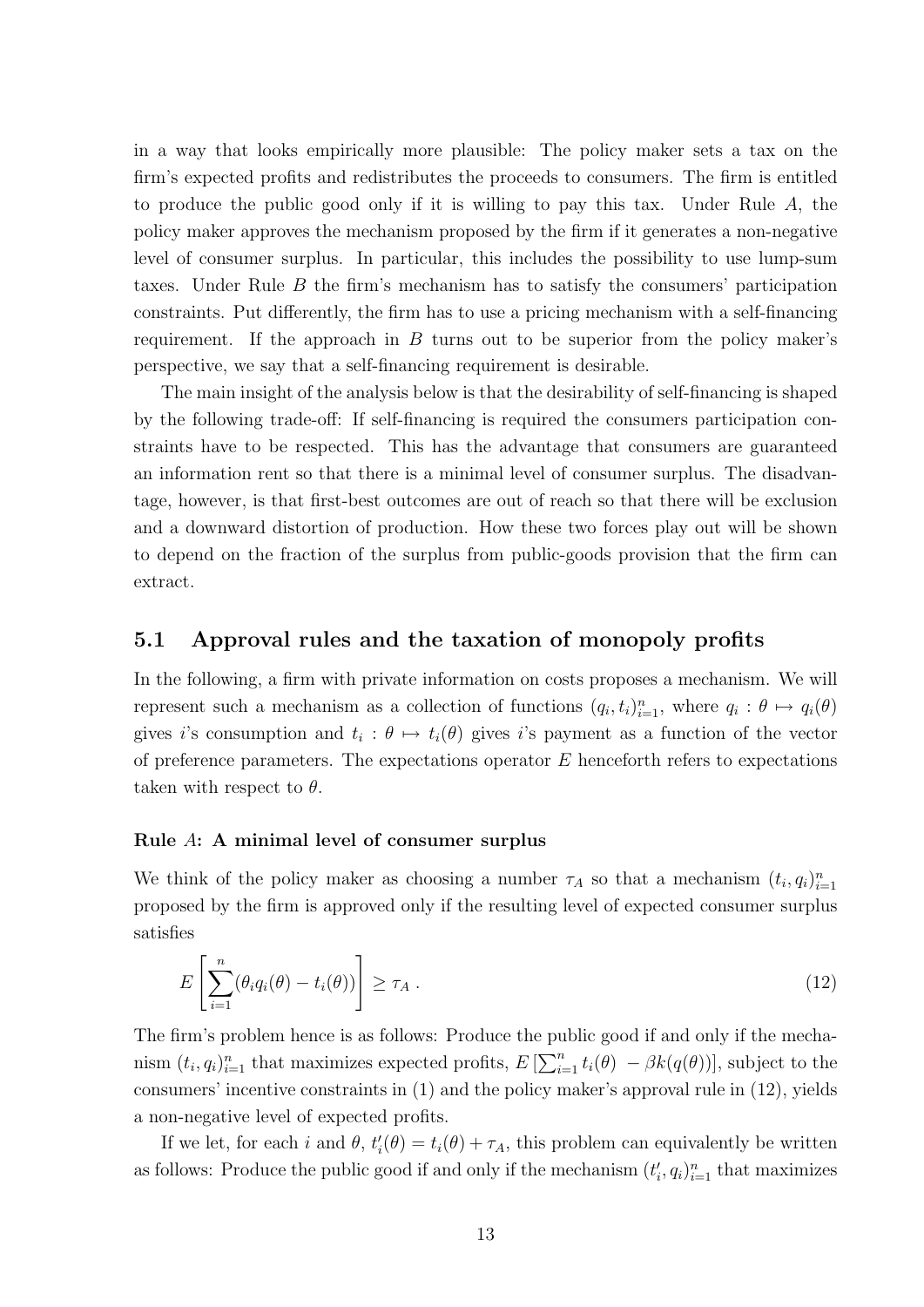$E\left[\sum_{i=1}^n t'_i(\theta) - \beta k(q(\theta))\right]$  subject to the consumers' incentive constraints in (1) and the approval rule

$$
E\left[\sum_{i=1}^{n}(\theta_i q_i(\theta) - t'_i(\theta))\right] \ge 0
$$
\n(13)

is such that

$$
E\left[\sum_{i=1}^{n} t'_{i}(\theta) - \beta k(q(\theta))\right] \geq \tau_{A}.
$$
\n(14)

Consequently, we can think of the policy maker as setting tax of  $\tau_A$  which the firm has to pay in order to be entitled to produce the public good, with the understanding that only those mechanisms will be approved which generate a non-negative level of consumer surplus. The firm will therefore enter only if after-tax profits under this constraint exceed  $\tau_A$ . Otherwise, staying out would be optimal from the firm's perspective.

#### Rule B: A reservation utility level

Alternatively, we may think of the policy maker as choosing a number  $\tau_B$  so that a mechanism  $(t_i, q_i)_{i=1}^n$  is approved only if every consumer's expected utility exceeds  $\tau_B$ , i.e., for all  $i$ , and  $l$  it has to be true that

$$
\theta^l Q_i(\theta^l) - T_i(\theta^l) \ge \tau_B \tag{15}
$$

Upon defining  $t'_{i}(\theta) := t_{i}(\theta) + \tau_{B}$ , the firm's problem can equivalently be written as follows: Produce the public good if and only if the mechanism  $(t'_i, q_i)_{i=1}^n$  that maximizes after-tax profits  $E\left[\sum_{i=1}^n t'_i(\theta) - \beta k(q(\theta))\right]$  subject to the consumers' incentive constraints in (1) and the approval rule

$$
\theta^l Q_i(\theta^l) - T'_i(\theta^l) \ge 0 \;, \quad \text{where} \quad T'_i(\theta^l) := T_i(\theta^l) + \tau_B \;, \tag{16}
$$

for all  $i$ , and  $l$ , is such that

$$
E\left[\sum_{i=1}^{n} t'_{i}(\theta) - \beta k(q(\theta))\right] \geq \tau_{B} . \tag{17}
$$

Hence, we can once more think of the policy maker as setting a tax, denoted by  $\tau_B$ , which the firm has to pay upon entry. The firm then has to propose a mechanism which satisfies the participation constraints in (16), i.e., the firm's mechanism must rely on self-financing. The optimal entry decision is as follows: Enter if and only if the maximal level of profits that can be attained under this self-financing requirement exceeds the tax payment  $\tau_B$ .

Note that under both regimes, a tax on profits is distortionary since it affects the firm's entry decision. In particular, if the tax is set in such a way that not every type of firm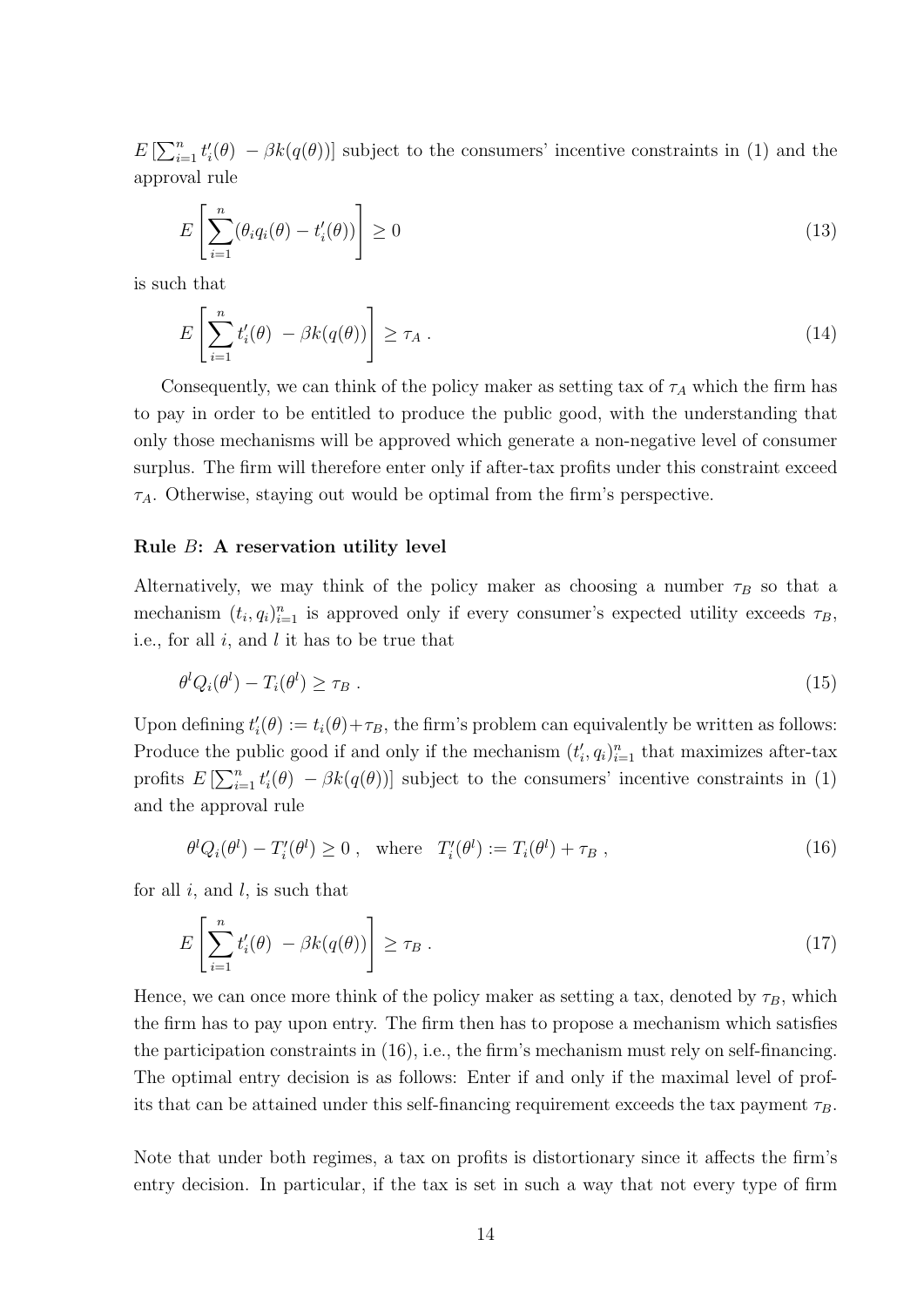enters, this leads to an inefficient outcome since our assumptions about the cost function imply that, even with a bad technology, it is desirable to have a strictly positive public-goods supply. This possibility is eliminated if entry is deterred.

As we will see, the policy maker may be willing to accept such inefficiencies if this makes it possible to generate more tax revenue. To see why an inefficient exclusion of some firms may be helpful in this respect, suppose that the worst type of firm makes hardly any profit. This firm enters only if the entry fee is literally zero. But this implies that all firms with better technology can retain all of their monopoly profits for themselves, i.e., the possibility to channel parts of these profits back to consumers is lost. By contrast, a higher tax inevitably leads to exclusion but makes it possible to have a significant redistribution of monopoly profits. The optimal tax will therefore be shaped by this equity-efficiency trade-off.

## 5.2 The firm's mechanism design problem

Before we discuss whether Rule A or Rule B can generate a higher level of expected consumer surplus, we first characterize the solution to the firm's mechanism design problem in either model.

#### Rule A: Profit Maximization if lump-sum taxes are available

The mechanism that maximizes the expected profits of a firm with cost parameter  $\beta^l$ , subject to the consumers' incentive constraints in (1) and the condition that the expected consumer surplus is non-negative, (13), is in the following denoted by  $(q_i^{l*}, t_i^{l*})_{i=1}^n$ .

**Proposition 4** The mechanism  $(q_i^{l*}, t_i^{l*})$  has the following properties:

- i) There is no exclusion. For all  $\theta$  and for all i,  $q_i^{l*}(\theta) = q^{l*}(\theta)$ , where  $q^{l*}(\theta) :=$  $\max_{j\in I} q_j^{l*}(\theta,\beta).$
- ii) The expected consumer surplus under the mechanism is equal to zero, i.e., condition (13) holds as an equality.
- iii) Output is undistorted. For every  $\theta$ , the provision level  $q^{l*}(\theta)$  satisfies the Samuelson rule, i.e.,

$$
\sum_{i=1}^{n} \theta_i = \beta^l k'(q^{l*}(\theta)).
$$
\n(18)

iv) The firm's expected profits are given by

$$
\Pi_A(\beta^l) := E\left[\sum_{i=1}^n \theta_i q^{l*}(\theta) - \beta^l k(q^{l*}(\theta))\right].
$$
\n(19)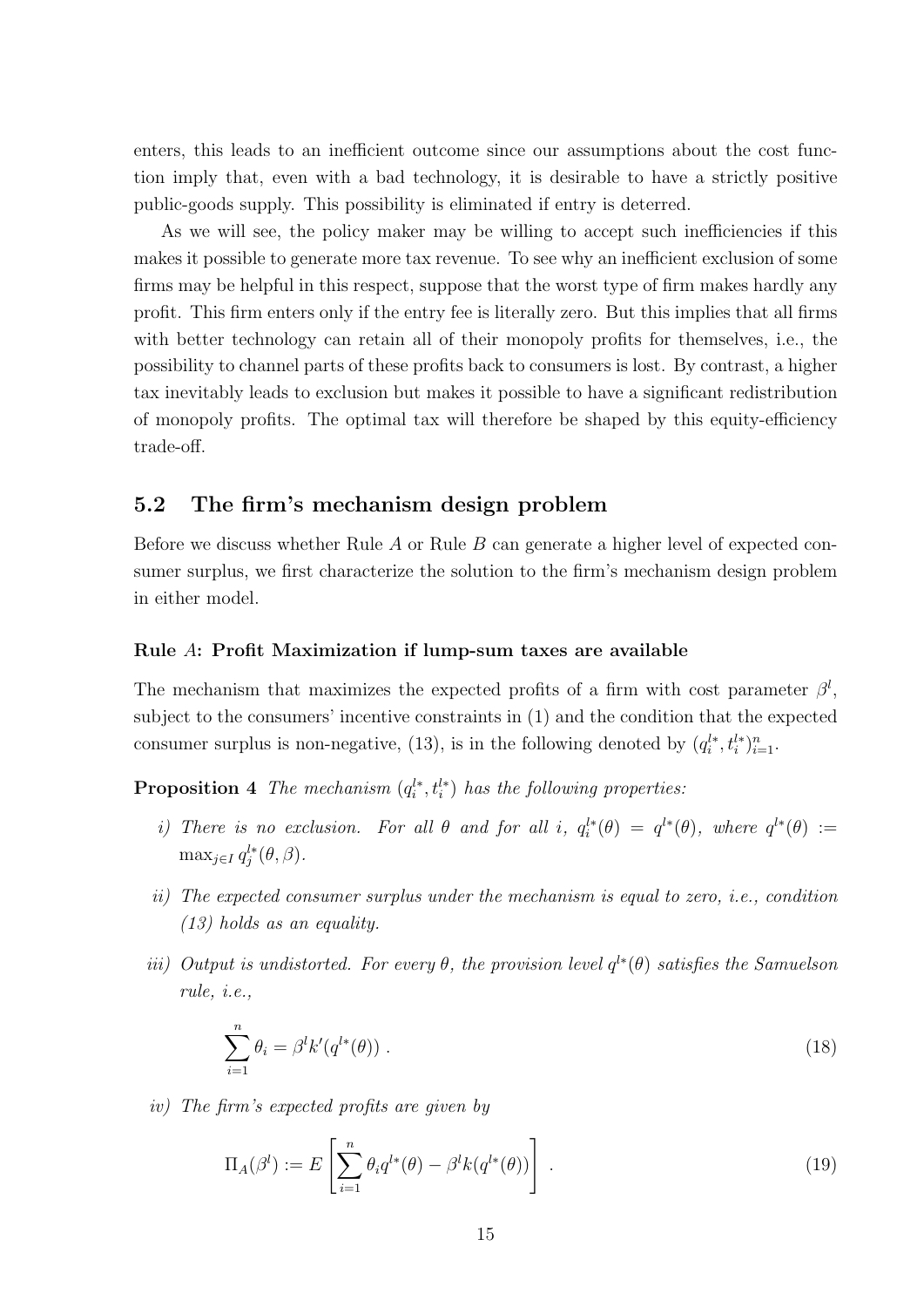A proof of the Proposition is in part B of the Appendix. It is an adaptation of the arguments that were used in the proof of Proposition 2, which characterized the mechanism that maximizes expected consumer surplus subject to the firm's incentive and non-negative profits constraints. Proposition 4 looks at the dual problem of maximizing expected profits subject to a minimal level of expected consumer surplus.

The Proposition shows that the removal of participation constraints and the delegation of mechanism design to a profit maximizing firms eliminates all distortions. As in Proposition 2, there is no exclusion. In addition, the downward distortion of output that was induced by the optimal mechanism in Proposition 2 disappears. Public-goods production satisfies the Samuelson rule. However, this comes at cost for consumers. Their expected surplus is zero. Hence, the consumer's only source of utility are the revenues that can be generated by the taxation of profits.

#### Rule B: Profit Maximization subject to self-financing

Analogously, we now study the mechanism designed by a firm with cost parameter  $\beta^l$ which has payed the entry fee and does face a self-financing requirement, or, equivalently, has to respect the consumers' participation constraints. The mechanism that maximizes the expected profits of a firm with cost parameter  $\beta^l$ , subject to the consumers' incentive constraints (1) and the participation constraints in (16) is in the following denoted by  $(q_i^{l**}, t_i^{l**})_{i=1}^n$ .

**Proposition 5** The mechanism  $(q_i^{l**}, t_i^{l**})_{i=1}^n$  has the following properties:

i) There is exclusion:

$$
q_i^{l**}(\theta) = \begin{cases} 0, & \text{if } \theta_i - h(\theta_i) < 0 \\ q^{l**}(\theta), & \text{if } \theta_i - h(\theta_i) \ge 0 \end{cases} \tag{20}
$$

where  $q^{l**}(\theta, \beta) := \max_{j \in I} q_j^{l**}(\theta)$ .

ii) The expected consumer surplus from the mechanism is strictly positive and given by

$$
S_B(\beta^l) := E\left[\sum_{i=1}^n h(\theta_i) q_i^{l**}(\theta)\right].
$$
\n(21)

iii) Output is distorted downwards. For every  $\theta$ , the provision level  $q^{l**}(\theta)$  satisfies the first order condition

$$
\sum_{\{i|\theta_i - h(\theta_i) \ge 0\}} \theta_i - h(\theta_i) = \beta^l k'(q^{l**}(\theta)) \,. \tag{22}
$$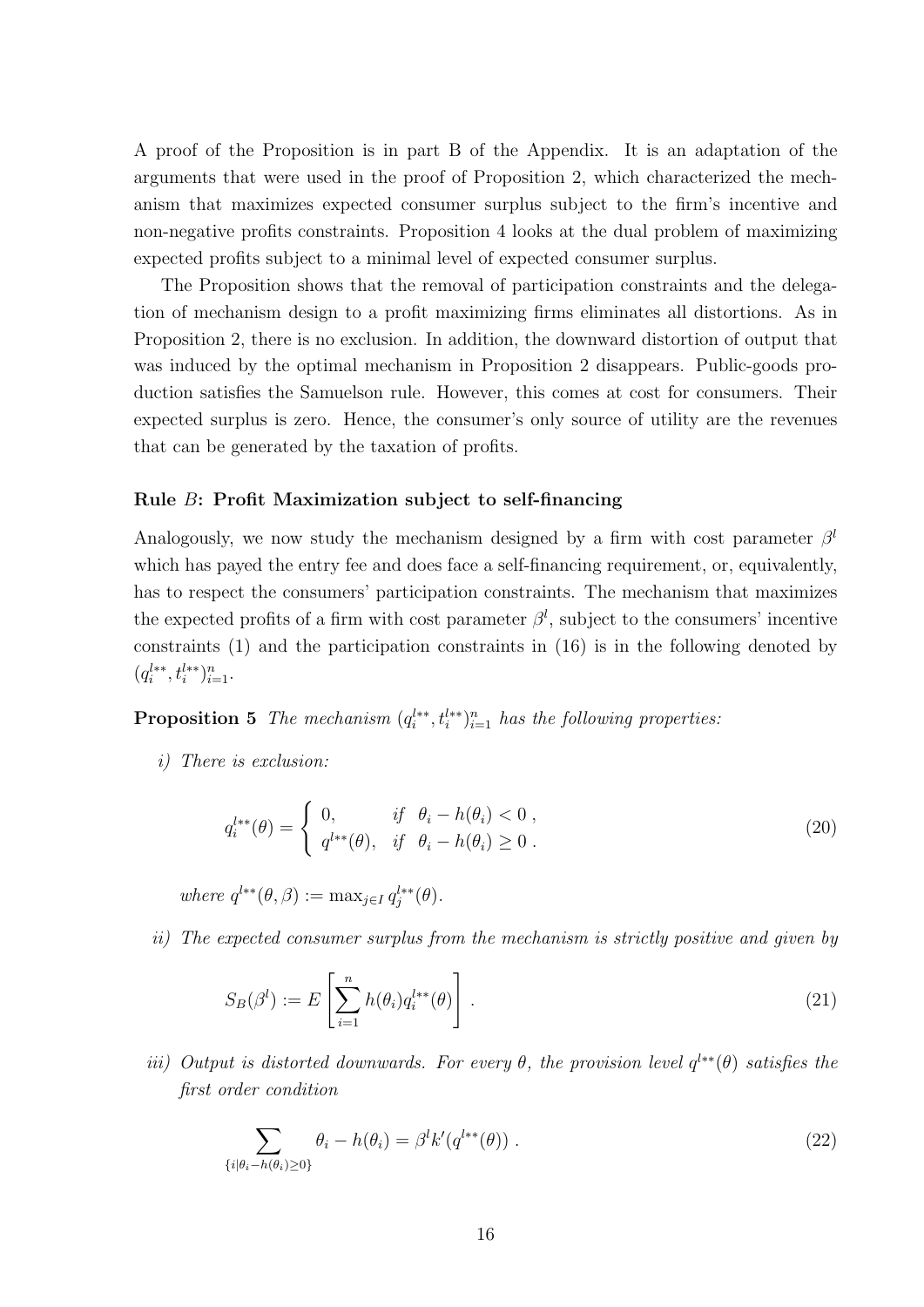iv) The firm's expected profits are given by

$$
\Pi_B(\beta^l) := E\left[\sum_{i=1}^n (\theta_i - h(\theta_i)) q_i^{l**}(\theta) - \beta^l k(q^{l**}(\theta))\right].
$$
\n(23)

A proof of the Proposition is in part B of the Appendix. Similarly as in Proposition 3, if we introduce participation constraints, this implies that the possibility of exclusion will be used. However, in contrast to Proposition 3, this does not depend on whether or not first-best outcomes can be reached with participation constraints. The monopolistic firm always uses exclusion because this allows to extract larger payments from consumers. A further observation is that the consumers' information rents once more lead to a downward distortion of output. However, the information rents also generate a significant level of consumer welfare. Hence, if there are participation constraints, the consumers benefit not only from the taxation of profits, but also from the mechanism proposed by the firm.

### 5.3 The Main Result

In the following, we refer to the sum of tax revenues and of the expected consumer surplus generated by the firm's mechanism as *total* expected consumer surplus. We denote by  $\tau_A^*$  the tax that maximizes total expected consumer surplus if lump sum taxes are available and participation constraints can be ignored. Analogously, let  $\tau_B^*$  be the tax that maximizes total expected consumer surplus if there is a self-financing requirement and participation constraints have to be respected.

With this terminology, we can now state the main result of the paper. It provides a set conditions so that total expected consumer surplus is higher if there are no participation constraints, and another set of conditions so that total consumer surplus is higher with participation constraints.

#### Proposition 6

- i) If the probability  $f^r$  that the firm has the best possible technology is sufficiently high, then  $\tau_A^*$  and  $\tau_B^*$  are both such that only the firm with the best technology,  $\beta = \beta^r$ , enters. In this case, total expected consumer surplus is higher under rule A, i.e., if there are no participation constraints.
- ii) If the probability  $f^1$  that the firm has the worst possible technology is sufficiently high, then  $\tau_A^*$  and  $\tau_B^*$  are both such that even the firm with the worst technology,  $\beta = \beta^1$ , enters. In this case, total expected consumer surplus is higher under rule B provided that

$$
\Pi_A(\beta^1) < \Pi_B(\beta^1) + \sum_{k=1}^r f^k S_B(\beta^k) \tag{24}
$$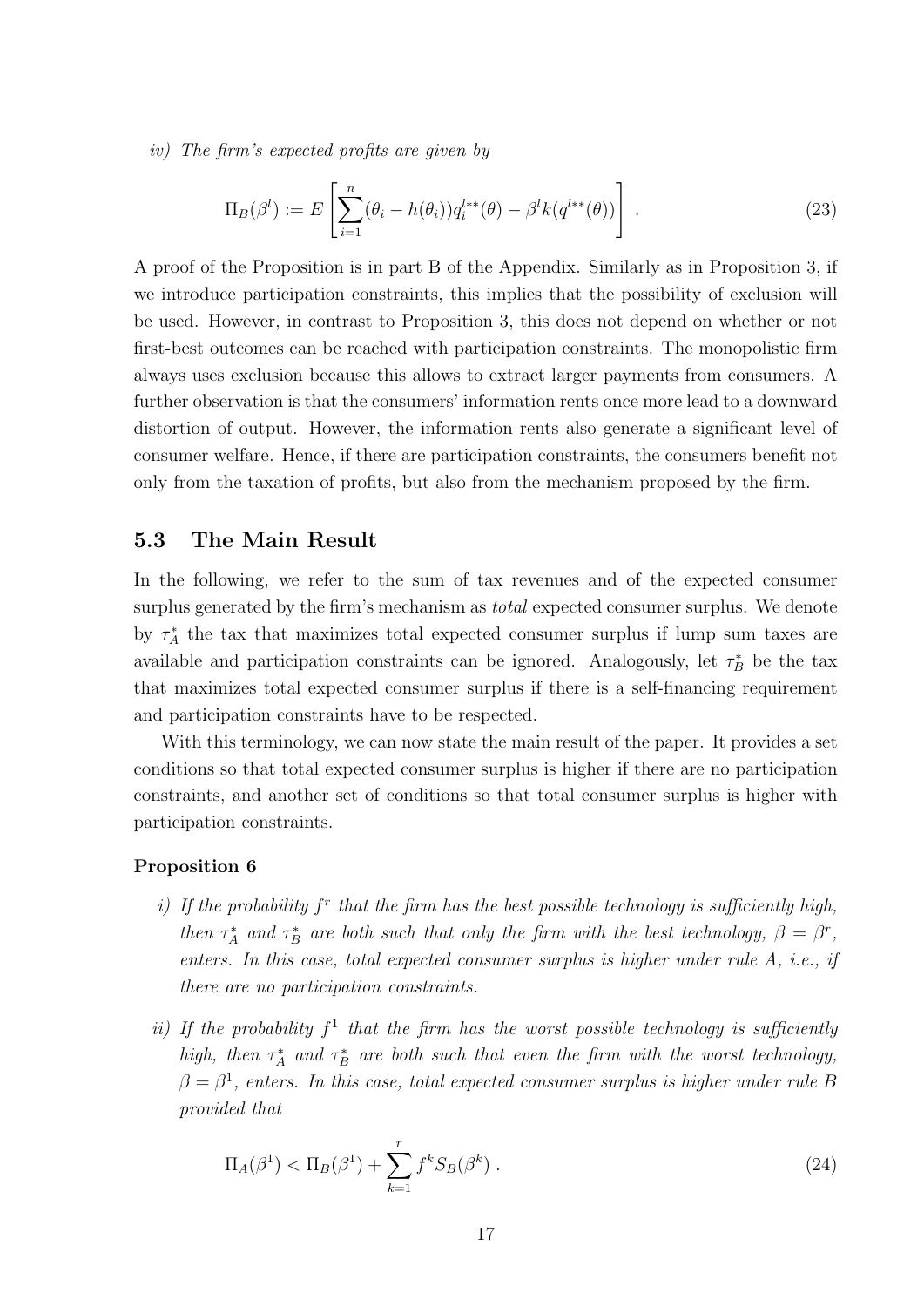The proof of Proposition 6 is in part A of the Appendix. The Proposition does not provide a full characterization of optimal profit taxes. Instead it states a sufficient condition for self-financing requirements to be desirable and a sufficient condition for them to be undesirable. The advantage of this approach is that it makes it possible to highlight the main trade-off without having to go through all conceivable parameter constellations of the model.<sup>13</sup>

The logic of the proof of Proposition 6 is as follows: Suppose that there is a critical cost parameter  $\beta^k$ , so that all firms with superior technology enter and produce the public good, i.e., the profit tax  $\tau_c$  is just equal to the profits of the critical firm,  $\Pi_c(\beta^k)$ , for  $c \in \{A, B\}$ . The revenue from this entry fee is higher if lump-sum taxes are available because the firm's profits are higher in this case. However, these tax revenues are the only source of consumer surplus. By contrast, with a requirement of self-financing consumers get the revenue from profit taxation and, in addition, an information rent whenever the firm has a cost parameter smaller than the critical value  $\beta^k$ .

The Proposition shows that there are cases where the larger revenue from profit taxation is the dominant concern so that self-financing is undesirable and other cases where information rents are more significant so that self-financing should be required. To explain the logic of this trade-off, suppose first that the probability  $f^r$  that the firm has the best technology is very close to 1. This implies that even a tax as high as  $\Pi_c(\beta^r)$ distorts the firm's entry decision with a negligible probability, and we have  $\tau_A^* = \Pi_A(\beta^r)$ and  $\tau_B^* = \Pi_B(\beta^r)$ . It follows from Proposition 4 that  $\Pi_A(\beta^r)$  is equal to the first-best surplus from public-goods provision,

$$
\Pi_A(\beta^r) = E\left[\sum_{i=1}^n \theta_i q^{r*}(\theta) - k(q^{r*}(\theta))\right],
$$

It follows from Proposition 5 that total consumer surplus with self-financing,

$$
\Pi_B(\beta^r) + S_B(\beta^r) = E\left[\sum_{i=1}^n \theta_i q_i^{r**}(\theta) - k(q^{r**}(\theta))\right],
$$

is equal to the second-best surplus since  $q_i^{r**}$  is distorted downwards, and hence falls short of the first-best surplus. This implies that the requirement of self-financing is not attractive. By contrast, if the probability that the firm has a bad technology is sufficiently high (i.e., if  $f^1$  is close to one), then the distortions implied by a tax on profits are drastic and it becomes optimal to have  $\tau_A^* = \Pi_A(\beta^1)$  and  $\tau_B^* = \Pi_B(\beta^1)$  so that the firm enters even if it has the worst possible technology. The fact that the technology is bad implies in particular that  $\Pi_A(\beta^1)$  and  $\Pi_B(\beta^1)$  are close to zero so that there is hardly any revenue

<sup>&</sup>lt;sup>13</sup>Proposition 7 below imposes additional assumptions so that a sharper characterization becomes available. We will see, in particular, that participation constraints are desirable if  $r$  is a large number,  $f$ is a uniform distribution, and  $k$  is a quadratic cost function.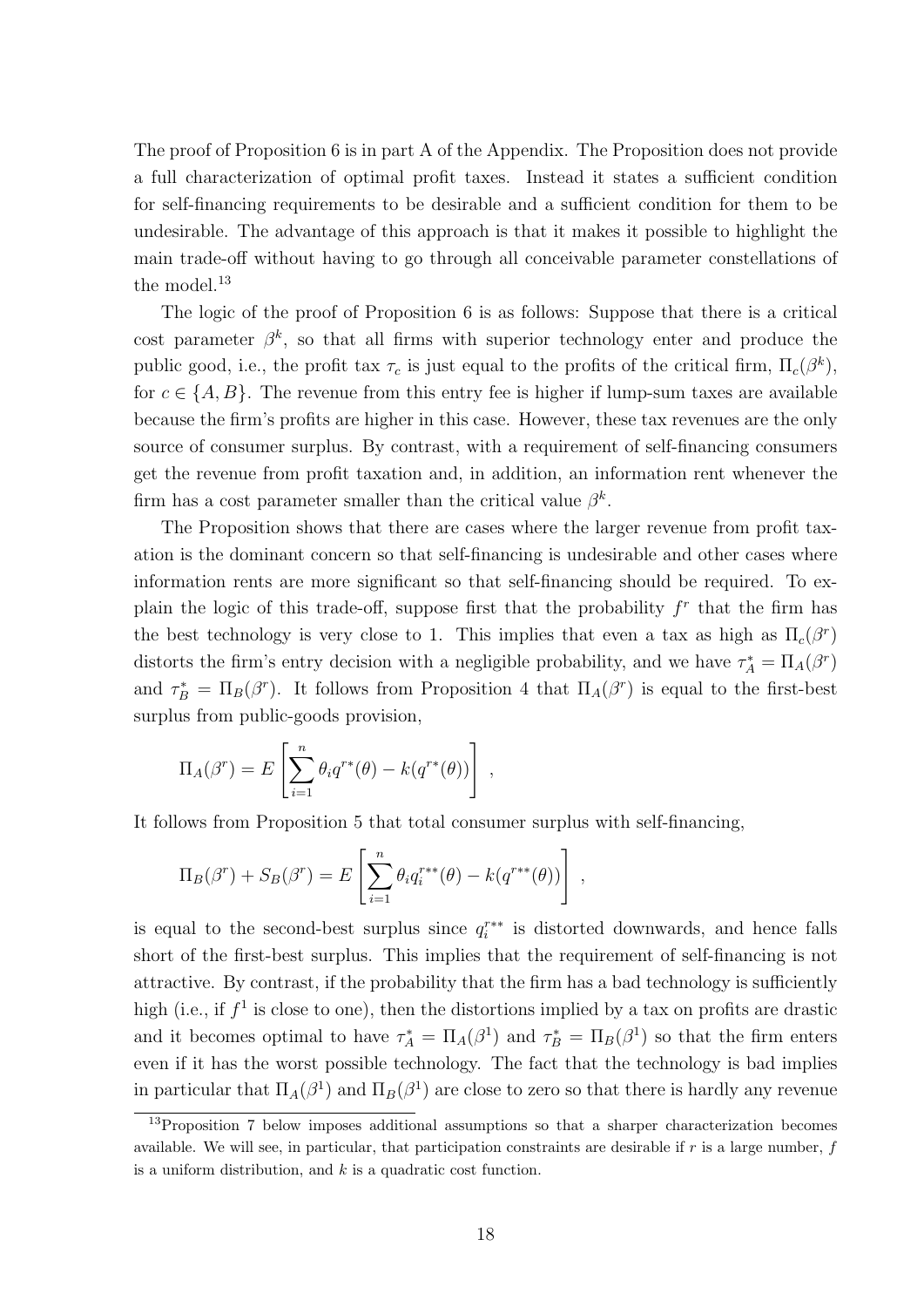generated by the taxation of profits. In this case, the consumers' information rents become the dominating force so that it is desirable to rely on self-financing.

This shows, in particular, that we can find a role for self-financing requirements only if we assume that there is a firm with private information about its technology. If there was a commonly known technology, or, equivalently, only one type of firm, then case i) in Proposition 6 applies trivially. We should let the firm maximize profits without being impeded by self-financing and, simultaneously, use the tax system to redistribute these profits from the firm to the consumers. As follows from Proposition 4 this would make it possible to reach a first-best level of consumer surplus. Hence, a requirement of selffinancing can be justified only if we assume that the firm has private information about costs.

The following Proposition, which is proven in part A of the Appendix, introduces some further assumptions so that a full characterization of the optimal taxes on monopoly profits is possible. In particular, it provides conditions so that, the characterization in case  $ii)$  in Proposition 6 is relevant, i.e., taxes should be set such that there is public-good provision with probability 1, and self-financing is desirable.

Proposition 7 Suppose that f is a uniform distribution and that k is a quadratic cost function,  $k(q) = \frac{1}{2}q^2$ . If r is sufficiently large, the following is true:

- i) The optimal profit tax with participation constraints,  $\tau_B^*$ , is such that there is publicgoods production with probability 1; i.e., the possibility to exclude some types of the firm in order to generate more tax revenue should not be used.
- ii) The optimal profit tax if there are no participation constraints,  $\tau_A^*$ , is indeterminate; i.e., the total expected consumer surplus does not depend on which types of the firm are encouraged to enter.
- iii) Total expected consumer surplus is higher if there are participation constraints.

# 6 Concluding Remarks

This paper has provided a microfoundation for models of mechanism design in which the presence of participation constraints, or, equivalently, of self-financing requirements makes it impossible to reach efficient outcomes. Looking at the case of a regulated monopolist who produces and sells access to an excludable public good, it has been shown that the requirement of self-financing may be desirable as a way to guarantee a minimal level of consumer surplus.

The analysis has established a link between the desirability of self-financing and the desirability of a tax on the monopolist's expected profits. Such a tax on profits is distortionary as it affects the firm's entry decision, i.e., the decision whether to produce the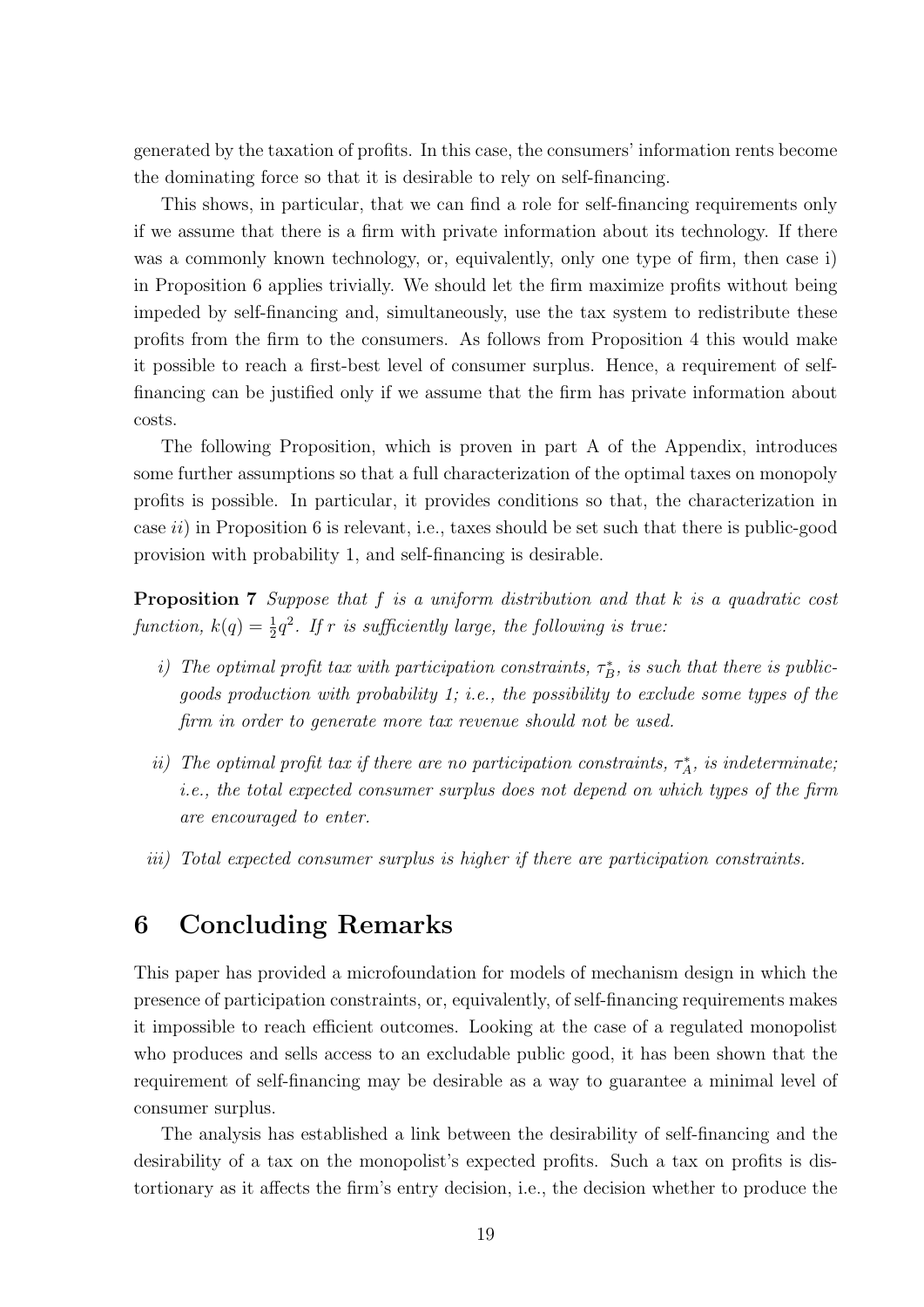excludable public good at all. Such a tax may still be attractive if it raises substantial revenue from those firms who do enter. Given that it is attractive, self-financing requirements reduce the tax revenue because they reduce the firm's profits. Hence, the more attractive the taxation of profits is, the less attractive is the imposition of a self-financing requirement. Conversely, if profit taxation is unattractive, then self-financing should be required. Otherwise consumers who buy access to the excludable public good would not benefit at all from its provision.

The analysis has completely abstracted from commitment problems. Such problems would likely strengthen the case for self-financing requirements. The logic is as follows. Suppose that the policy maker has chosen a significant tax on profits and then observes that the firm refuses to produce the public good. But then she knows that if she lowers the tax, eventually the firm will be ready to enter and that this will create a strictly positive consumer surplus. Lack of commitment means that the policy maker is unable to resist this temptation. Anticipating this behavior, the firm will be willing to produce the public good only if the tax has been reduced to a level such that each type of firm, even the one with the worst technology, would be willing to produce the public good. According to our main result, such a limited taxation of profits makes the imposition of a self-financing requirement desirable.<sup>14</sup>

# References

- Atkinson, A. and Stiglitz, J. (1976). The design of tax structure: Direct versus indirect taxation. Journal of Public Economics, 1:55–75.
- Baron, D. and Myerson, R. (1982). Regulating a monopolist with unknown costs. Econometrica, 50:911–930.
- Bierbrauer, F. (2009). On the legitimacy of coercion for the financing of public goods. Mimeo, Max Planck Institute for Research on Collective Goods, Bonn.
- Boiteux, M. (1956). Sur la gestion des monopoles publiques astreints à l'équlibre budgétaire. Econometrica, 24:22-40.
- Bolton, P. and Dewatripont, M. (2005). Contract Theory. MIT Press.
- d'Aspremont, C. and Gérard-Varet, L. (1979). Incentives and incomplete information. Journal of Public Economics, 11:25–45.

<sup>&</sup>lt;sup>14</sup>It is beyond the scope of this paper to provide a rigorous game-theoretic analysis of the relationship between the policy maker and the firm in the absence of commitment. In the context of a buyer-seller relationship, these considerations have been formalized by Hart and Tirole (1988).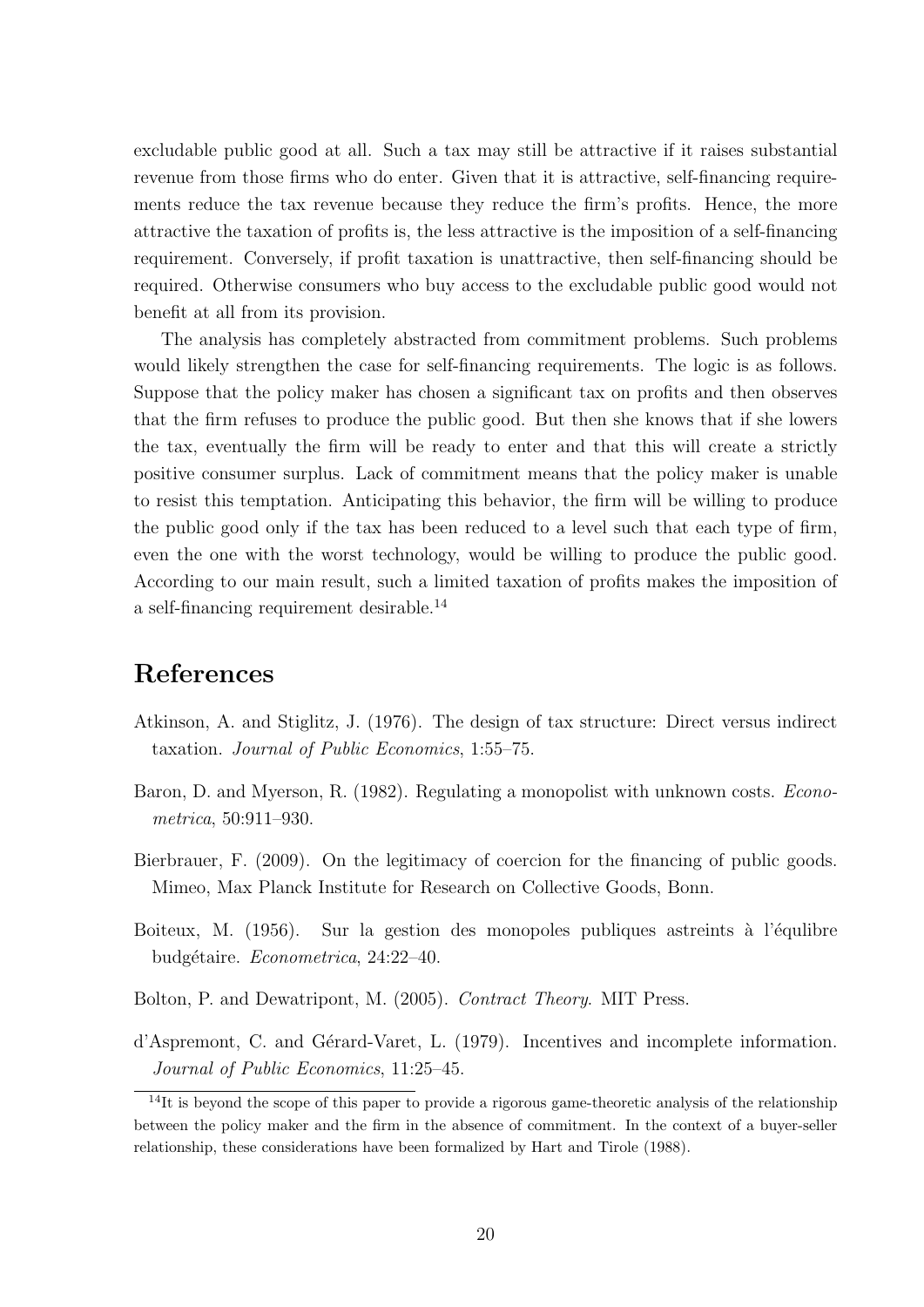- Guesnerie, R. (1995). A Contribution to the Pure Theory of Taxation. Cambridge University Press.
- Hart, O. (1995). Firms, Contracts and Financial Structure. Oxford University Press.
- Hart, O. and Tirole, J. (1988). Contract renegotiation and Coasian dynamics. Review of Economic Studies, 55:509–540.
- Hellwig, M. (1996). Notes on the theory of incomplete contracts. Mimeo, Mannheim University.
- Hellwig, M. (2003). Public-good provision with many participants. Review of Economic Studies, 70:589–614.
- Hellwig, M. (2007). The provision and pricing of excludable public goods: Ramsey-Boiteux pricing versus bundling. Journal of Public Economics, 91:511–540.
- Laffont, J. and Tirole, J. (1993). A Theory of Incentives in Procurement and Regulation. MIT Press.
- Loeb, M. and Magat, W. (1979). A decentralized method for utility regulation. Journal of Law and Economics, 22:399–404.
- Mailath, G. and Postlewaite, A. (1990). Asymmetric bargaining procedures with many agents. Review of Economic Studies, 57:351–367.
- Martimort, D., De Donder, P., and De Villemeur, E. (2005). An incomplete contract perspective on public good provision. Journal of Economic Surveys, 19:149–180.
- Mirrlees, J. (1971). An exploration in the theory of optimum income taxation. Review of Economic Studies, 38:175–208.
- Mussa, M. and Rosen, S. (1978). Monopoly and product quality. Journal of Economic Theory, 18:301–317.
- Norman, P. (2004). Efficient mechanisms for public goods with use exclusion. Review of Economic Studies, 71:1163–1188.
- Ramsey, F. (1927). A contribution to the theory of taxation. Econimc Journal, 37:47–61.
- Schmitz, P. (1997). Monopolistic provision of excludable public goods under private information. Public Finance/ Finance Publiques, 52:89–101.
- Tirole, J. (1999). Incomplete contracts: Where do we stand? Econometrica, 67:741–781.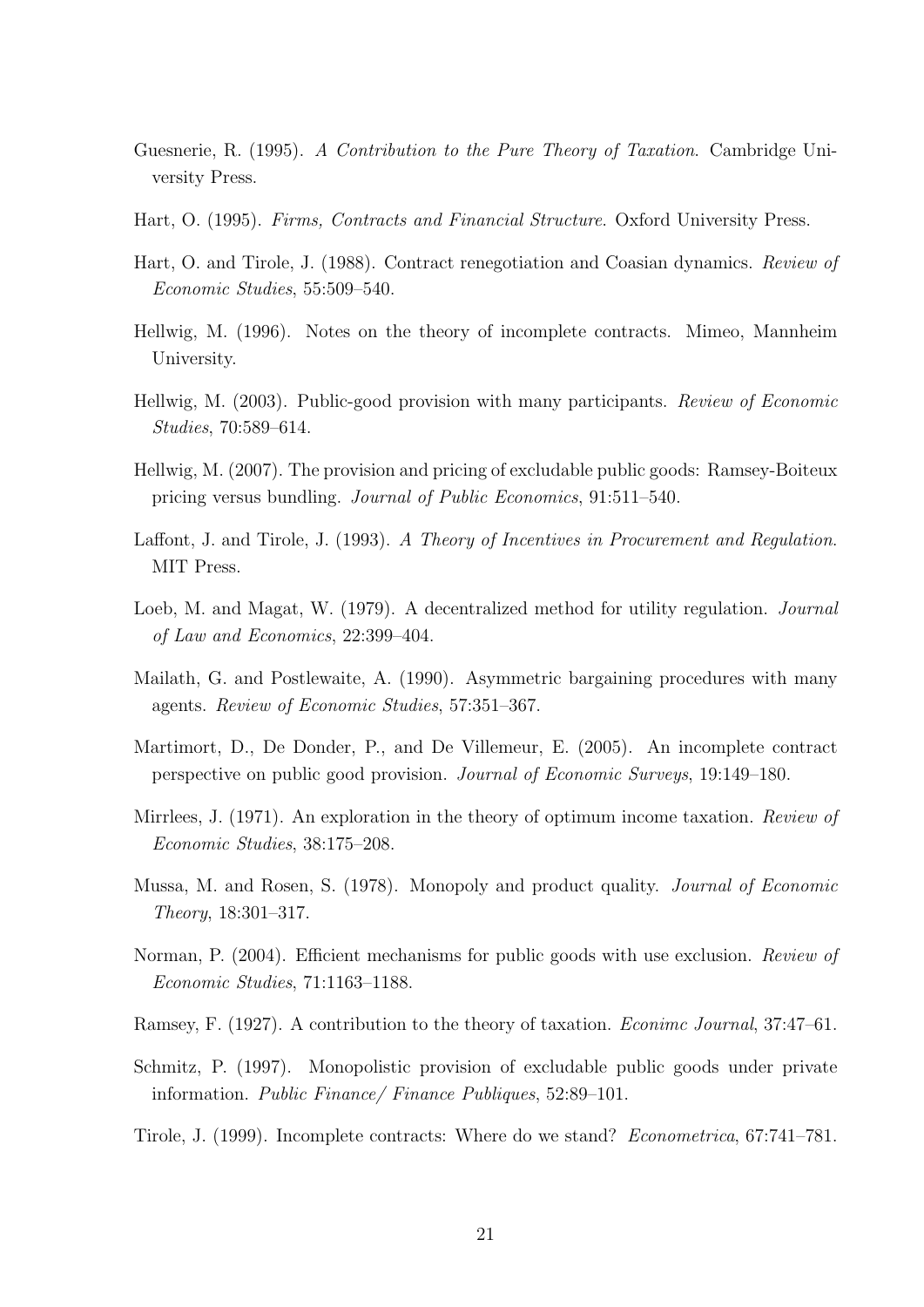# A Proofs of Propositions 1, 6 and 7

### A.1 Proof of Proposition 1

**Part i)** Step 1. We first show that every pricing mechanism is incentive-compatible. Suppose, to the contrary, that a pricing mechanism is not incentive-compatible. Then there exist,  $i, l$ , and  $k$  so that

$$
\theta^l Q_i(\theta^l) - T_i(\theta^l) < \theta^l Q_i(\theta^l) - T_i(\theta^k) \; .
$$

Using that, for each  $x \in \{Q_i(\theta^0), \ldots, Q(\theta^m)\},$ 

$$
T_i(x) = \tau + s(x) ,
$$

this implies that

$$
\theta^l Q_i(\theta^l) - \tau - s(Q_i(\theta^l)) < \theta^l Q_i(\theta^l) - \tau - s(Q_i(\theta^k)) \; .
$$

But this contradicts the assumption that

$$
Q_i(\theta^l) \in \operatorname{argmax}_{x \in \mathbb{R}_+} \{\theta^l x - \tau - s(x)\}.
$$

Hence, the assumption that a pricing mechanism is not incentive-compatible has led to a contradiction and must be false.

Step 2. We now show that to every incentive-compatible mechanism there is a pricing mechanism, i.e., a mechanism satisfying the properties in  $(4)$ .

Note first that the incentive compatibility constraints imply that the provision rule for the public good satisfies the following monotonicity conditions,  $Q_i(\theta^l) \leq Q_i(\theta^{l+1})$  and  $T_i(\theta^l) \leq T_i(\theta^{l+1})$ , for all i and  $l^{15}$ 

Given an incentive-compatible mechanism, we construct a pricing mechanism as follows: The lump-sum component  $\tau$  is chosen such that

$$
\tau = T_i(Q_i(\theta^0)) \tag{25}
$$

For  $x \in [0, Q_i(\theta^0)]$ , we choose

$$
s(x) = 0.
$$
\n<sup>(26)</sup>

The price of units  $x \in \{Q_i(\theta^1), \ldots, Q_i(\theta^m)\}\$ is chosen such that

$$
s(x) = T_i(x) - \tau \tag{27}
$$

Further, whenever  $Q_i(\theta^k) < Q_i(\theta^{k+1})$ , the price for  $x \in ]Q_i(\theta^k), Q_i(\theta^{k+1})]$  is chosen such that

$$
s(x) = \max\{s(Q_i(\theta^{k+1})) - \theta^{k+1}(Q_i(\theta^{k+1}) - x), s(Q_i(\theta^k)) + \theta^l(x - Q_i(\theta^l))\}.
$$
 (28)

<sup>&</sup>lt;sup>15</sup>To see this, just add the following two incentive compatibility constraints:  $\theta^l Q_i(\theta^l) - T_i(\theta^l) \geq$  $\theta^l Q_i(\theta^{l+1}) - T_i(\theta^{l+1}),$  and  $\theta^{l+1} Q_i(\theta^{l+1}) - T_i(\theta^{l+1}) \geq \theta^{l+1} Q_i(\theta^l) - T_i(\theta^l).$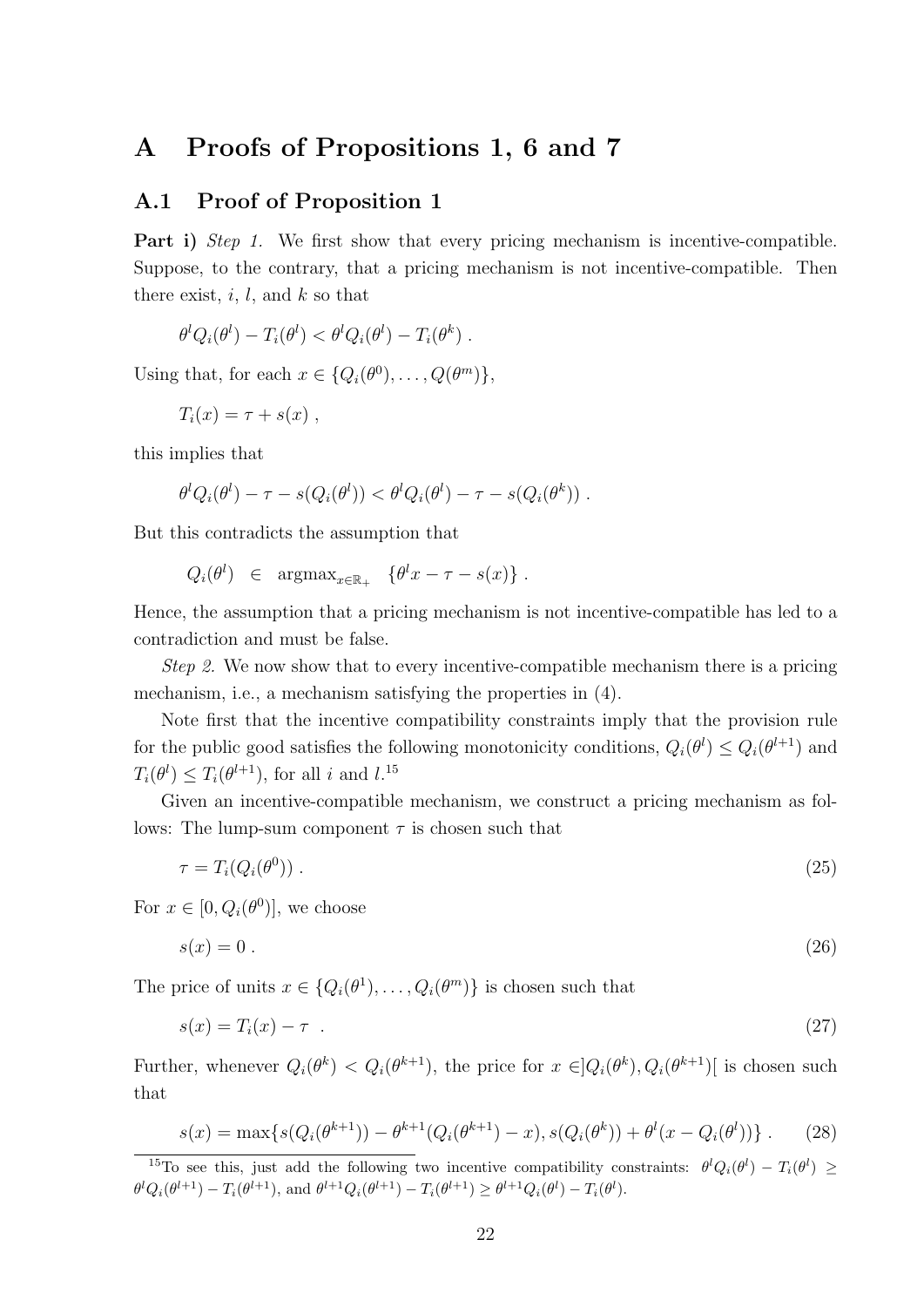Finally, if  $x > Q(\theta^m)$ , then

$$
s(x) = \infty \tag{29}
$$

Step 2.1 We note that, given an incentive-compatible mechanism, this schedule is non-decreasing. Obviously, s is non-decreasing if attention is restricted to

$$
x \in [0, Q_i(\theta^0)] \cup \{Q_i(\theta^1), \ldots, Q_i(\theta^m)\}.
$$

In addition, (28) implies that s is non-decreasing over the range  $]Q_i(\theta^k)$ ,  $Q_i(\theta^{k+1})[$ , and that  $s(Q_i(\theta^{k+1})) \ge s(x) \ge s(Q_i(\theta^k))$ , for every  $x \in ]Q_i(\theta^k), Q_i(\theta^{k+1})[$ .

Step 2.2 We have to show that  $Q_i(\theta^l) \in \operatorname{argmax}_{x \in \mathbb{R}_+} {\{\theta^l x - \tau - s(x)\}}$ , or, equivalently, that, for each  $i, l$  and  $x \in \mathbb{R}$ 

$$
\theta^l Q_i(\theta^l) - T_i(\theta^l) \ge \theta^l x - \tau - s(x) .
$$

This is trivially true if x is such that  $s(x) = \infty$ . Now suppose that  $x \in \{Q_i(\theta^0), \ldots, Q_i(\theta^m)\}.$ Then this condition becomes

$$
\theta^l Q_i(\theta^l) - T_i(\theta^l) \ge \theta^l Q_i(\theta^k) - T_i(\theta^k) ,
$$

for some  $k \in \{0, \ldots, m\}$ . This is implied by the incentive compatibility of the mechanism.

We also have to show that choosing  $x = Q_i(\theta^l)$  is preferred over choosing  $x \in$  $[0, Q_i(\theta^0)],$  i.e.,

$$
\theta^l Q_i(\theta^l) - T_i(\theta^l) \ge \theta^l x - \tau - s(0) = \theta^l x - T_i(\theta^0) .
$$

This is true, since incentive compatibility and  $x \le Q_i(\theta^0)$  imply that,

$$
\theta^l Q_i(\theta^l) - T_i(\theta^l) \ge \theta^l Q_i(\theta^0) - T_i(\theta^0) \ge \theta^l x - T_i(\theta^0) .
$$

Finally, let  $x \in ]Q_i(\theta^k), Q_i(\theta^{k+1})[$ . Suppose first that  $\theta^l \ge \theta^{k+1}$ . Since incentive compatibility implies that

$$
\theta^l Q_i(\theta^l) - T_i(\theta^l) \geq \theta^l Q_i(\theta^{k+1}) - T_i(\theta^{k+1}),
$$

it suffices to show that

$$
\theta^l Q_i(\theta^{k+1}) - T_i(\theta^{k+1}) = \theta^l Q_i(\theta^{k+1}) - s(Q_i(\theta^{k+1})) - \tau \ge \theta^l x - s(x) - \tau.
$$

This is implied by (28), for all  $l \geq k+1$ . A similar argument applies if  $\theta^l \leq \theta^k$ . Then it suffices to show that

$$
\theta^l Q_i(\theta^k) - T_i(\theta^k) = \theta^l Q_i(\theta^k) - s(Q_i(\theta^k)) - \tau \ge \theta^l x - s(x) - \tau,
$$

which is implied by (28), for all  $l \leq k$ .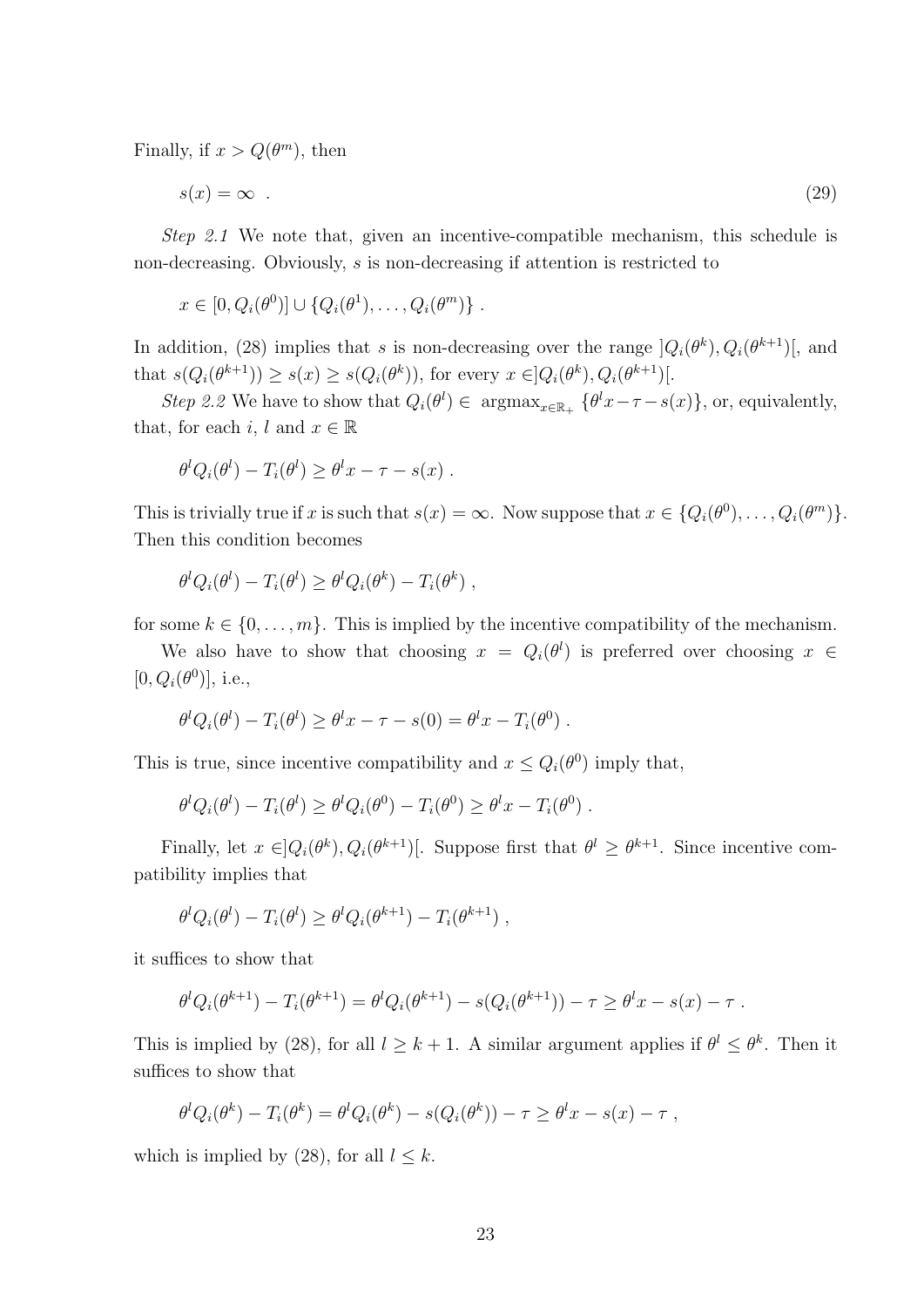Part ii) We first show that if a mechanism is incentive-compatible and satisfies participation constraints, then the associated pricing mechanism must not involve lump-sum payments.

By part i), if a mechanism is incentive-compatible, then there exists a pricing mechanism so that

$$
\theta^0 Q_i(\theta^0) - T_i(\theta^0) = -T_i(\theta^0) = -s(Q_i(\theta^0)) - \tau.
$$

The participation constraints require, in particular, that

$$
\theta^0 Q_i(\theta^0) - T_i(\theta^0) = -T_i(\theta^0) \ge 0.
$$

Hence, it must be that

$$
-s(Q_i(\theta^0)) - \tau \geq 0.
$$

Since  $s(0) = 0$  and s is non-decreasing, this implies that we must have  $\tau \leq 0$ .

We now show that if a pricing mechanism has no lump-sum taxes, then this implies that the participation constraints of all consumers are satisfied.

With a pricing mechanism every consumer can choose  $x = 0$  which yields a payoff of  $-\tau$ . Hence, it must be the case that consumer choices under the pricing mechanism at least yield a payoff of  $-\tau$ : For all i, and l,

$$
\theta^l Q_i(\theta^l) - T_i(\theta^l) \geq -\tau.
$$

If  $\tau \leq 0$ , this implies that all participation constraints are satisfied.

### A.2 Proof of Proposition 6

Part i) If only the most productive firm enters and there are no participation constraints, it follows from Proposition 4 that the optimal entry fee satisfies

$$
\tau_A^* = \Pi_A(\beta^r) = E\left[\sum_{i=1}^n \theta_i q^{r*}(\theta) - k(q^{r*}(\theta))\right],
$$

where we have used that  $\beta^r = 1$ . Note that  $\tau_A^*$  equals the first-best level of surplus, conditional on  $\beta = \beta^r$ . If there are participation constraints, then consumers benefit from tax revenues, which, by Lemma 5, are given by

$$
\tau_B^* = \Pi_B(\beta^r) = E\left[\sum_{i=1}^n (\theta_i - h(\theta_i))q_i^{r**}(\theta) - k(q^{r**}(\theta))\right],
$$

and from information rents which are equal to

$$
S_B(\beta^r) := E\left[\sum_{i=1}^n h(\theta_i) q_i^{r**}(\theta)\right].
$$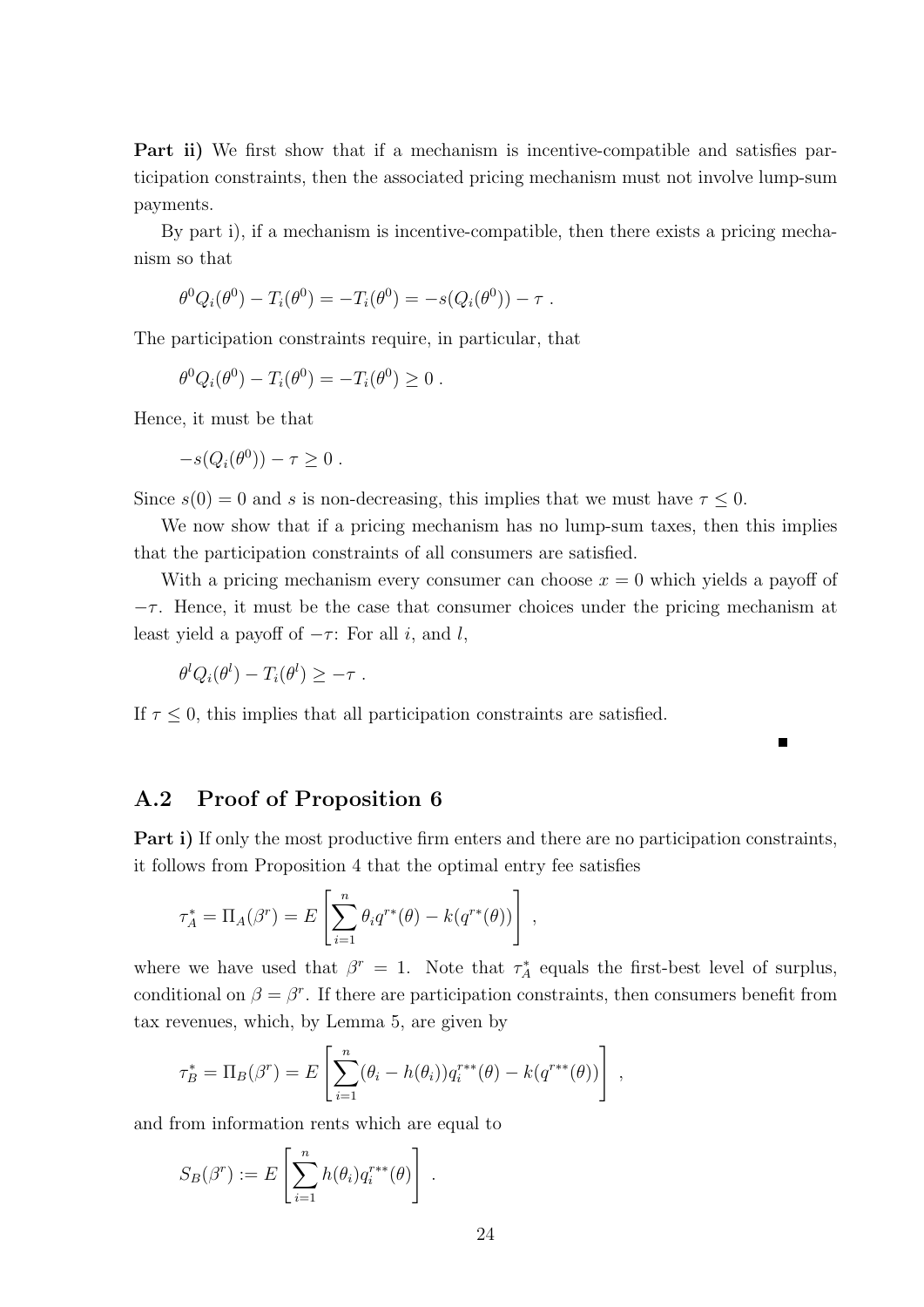Adding these two expressions yields a total expected consumer surplus of

$$
E\left[\sum_{i=1}^n \theta_i q_i^{r**}(\theta) - k(q^{r**}(\theta))\right].
$$

This is only a second best level of surplus and hence less than  $\tau_A^*$ . This implies that consumers are better off without participation constraints.

It remains to be shown that this is indeed the optimal outcome if  $f<sup>r</sup>$  is sufficiently high.

Step 1. First, consider the optimal entry fee if there are no participation constraints. We seek to verify that, for all  $l \neq r$ , we have that

$$
f^{r} \Pi_{A}(\beta^{r}) \geq \left(\sum_{k=l}^{r} f^{k}\right) \Pi_{A}(\beta^{l}),
$$

if  $f^r$  is sufficiently high. This follows because  $\Pi_A(\beta^r) > \Pi_A(\beta^l)$ , and  $f^r$  converges to  $\left(\sum_{k=l}^{r} f^{k}\right)$  as  $f^{r}$  converges to 1.

Step 2. Now suppose that there are participation constraints. We need to show that for all  $l \neq r$ ,

$$
f^{r}(\Pi_{B}(\beta^{r})+S_{B}(\beta^{r}))\geq \left(\sum_{k=l}^{r}f^{k}\right)\Pi_{A}(\beta^{l})+\sum_{k=l}^{r}f^{k}S_{B}(\beta^{k}),
$$

or, equivalently that

$$
f^{r}\Pi_{B}(\beta^{r}) \geq \left(\sum_{k=l}^{r} f^{k}\right) \Pi_{B}(\beta^{l}) + \sum_{k=l}^{r-1} f^{k} S_{B}(\beta^{k}).
$$

As  $f^r$  goes to 1, the second term on the right hand side of this inequality goes to zero, and we have  $f^r \Pi_B(\beta^r) > (\sum_{k=1}^r f^r) \Pi_B(\beta^l)$  for the same reason as in Step 1.

Part ii). Consider again the optimal entry fee if there are no participation constraints. We seek to verify that, for all  $l \neq 1$ , we have that

$$
\Pi_A(\beta^1) \ge \left(\sum_{k=l}^r f^k\right) \Pi_A(\beta^l) ,
$$

if  $f^1$  is sufficiently high. This follows since  $\left(\sum_{k=l}^r f^k\right)$  goes to zero as  $f^1$  goes to 1. Hence, for  $f^1$  sufficiently large we have that that  $\tau_A^* = \Pi_A(\beta^1)$ .

Now consider the case with participation constraints. We claim that, for all  $l \neq 1$ ,

$$
\Pi_B(\beta^1) + \sum_{k=1}^r f^k S_B(\beta^k) \ge \left(\sum_{k=l}^r f^k\right) \Pi_A(\beta^l) + \sum_{k=l}^r f^k S_B(\beta^k) ,
$$

or, equivalently,

$$
\Pi_B(\beta^1) + \sum_{k=1}^{l-1} f^k S_B(\beta^k) \ge \left(\sum_{k=l}^r f^k\right) \Pi_A(\beta^l) ,
$$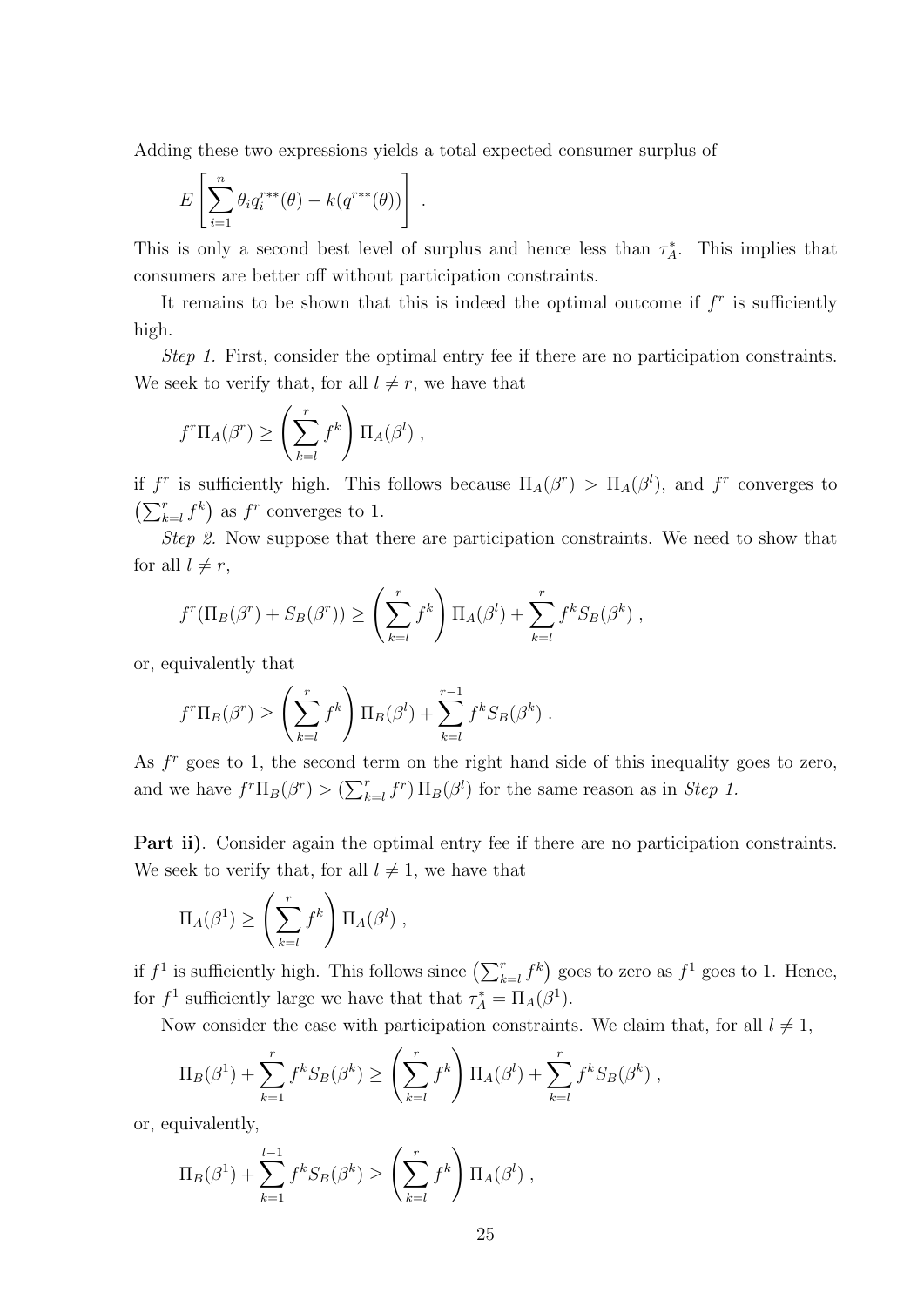if  $f^1$  is sufficiently high. Again, this follows since  $\left(\sum_{k=1}^r f^k\right)$  goes to zero as  $f^1$  goes to 1. Hence for  $f^1$  sufficiently large we have that that  $\tau_B^* = \Pi_B(\beta^1)$ .

Therefore, if  $f^1$  is large, to see whether participation constraints are desirable, it suffices to compare the expected consumer surplus without participation constraints,  $\Pi_A(\beta^1)$ , and the expected consumer surplus with participation constraints,  $\Pi_B(\beta^1)$  +  $\sum_{k=1}^r f^k S_B(\beta^k)$ : participation constraints are desirable if

$$
\Pi_B(\beta^1) + \sum_{k=1}^r f^k S_B(\beta^k) \ge \Pi_A(\beta^1) ,
$$

which proves part ii) of Proposition 6.

A.3 Proof of Proposition 7

Part i) If there are participation constraints, the mechanism that the firm proposes is characterized in Proposition 5. With a quadratic cost function this mechanism has the following properties: A consumer is admitted to consume the public good if and only if  $\theta_i - h(\theta_i) > 0$ . Consumers who are admitted, consume the second-best quantity

$$
q^{k**}(\theta) = \frac{\sum_{i=1}^n \mathbf{1}(\theta_i \ge h(\theta_i))(\theta_i - h(\theta_i))}{\beta^k} =: \frac{\tilde{q}^{**}(\theta)}{\beta^k},
$$

where 1 is the indicator function, and  $\beta^k$  is the firm's cost parameter. The firm's expected profits can be written as

$$
\Pi_B(\beta^k) = \frac{\pi_B}{\beta^k}, \quad \text{where} \quad \pi_B := \frac{1}{2} E\left[ (\tilde{q}^{**}(\theta))^2 \right]. \tag{30}
$$

The expected consumer surplus equals

$$
S_B(\beta^k) = \frac{s_B}{\beta^k}, \quad \text{where} \quad s_B := E\left[\sum_{i=1}^n \mathbf{1}(\theta_i \ge h(\theta_i)) h(\theta_i) \tilde{q}^{**}(\theta)\right]. \tag{31}
$$

Under the assumption that  $f$  is a uniform distribution, the optimal tax is such that even the firm with the worst technology,  $\beta = \beta^1 = r$ , enters, i.e.,

$$
\tau_B^* = \frac{\pi_B}{r} \,. \tag{32}
$$

To see this, suppose that  $\tau_B$  is such that all firms with a cost parameter larger or equal than  $\beta^k = r - k + 1$  enter. The resulting expected consumer surplus is hence given by

$$
\left(\sum_{l=k}^{r} f^{r}\right) \frac{\pi_{B}}{\beta^{k}} + \sum_{l=k}^{r} f^{l} \frac{s_{B}}{\beta^{k}} = \frac{r-k+1}{r} \frac{\pi_{B}}{r-k+1} + \frac{s_{B}}{r} \sum_{l=k}^{r} \frac{1}{\beta^{k}}
$$

$$
= \frac{\pi_{B}}{r} + \frac{S_{B}}{r} \sum_{l=1}^{r-k+1} \frac{1}{l}.
$$
 (33)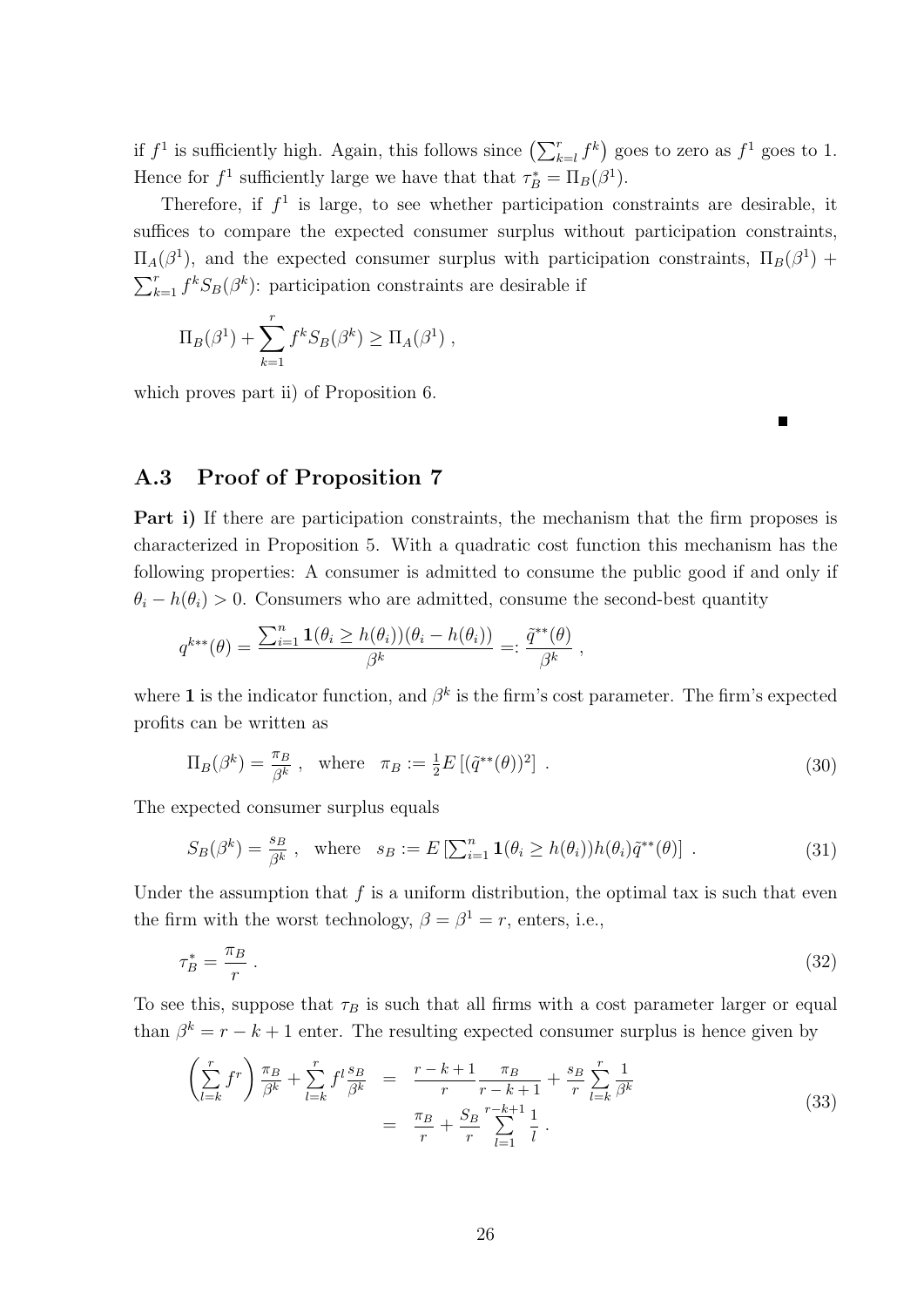It is now easily verified that this expression is decreasing in  $k$ ; i.e., lowering k unambiguously increases total expected consumer surplus. The optimal level of expected consumer surplus with participation constraints is therefore given by

$$
\Sigma_B := \frac{\pi_B}{r} + \frac{s_B}{r} \sum_{l=1}^r \frac{1}{l} \,. \tag{34}
$$

**Part ii)** If there are no participation constraints, the mechanism that the firm proposes is characterized in Proposition 4. If the cost function is quadratic, this implies that there is no exclusion and every consumer consumes the first-best quantity

$$
q^{k*}(\theta) = \frac{\sum_{i=1}^n \theta_i}{\beta^k} =: \frac{\tilde{q}^*(\theta)}{\beta^k},
$$

where  $\beta^k$  is the firm's cost parameter. The firm's expected profits are equal to

$$
\Pi_A(\beta^k) = \frac{\pi_A}{\beta^k}, \quad \text{where} \quad \pi_A := \frac{1}{2} E\left[ (\tilde{q}^*(\theta))^2 \right]. \tag{35}
$$

Under the assumption that  $f$  is a uniform distribution, optimal taxation leads an optimal level of total consumer surplus which equals

$$
\tau_B^* = \frac{\pi_A}{r} \; ; \tag{36}
$$

the optimal tax rate is, however, indeterminate. To see this, suppose first that the entry fee is such that only the most productive firm with  $\beta^r = 1$  enters. This leads to expected tax revenues of

$$
f^{r}\Pi_{A}(\beta^{r}) = f^{r}\pi_{A} = \frac{\pi_{A}}{r} .
$$

Now suppose the entry fee is set such that the firms with  $\beta^{r} = 1$  and  $\beta^{r-1} = 2$  enter. This yields  $(f^{r-1} + f^r) \Pi_A(\beta^{r-1}) = \frac{2}{r}$  $\frac{\pi_A}{2} = \frac{\pi_A}{r}$  $\frac{r_A}{r}$ . Likewise, if we consider entry be firms with  $\beta \in \{\beta^r, \beta^{r-1}, \beta^{r-2}\}\$  we once more get expected tax revenues of  $\frac{\pi_A}{r}$ , etc. The optimal level of expected consumer surplus without participation constraints is therefore given by

$$
\Sigma_A := \frac{\pi_A}{r} \ . \tag{37}
$$

**Part iii)** Given the expressions in  $(34)$  and  $(37)$ , the imposition of participation constraints is desirable provided that  $\Sigma_B > \Sigma_A$ , or, equivalently, that

$$
s_B \sum_{l=1}^r \frac{1}{l} > \pi_A - \pi_B .
$$

The right hand side of this inequality is positive, simply because first-best profits exceed second-best profits.  $s_B$  is a positive number because second-best profit maximization leaves information rents to the consumers. Finally, the sum  $\sum_{r=1}^{r}$  $_{l=1}$ 1  $\frac{1}{l}$  goes to infinity, as r goes out of bounds. Hence, if  $r$  is large, participation constraints are desirable.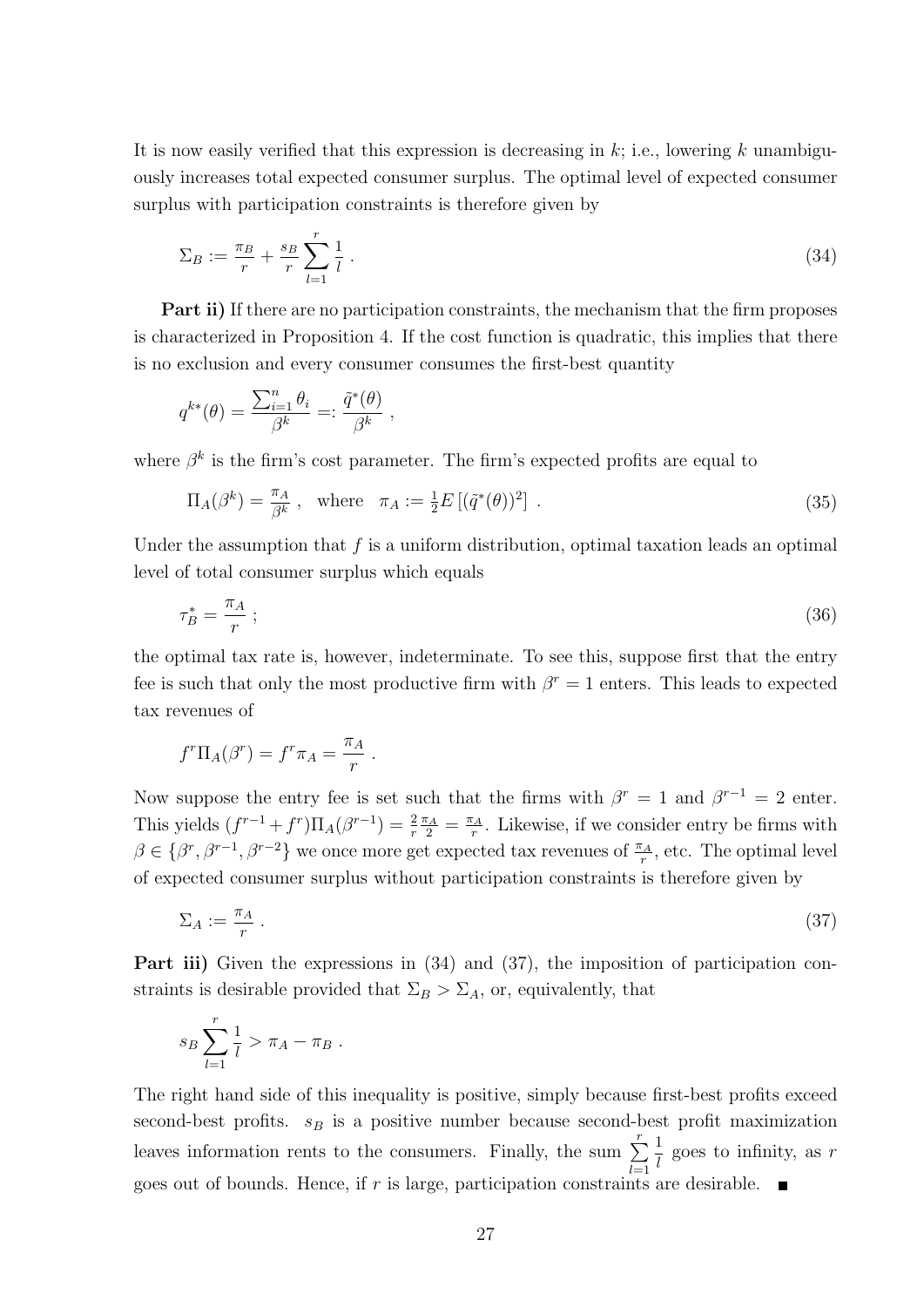# B Further Proofs

### B.1 Preliminaries

In this part of the supplementary material, we study various auxiliary optimization problems. The proofs of the Propositions below repeatedly draw on these results.

#### B.1.1 Revenue maximization subject to the consumers' constraints

#### Revenue maximization without participation constraints.

We first study the following optimization problem: Given a provision rule  $(q_i)_{i=1}^n$  that satisfies the monotonicity constraint  $Q_i(\theta^l) \leq Q_i(\theta^{l+1})$ , for all i and l, and given expected payments  $(T_i(\theta^0))_{i=1}^n$  for individuals with a  $\theta^0$ -preference, we seek to maximize expected revenue  $E[\sum_{i=1}^{n} t_i(\theta, \beta)]$  subject to the individuals' incentive compatibility constraints,

$$
\theta^l Q_i(\theta^l) - T_i(\theta^l) \ge \theta^l Q_i(\theta^k) - T_i(\theta^k),\tag{38}
$$

for all i, l, and k. For brevity we refer to this problem as problem  $AUX_1$ . The following Proposition characterizes the solution to this problem.

**Proposition 8** A solution  $(t_i)_{i=1}^n$  to problem  $AUX_1$  has the following properties:

i) For all i and l, the local downward incentive constraint,

$$
\theta^{l+1} Q_i \theta^{l+1} - T_i (\theta^{l+1}) \ge \theta^{l+1} Q_i \theta^l - T_i (\theta^l) ,
$$

is binding, and all other incentive compatibility constraints are not binding.

ii) The expected revenue equals

$$
\sum_{i=1}^{n} T_i(\theta^0) + E\left[\sum_{i=1}^{n} (\theta_i - h(\theta_i))q_i(\theta, \beta)\right].
$$
\n(39)

iii) The expected consumer surplus equals

$$
E\left[\sum_{i=1}^n h(\theta_i)q_i(\theta,\beta)\right] - \sum_{i=1}^n T_i(\theta^0).
$$
\n(40)

The proof follows from Lemmas 1 and 2.

**Lemma 1** The revenue that can be achieved at a solution to problem  $AUX_1$  is bounded from above by the expression in (39). Reaching this upper bound requires that all local downward incentive constraints are binding. Moreover, if the upper bound is reached, the expected consumer surplus is given by the expression in (40).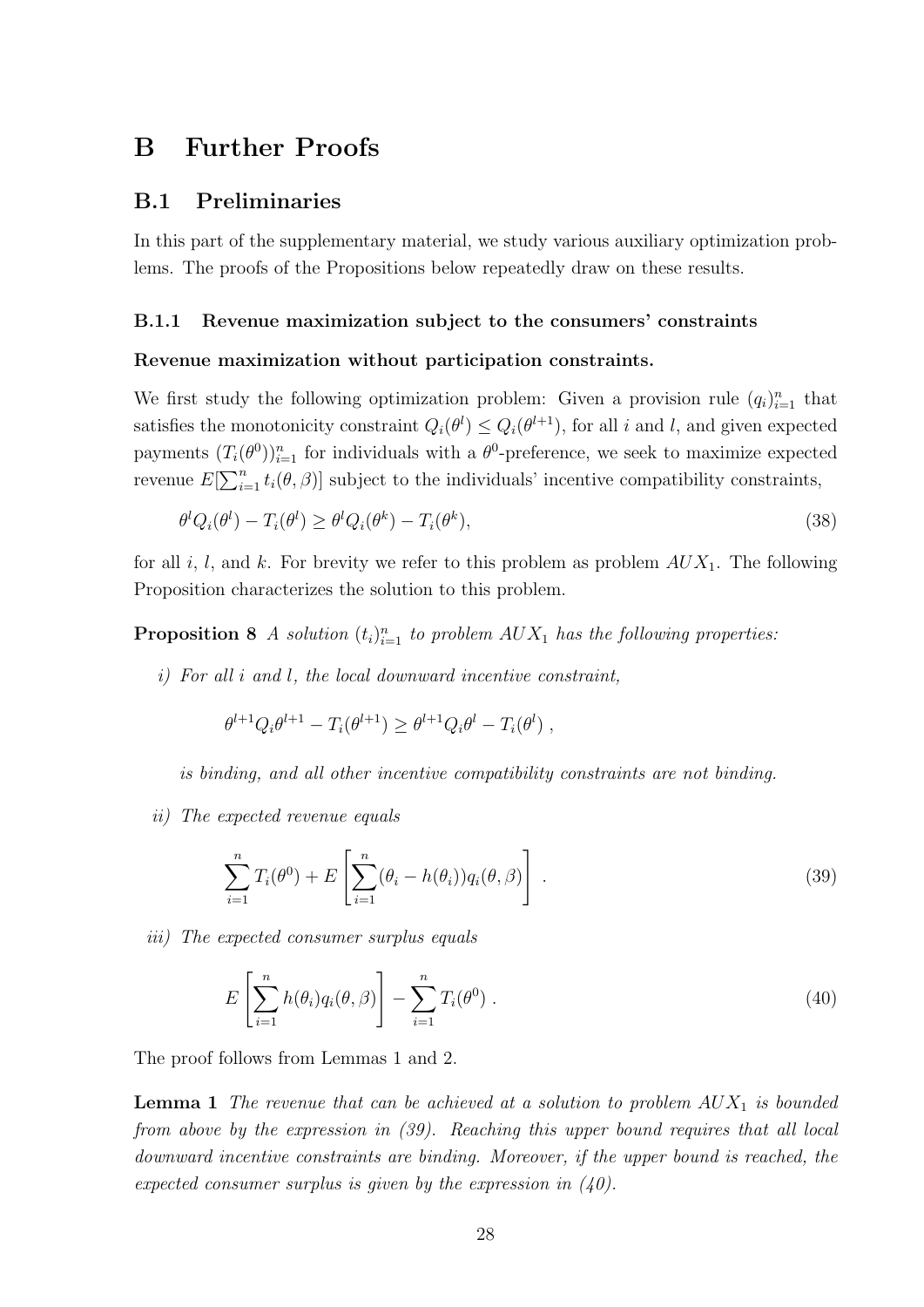**Proof** Step 1. We first establish the following: Let a provision rule  $(q_i^n)_{i=1}^n$  for the public good be given and let the expected payments  $(T_i^n(\theta^0))_{i=1}^n$  of individuals with  $\theta_i = \theta^0$  be given. If all local downward incentive constraints are binding, then the expected revenue is given by the expression in (39) and the expected consumer surplus is given by the expression in (40).

To see this, note that since all local downward incentive constraints are binding, we have that for any given i and any  $k \geq 1$ ,

$$
T_i(\theta^k) = T_i(\theta^0) + \sum_{l=1}^k \theta^l (Q_i(\theta^l) - Q_i(\theta^{l-1})) .
$$

Rearranging terms and using that  $\theta^0 = 0$ ,  $\theta^1 = 1$ , etc., shows that this can be equivalently written as

$$
T_i(\theta^k) = T_i(\theta^0) + \theta^k Q_i(\theta^k) - \sum_{l=0}^k Q_i(\theta^l) .
$$

By the law of iterated expectations,

$$
E[t_i(\theta, \beta)] = T_i(\theta^0) + \sum_{k=0}^m f(\theta^k) \theta^k Q_i(\theta^k) - \sum_{k=0}^m f(\theta^k) \sum_{l=0}^k Q_i(\theta^l).
$$

Straightforward manipulations show that

$$
\sum_{k=0}^{m} f(\theta^k) \sum_{l=0}^{k} Q_i(\theta^l) = \sum_{k=0}^{m} f(\theta^k) \frac{1 - F(\theta^k)}{f(\theta^k)} Q_i(\theta^k) .
$$

Using the law of iterated expectations once more implies that  $E[t_i^n(\theta)]$  can be written as

$$
E[t_i(\theta, \beta)] = T_i(\theta^0) + E\left[\left(\theta_i - \frac{1 - F(\theta)}{f(\theta)}\right)q_i(\theta)\right] = T_i(\theta^0) + E\left[\left(\theta_i - h(\theta_i)\right)q_i(\theta)\right].
$$

This also implies that

$$
E[\theta_i q_i(\theta, \beta) - t_i(\theta, \beta)] = E[h(\theta_i) q_i(\theta, \beta)] - T_i(\theta^0)
$$

Step 2. To complete the proof of the Lemma, take an arbitrary decision rule  $(q_i^n)_{i=1}^n$ as given and consider the problem of maximizing aggregate revenues subject to the local downward incentive compatibility constraints of all individuals, and with given expected payments,  $(T_i(\theta^0))_{i=1}^n$ , for individuals with a  $\theta^0$ -preference. Obviously, at a solution to the relaxed problem all constraints have to be binding. Otherwise, for some types of some individuals, expected payments could be increased, without violating any one of the constraints. By the reasoning in Step 1., this implies that the maximal aggregate revenue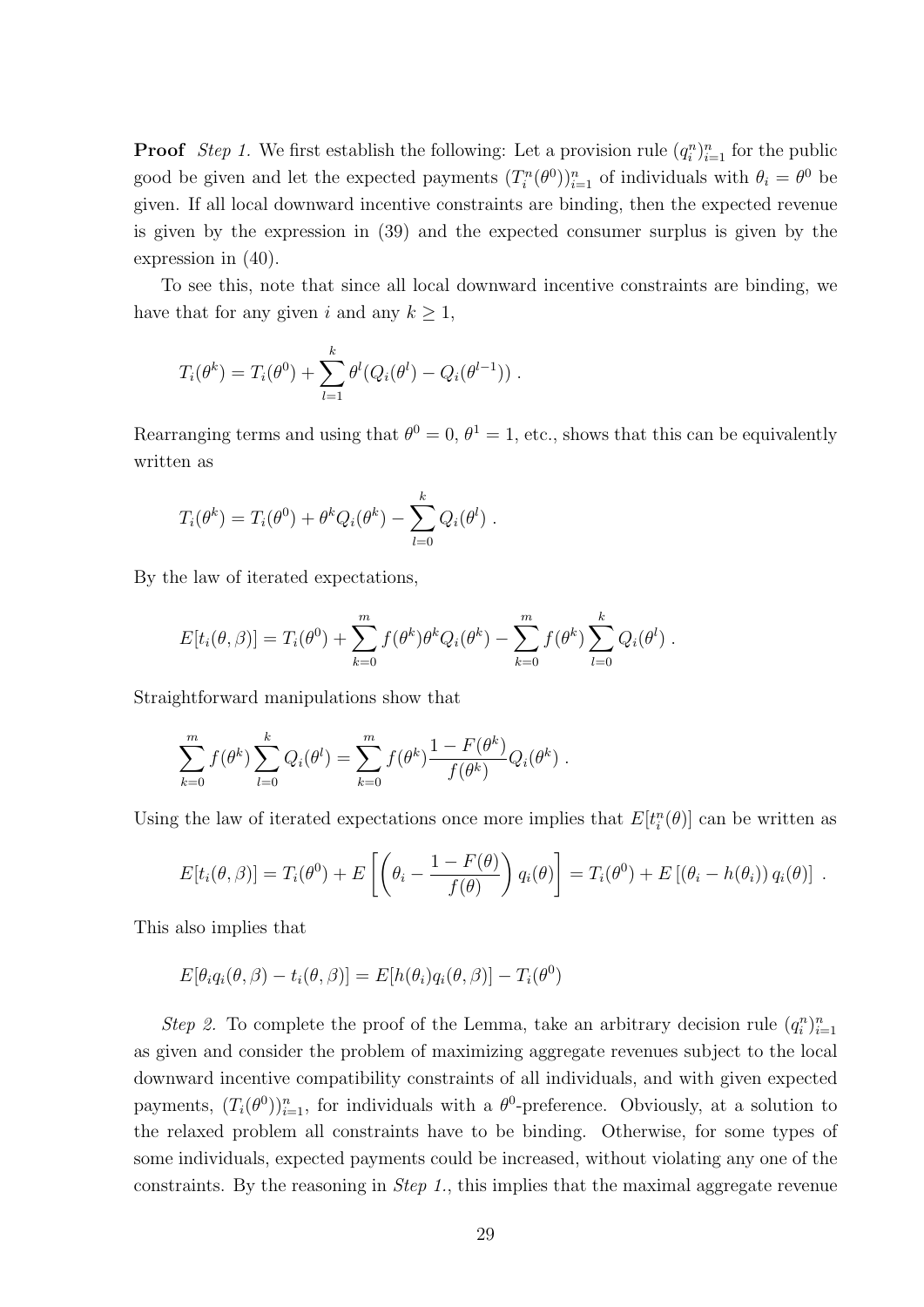is given by (39). Since this problem takes only a subset of all incentive compatibility and participation constraints into account this expression is an upper bound on the revenues that can be generated if decision rule  $(q_i^n)_{i=1}^n$  is to be implemented and all incentive constraints are taken into account.

Ē

Lemma 2 Consider a mechanism such that all local downward incentive compatibility constraints are binding, and a provision rule so that, for all i, and all k the following monotonicity constraints are satisfied,  $Q_i^n(\theta^k) \leq Q_i^n(\theta^{k+1})$ . Then, this mechanism satisfies all incentive compatibility constraints.

**Proof** We first show that if the monotonicity constraints hold, and all local downward incentive constraints are satisfied, then all downward incentive constraints (i.e., constraints of the form  $\theta^k Q_i(\theta^k) - T_i(\theta^k) \ge \theta^k Q_i(\theta^l) - T_i(\theta^l)$ , for some  $l \le k$ ) are satisfied. To see this, note that the two local constraints,

$$
\theta^k Q_i(\theta^k) - T_i(\theta^k) \ge \theta^k Q_i(\theta^{k-1}) - T_i(\theta^{k-1}),
$$

and

$$
\theta^{k-1} Q_i(\theta^{k-1}) - T_i(\theta^{k-1}) \ge \theta^{k-1} Q_i(\theta^{k-2}) - T_i(\theta^{k-2}),
$$

imply that

$$
\theta^k Q_i(\theta^k) - T_i(\theta^k) \ge \theta^k Q_i(\theta^{k-2}) - T_i(\theta^{k-2}) + (\theta^k - \theta^{k-1})(Q_i(\theta^k) - Q_i(\theta^{k-1}))
$$

The monotonicity constraint implies that the right hand side of this inequality is larger than  $\theta^k Q_i(\theta^{k-2}) - T_i(\theta^{k-2})$ . Hence, the downward incentive constraint,

$$
\theta^k Q_i(\theta^k) - T_i(\theta^k) \ge \theta^k Q_i(\theta^{k-2}) - T_i(\theta^{k-2}),
$$

is satisfied. Iterating this argument further shows that all downward incentive constraints hold.

In a similar way, one can show that, if the monotonicity constraints holds, then local upward incentive compatibility  $-\theta^k Q_i(\theta^k) - T_i(\theta^k) \ge \theta^k Q_i(\theta^{k+1}) - T_i(\theta^{k+1})$  for all i and k – is sufficient to ensure that all upward incentive constraints –  $\theta^k Q_i(\theta^k) - T_i(\theta^k) \ge$  $\theta^k Q_i(\theta^l) - T_i(\theta^l)$  for all i, k and  $l > k$  – are satisfied.

To complete the proof, we show that if all local downward incentive compatibility constraints are binding, and the monotonicity constraint holds, then all local upward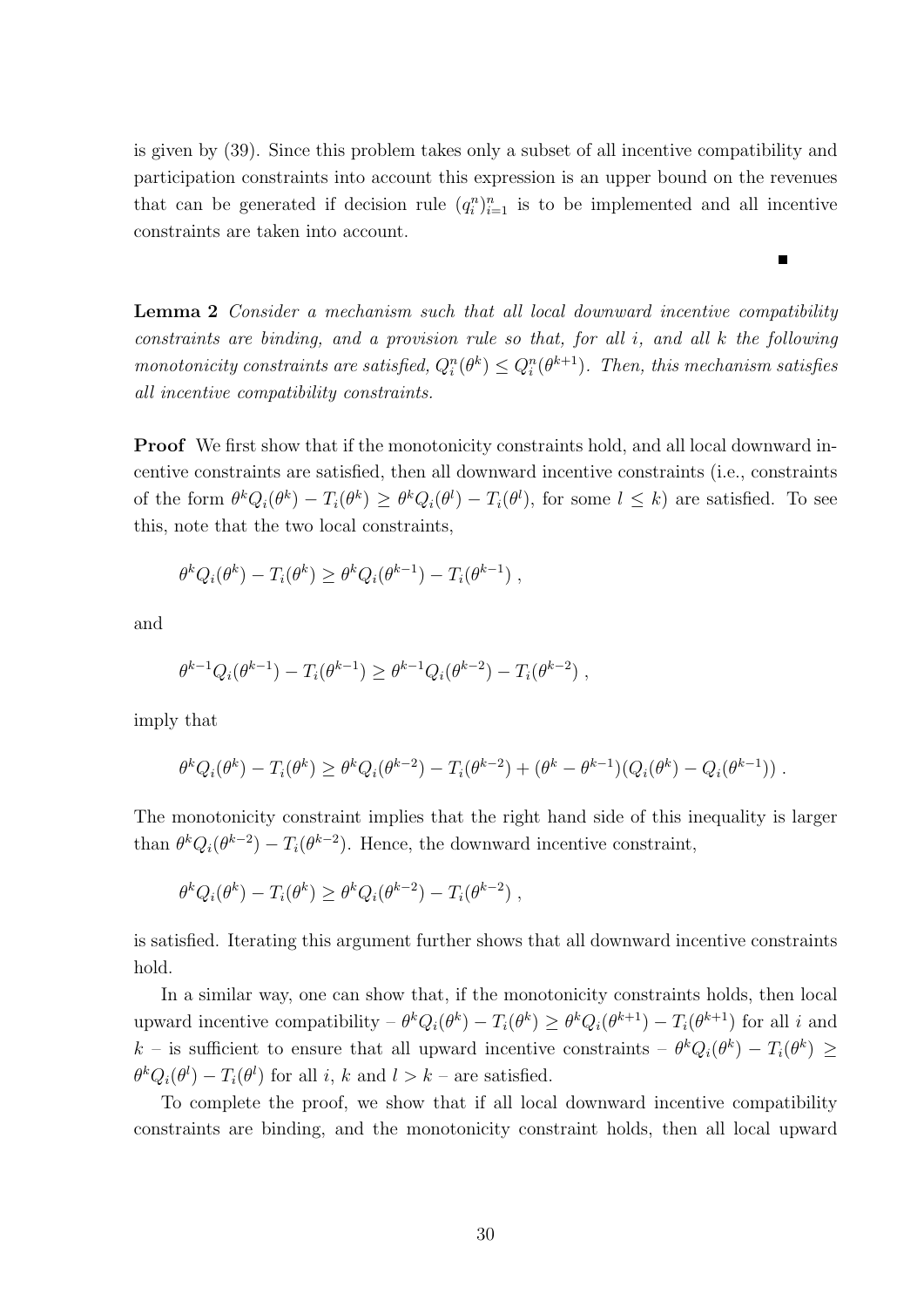incentive compatibility constraints are satisfied. To see this, suppose that

$$
\theta^k Q_i(\theta^k) - T_i(\theta^k) = \theta^k Q_i(\theta^{k-1}) - T_i(\theta^{k-1}),
$$

or, equivalently,

$$
T_i(\theta^k) - T_i(\theta^{k-1}) = \theta^k \left( Q_i(\theta^k) - Q_i(\theta^{k-1}) \right) \tag{41}
$$

The local upward incentive compatibility constraint,

$$
\theta^{k-1} Q_i(\theta^{k-1}) - T_i(\theta^{k-1}) \ge \theta^{k-1} Q_i(\theta^k) - T_i(\theta^k) ,
$$

can be equivalently written as

$$
T_i(\theta^k) - T_i(\theta^{k-1}) \ge \theta^{k-1} \left( Q_i(\theta^k) - Q_i(\theta^{k-1}) \right) \ . \tag{42}
$$

If  $Q_i(\theta^k) \geq Q_i(\theta^{k-1})$  holds, then (41) implies (42).

#### Revenue maximization with participation constraints.

We define problem  $AUX_2$  as follows: Given a provision rule  $(q_i)_{i=1}^n$  that satisfies the monotonicity constraint  $Q_i(\theta^l) \leq Q_i(\theta^{l+1})$ , for all i and l, we seek to maximize expected revenue  $E[\sum_{i=1}^{n} t_i(\theta, \beta)]$  subject to the individuals' incentive compatibility constraints in (38) and the participation constraints

$$
\theta^l Q_i(\theta^l) - T_i(\theta^l) \ge 0 \tag{43}
$$

for all  $i$ , and  $l$ .

**Proposition 9** A solution  $(t_i)_{i=1}^n$  to problem  $AUX_2$  has the following properties:

- i) It has all the properties stated in Proposition 8.
- ii) The participation constraint

$$
\theta^0 Q_i(\theta^0) - T_i(\theta^0) = -T_i(\theta^0) \ge 0 ,
$$

is binding for every individual i, whereas all other participation constraints are not binding.

Note that if we modify problem  $AUX_1$  so that the payments  $(T_i(\theta^0))_{i=1}^n$  can be freely chosen subject to the participation constraint for  $\theta^0$ -types,  $T_i(\theta^0) \leq 0$ , for all i, then the solution will be such that  $T_i(\theta^0) = 0$ , for all i. To complete the proof it therefore suffices to establish the following Lemma.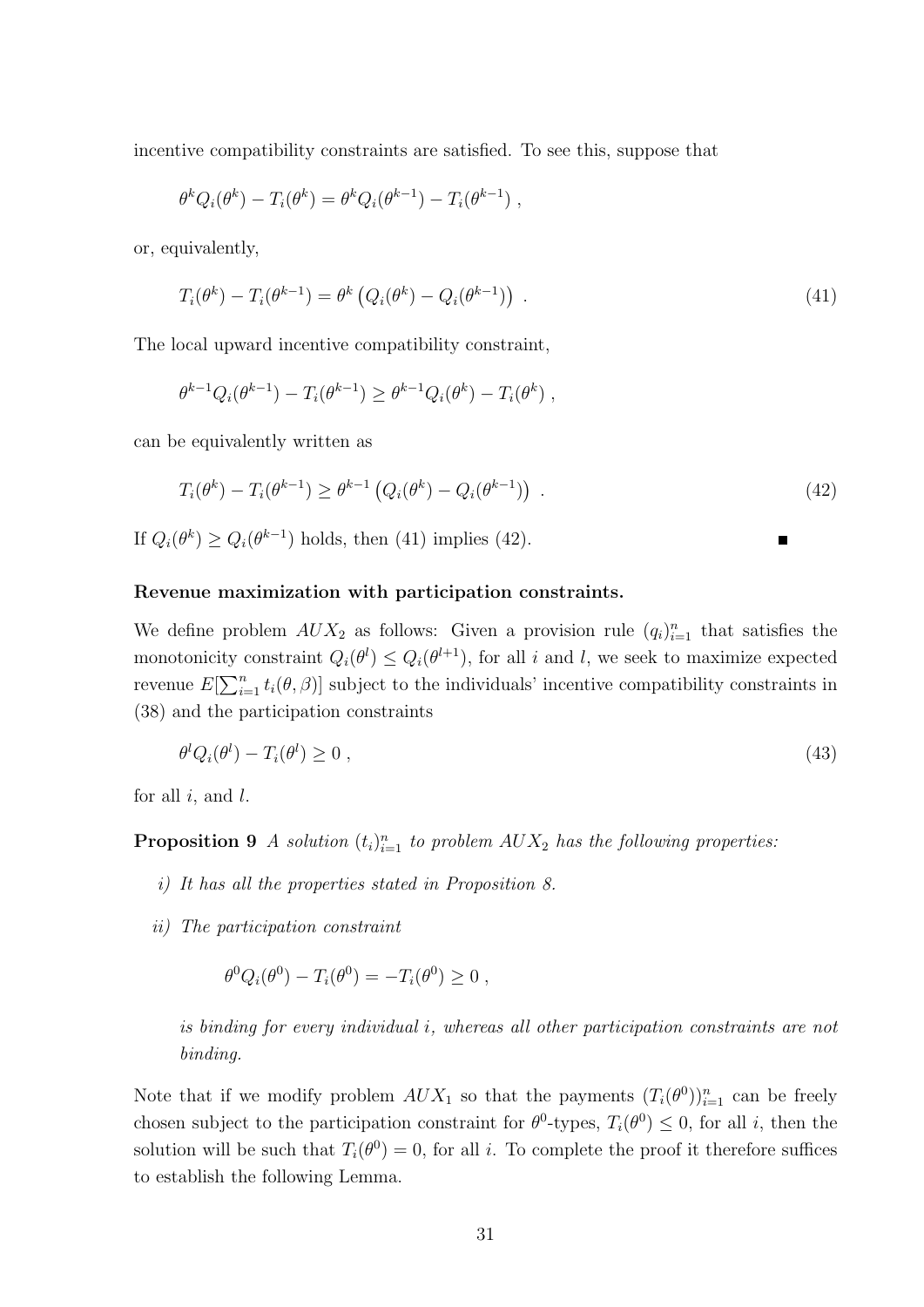Lemma 3 Consider a mechanism that satisfies local downward incentive compatibility. Suppose that for all i,  $\theta^0 Q_i(\theta^0) - T_i(\theta^0) \geq 0$ . Then, this mechanism satisfies all participation constraints.

**Proof** By assumption the mechanism satisfies the participation constraints for  $\theta^0$ individuals. The local downward incentive compatibility constraint for a  $\theta^l$ -individual implies that

$$
\theta^l Q_i(\theta^l) - T_i(\theta^l) \ge \theta^l Q_i(\theta^{l-1}) - T_i(\theta^{l-1}) \ge \theta^{l-1} Q_i(\theta^{l-1}) - T_i(\theta^{l-1}) \; .
$$

Consequently, if the participation constrained is satisfied for a  $\theta^{l-1}$ -individual, then it is also satisfied for a  $\theta^l$  individual.

#### B.1.2 Revenue minimization subject to the firm's constraints

We define problem  $AUX_3$  as follows: Given a provision rule  $(q_i)_{i=1}^n$  that satisfies the monotonicity constraint  $K(\beta^l) \leq K(\beta^{l+1})$ , for all l, we seek to minimize expected revenue  $E[\sum_{i=1}^{n} t_i(\theta, \beta)]$  subject to the firm's incentive compatibility constraints in

$$
R(\beta^l) - \beta^l K(\beta^l) \ge R(\beta^k) - \beta^l K(\beta^k),\tag{44}
$$

for all  $l$ , and  $k$ , and the non-negative profit conditions,

$$
R(\beta^l) - \beta^l K(\beta^l) \ge 0 \tag{45}
$$

for all  $l$ .

**Proposition 10** A solution  $(t_i)_{i=1}^n$  to problem  $AUX_3$  has the following properties:

i) For all k, the local downward incentive constraint,

$$
R(\beta^{k+1}) - \beta^{k+1} K(\beta^{k+1}) \ge R(\beta^k) - \beta^{k+1} K(\beta^k) ,
$$

is binding and all other incentive compatibility constraints are not binding.

ii) The non-negative profit constraint

$$
R(\beta^1) - \beta^1 K(\beta^1) \ge 0 ,
$$

is binding, whereas all other non-negative profit constraints are not binding.

iii) The expected revenue equals

$$
E[(\beta + g(\beta))k(q(\theta, \beta))],
$$

where  $q(\theta, \beta) := \max_{i \in I} q_i(\theta, \beta)$ .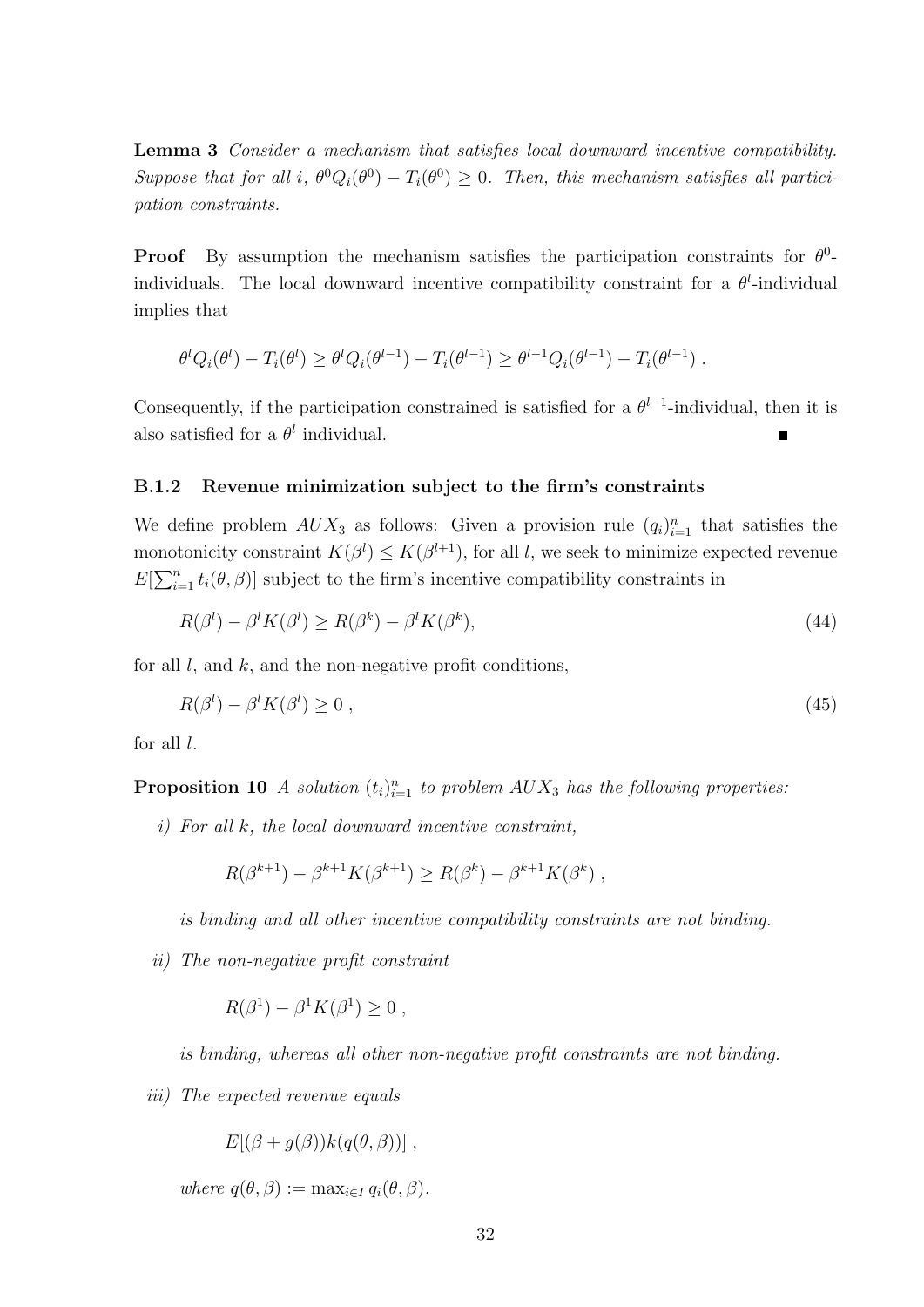**Proof** Step 1. We show that, for any mechanism satisfying the the budget balance conditions in (45) and the firm's incentive compatibility conditions in (44),  $E\left[\sum_{i=1}^{n} t_i(\theta, \beta)\right] \ge$  $E[(\beta + g(\beta)) k(g(\theta, \beta))].$ 

Let  $(q_i)_{i=1}^n$  be an arbitrary given provision rule and consider the relaxed problem of minimizing  $E\left[\sum_{i=1}^{n} t_i(\theta, \beta)\right]$  subject to the budget balance condition for  $\beta = \beta^1$  and the local downward incentive compatibility conditions for the firm,  $R(\beta^l) - \beta^l K(\beta^l) \geq$  $R(\beta^{l-1}) - \beta^l K(\beta^{l-1})$ , for all l. Since this minimization problem takes only a subset of all budget balance conditions and all incentive compatibility conditions into account, the solution of this minimization problem will be a lower bound to the minimal value of  $E\left[\sum_{i=1}^{n} t_i(\theta, \beta)\right]$  that can be obtained if all budget and incentive constraints are taken into account.

At a solution to the relaxed problem all constraints have to be binding. Otherwise it was possible to reduce the expected revenues for some type of firm without violating any of the constraints of the relaxed problem, thereby attaining a lower value of  $E\left[\sum_{i=1}^{n} t_i(\theta, \beta)\right]$ . This makes it possible to verify that  $R(\beta^l) = \beta^l K(\beta^l) + \sum_{j=1}^{l-1} K(\beta^j)$ , for  $l \in \{2, ..., r\}$ , and that  $R(\beta^1) = \beta^1 K(\beta^1)$ . Using the law of iterated expectations, we obtain

$$
E\left[\sum_{i=1}^{n} t_i(\theta, \beta)\right] = \sum_{l=1}^{r} f^l R(\beta^l) = E\left[\beta k(q(\theta, \beta))\right] + \sum_{l=2}^{r} f^l \sum_{j=1}^{l-1} K(\beta^j)
$$
  

$$
= E\left[\beta k(q(\theta, \beta))\right] + \sum_{l=1}^{r} (1 - F(\beta^l))K(\beta^l)
$$
  

$$
= E\left[\beta k(q(\theta, \beta))\right] + \sum_{l=1}^{r} f^l \frac{1 - F(\beta^l)}{f(\beta^l)}K(\beta^l)
$$
  

$$
= E\left[(\beta + g(\beta)) k(q(\theta, \beta))\right].
$$

Step 2. Suppose public goods provision is such that the following monotonicity constraint holds: For all l,  $K(\beta^l) \geq K(\beta^{l-1})$ . We show that, under this assumption, there is a mechanism such that  $E\left[\sum_{i=1}^n t_i(\theta, \beta)\right] = E\left[\left(\beta + \frac{1-F(\beta)}{f(\beta)}\right)\right]$  $\left(\frac{-F(\beta)}{f(\beta)}\right) k(q(\theta, \beta))\Big]$ , satisfying all the budget balance conditions in (45) and all incentive compatibility conditions in (44).

Using arguments that are analogous to those in the proof of Lemma 3, we find that if the firm's non-negative profit condition holds for  $\beta = \beta^1$ , then it also holds for all  $\beta \neq \beta^1$ .

The fact that all local downward incentive compatibility constraints are binding and that the monotonicity constraint  $K(\beta^l) \leq K(\beta^{l+1})$  holds for all l, implies that all firm incentive compatibility conditions are satisfied. This follows from similar arguments as in Lemma 2.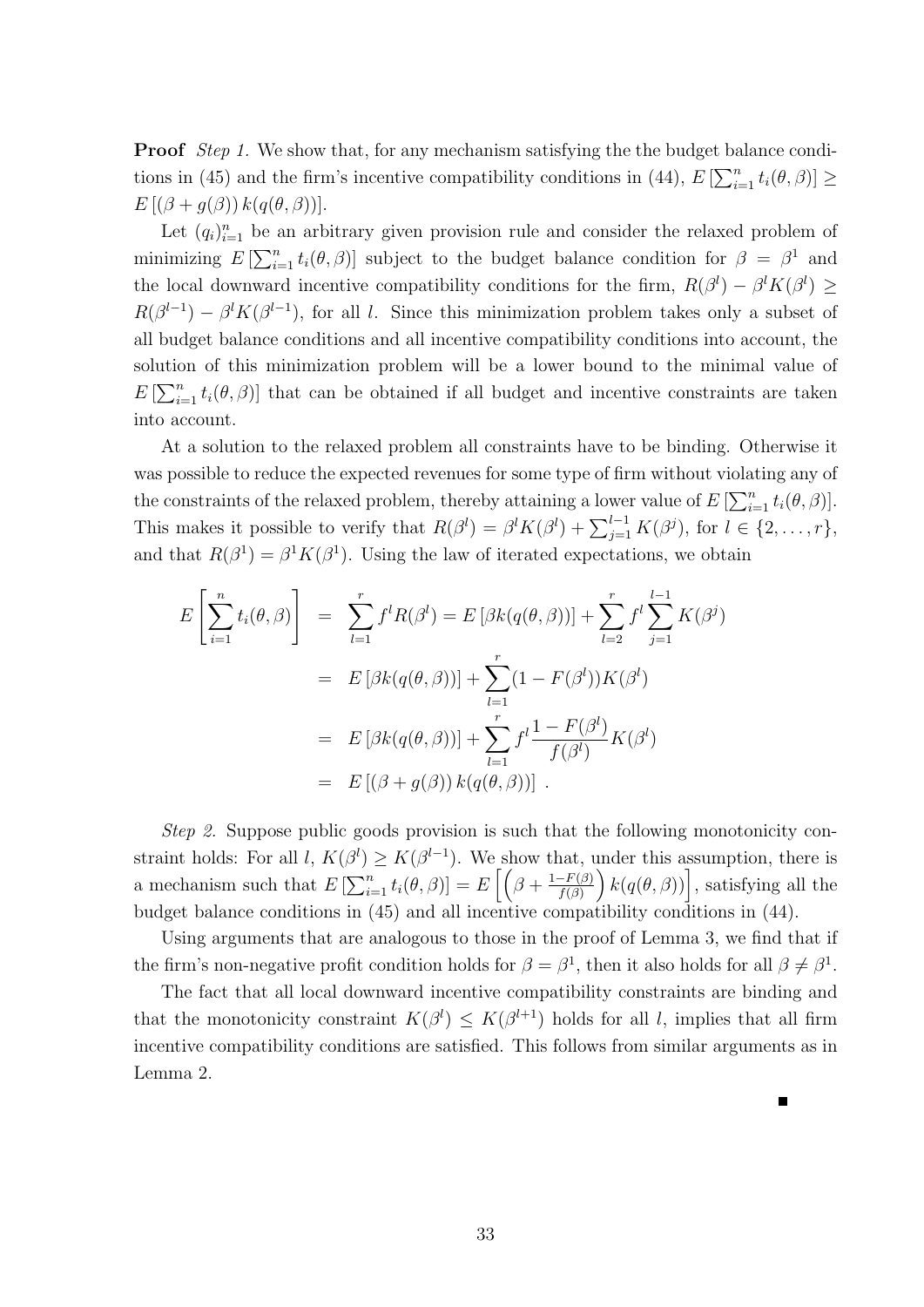### B.2 Proof of Proposition 1

We first consider a relaxed problem of maximizing expected consumer surplus taking the only the firm's non-negative profit conditions in (45) and the firm's incentive compatibility conditions in (44) into account. We refer to this problem in the following as auxiliary problem  $AUX_4$ .

We will then argue, in a second step, that there is a payoff equivalent mechanism which satisfies also the consumers' incentive constraints in (38)

**Lemma 4** The mechanism which solves the auxiliary problem  $AUX_4$  has all the properties stated in Proposition 1.

Proof Let us assume, for a moment, that the mechanism which maximizes expected consumer subject to (45) and (44) satisfies the monotonicity condition  $K(\beta^l) \leq K(\beta^{l+1}),$ for all l. This property will be verified below.

A necessary condition for the maximization of consumer surplus is that the payments of individuals are minimized. Hence, by Proposition 10,

$$
E\left[\sum_{i=1}^{n} t_i(\theta, \beta)\right] = E[(\beta + g(\beta))k(q(\theta, \beta))]
$$
\n(46)

where  $q(\theta, \beta) := \max_{i \in I} q_i(\theta, \beta)$ . Therefore we can write the problem of consumer surplus maximization as follows: Choose a provision rule  $(q_i)_{i=1}^n$  in order to maximize

$$
S = E\left[\sum_{i=1}^n \theta_i q_i(\theta, \beta)\right] - E[(\beta + g(\beta))k(q(\theta, \beta))].
$$

Now suppose that the solution to this problem involves exclusion: for some  $(\theta, \beta)$  there is i such that  $q_i(\theta, \beta) < q(\theta, \beta)$ . Then increasing  $q_i(\theta, \beta)$  involves no cost, i.e.,  $E[(\beta +$  $g(\beta)$ )k $(q(\theta, \beta))$ ] remains unaffected, but increases consumer welfare since  $E[\sum_{i=1}^n \theta_i q_i(\theta, \beta)]$ goes up. This is a contradiction to the assumption that the optimum involves exclusion. Hence, we need have all  $(\theta, \beta)$ , and all i that  $q_i(\theta, \beta) = q(\theta, \beta)$ .

We can therefore once more rewrite the problem of choosing an optimal provision rule: Choose  $q: (\theta, \beta) \mapsto q(\theta, \beta)$  in order to maximize

$$
S = E\left[\left(\sum_{i=1}^n \theta_i\right) q(\theta, \beta)\right] - E[(\beta + g(\beta))k(q(\theta, \beta))].
$$

The solution  $q^*$  to this problem is such that, for every  $(\theta, \beta)$ , the following first order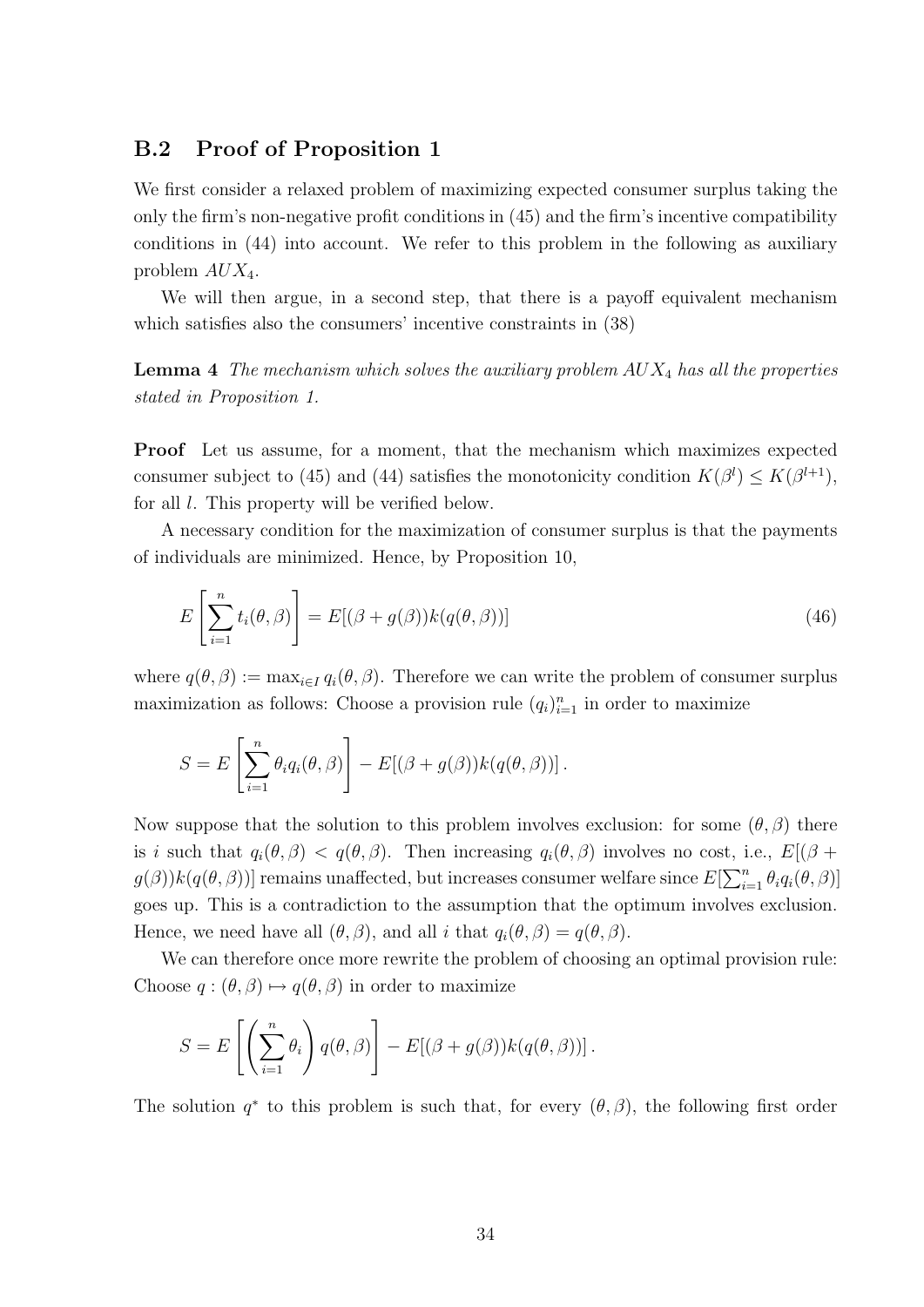condition is satisfied:

$$
\sum_{i=1}^{n} \theta_i = (\beta + g(\beta))k'(q^*(\theta, \beta)).
$$
\n(47)

Note that, by assumption,  $\beta + g(\beta)$  is an increasing function of  $\beta$ , or equivalently,  $k \geq l$  implies that  $\beta^k + g(\beta^k) \geq \beta^l + g(\beta^l)$ . Consequently, the first order conditions imply that, for every  $\theta$ ,  $q^*(\theta, \beta^k) \leq q^*(\theta, \beta^l)$ . This implies that the monotonicity condition  $K(\beta^l) \leq K(\beta^{l+1})$ , for all l, is satisfied.  $\blacksquare$ 

**Lemma 5** There is a mechanism which solves problem  $AUX_4$  and satisfies also the consumers's incentive compatibility constraints in (38).

**Proof** We first note that the first order conditions in  $(47)$  imply that, for every i, every l, every  $\theta_{-i}$ , and every given  $\beta$ ,  $q_i(\theta^l, \theta_{-i}, \beta) \leq q_i(\theta^{l+1}, \theta_{-i}, \beta)$ . This implies that the solution to problem  $AUX_4$  satisfies the monotonicity constraints  $Q_i(\theta^l) \leq Q_i(\theta^{l+1})$ , for all i and l.

Now construct expected payments of individuals such that all local downward incentive compatibility constraints are binding and choose  $(T_i(\theta^0))_{i=1}^n$  such that

$$
\sum_{i=1}^{n} T_i(\theta^0) = E\left[ \left( \sum_{i=1}^{n} \theta_i - h(\theta_i) \right) q^*(\theta, \beta) \right] - E[(\beta + g(\beta))k(q^*(\theta, \beta))]. \tag{48}
$$

It follows from Lemma 2 that all of the consumers' incentive constraints are satisfied. Also it follows from Proposition 8, equation (39), that the expected revenues are given by

$$
E\left[\sum_{i=1}^n t_i(\theta,\beta)\right] = E[(\beta + g(\beta))k(q^*(\theta,\beta))].
$$

### B.3 Proof of Proposition 2

**Lemma 6** A mechanism  $(q_i^*, t_i^*)_{i=1}^n$  that maximizes S subject to the constraints in (38),  $(44)$ , and  $(45)$  satisfies the constraints in  $(43)$  if and only if

$$
E\left[\sum_{i=1}^{n}(\theta_i - h(\theta_i))q^*(\theta,\beta)\right] \ge E[(\beta + g(\beta))k(q^*(\theta,\beta))].
$$
\n(49)

**Proof** As has been shown in the proof of Lemma 5, the provision rule  $(q_i^*)_{i=1}^n$  is such that the monotonicity constraints  $Q_i(\theta^l) \leq Q_i(\theta^{l+1})$ , for all i and l, are satisfied. It follows from Proposition 9, that the maximal revenue that can be extracted from individuals is therefore equal to  $E\left[\sum_{i=1}^n (\theta_i + h(\theta_i))q^*(\theta, \beta)\right]$ .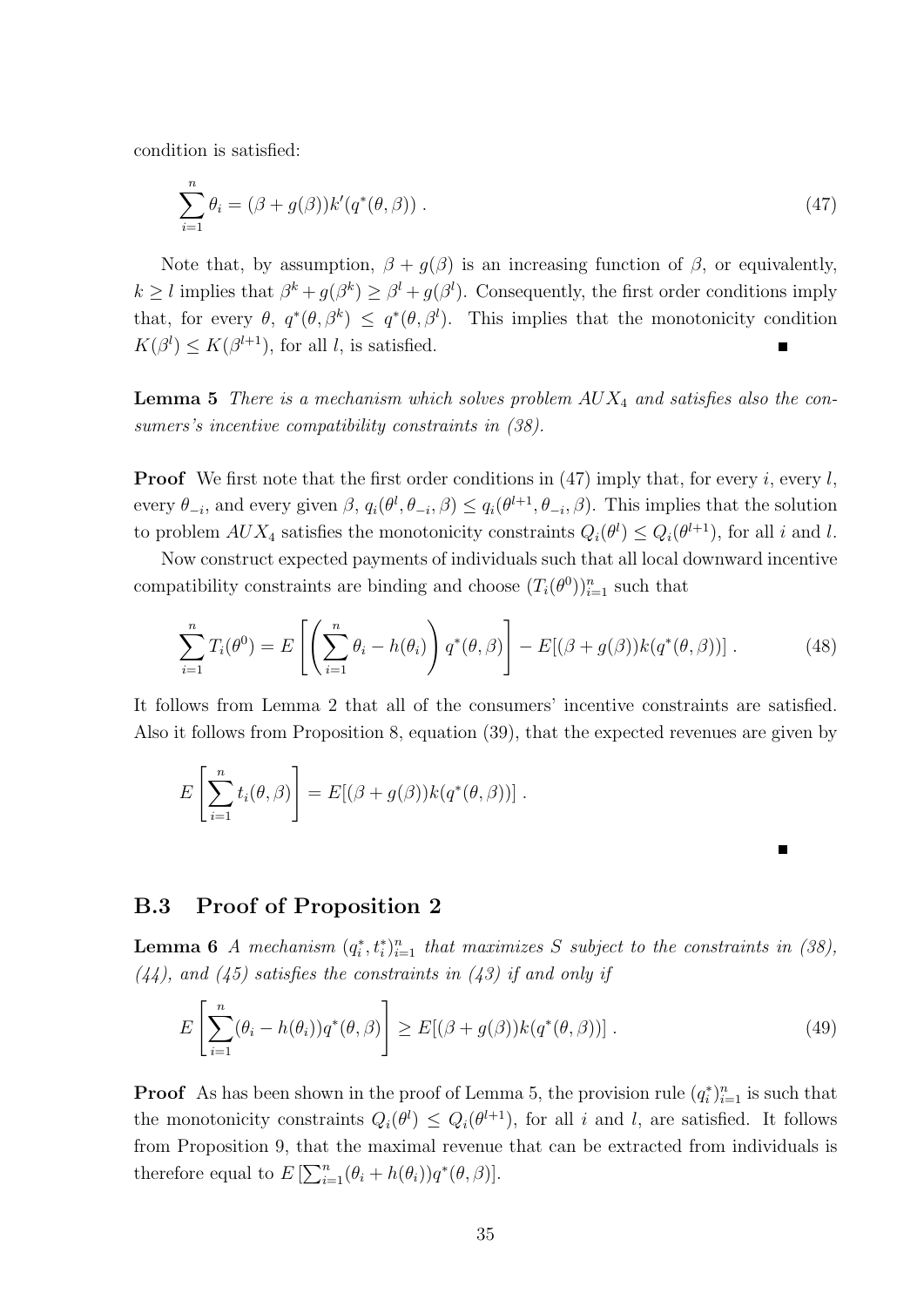As has been shown in the proof of Lemma 4, the provision rule  $(q_i^*)_{i=1}^n$  is such that the monotonicity condition  $K(\beta^l) \leq K(\beta^{l+1})$ , for all l, is satisfied. It follows from Proposition 10 that the minimal revenue for the firm is equal to  $E[(\beta + g(\beta))k(q^*(\theta, \beta))]$ .

Consequently, a necessary condition for the implementability of  $(q_i^*)_{i=1}^n$  is that

$$
E\left[\sum_{i=1}^n(\theta_i+h(\theta_i))q^*(\theta,\beta)\right]\geq E[(\beta+g(\beta))k(q^*(\theta,\beta))].
$$

Sufficiency of this condition can be shown by using, once more, the construction in the proof of Lemma 5. If condition  $(49)$  holds and we let, for all i,

$$
T_i(\theta^0) = -\left( E\left[ \left( \sum_{i=1}^n \theta_i - h(\theta_i) \right) q^*(\theta, \beta) \right] - E\left[ (\beta + g(\beta)) k(q^*(\theta, \beta)) \right] \right) \geq 0,
$$

we obtain a mechanism that achieves  $(q_i^*)_{i=1}^n$ , satisfies all relevant constraints, and has the properties stated in Proposition 1.

Consider the following problem, referred to henceforth as problem  $AUX_5$ : Choose  $(q_i, t_i)_{i=1}^n$  in order to maximize S subject to the constraints that

$$
E\left[\sum_{i=1}^{n} t_i(\theta, \beta)\right] \ge E[(\beta + g(\beta))k(q(\theta, \beta))]. \tag{50}
$$

and

$$
E\left[\sum_{i=1}^{n}(\theta_i - h(\theta_i))q_i(\theta, \beta)\right] \ge E[(\beta + g(\beta))k(q(\theta, \beta))\;.\tag{51}
$$

**Lemma 7** Suppose that condition (49) is violated. Then a solution to problem  $AUX_5$ has properties i), ii) and iii) in Proposition 2.

**Proof** We first note that (50) has to hold as an equality. Otherwise, we could increase S by lowering  $E[\sum_{i=1}^n t_i(\theta, \beta)]$  without upsetting (51). We can hence rewrite the objective S as follows

$$
S = E\left[\sum_{i=1}^n \theta_i q_i(\theta, \beta)\right] - E[(\beta + g(\beta))k(q(\theta, \beta))].
$$

If condition (49) is violated, then the inequality in (51) is binding, and the optimal provision rule maximizes the following Lagrangean

$$
\mathcal{L} = E\left[\sum_{i=1}^{n} \theta_i q_i(\theta, \beta)\right] - E\left[(\beta + g(\beta))k(q(\theta, \beta))\right] \n+ \lambda \left(E\left[\sum_{i=1}^{n} (\theta_i - h(\theta_i))q_i(\theta, \beta)\right] - E\left[(\beta + g(\beta))k(q(\theta, \beta))\right) \n= (1 + \lambda)E\left[\sum_{i=1}^{n} (\theta_i - \frac{\lambda}{1 + \lambda}h(\theta_i))q_i(\theta, \beta) - (\beta + g(\beta))k(q(\theta, \beta))\right],
$$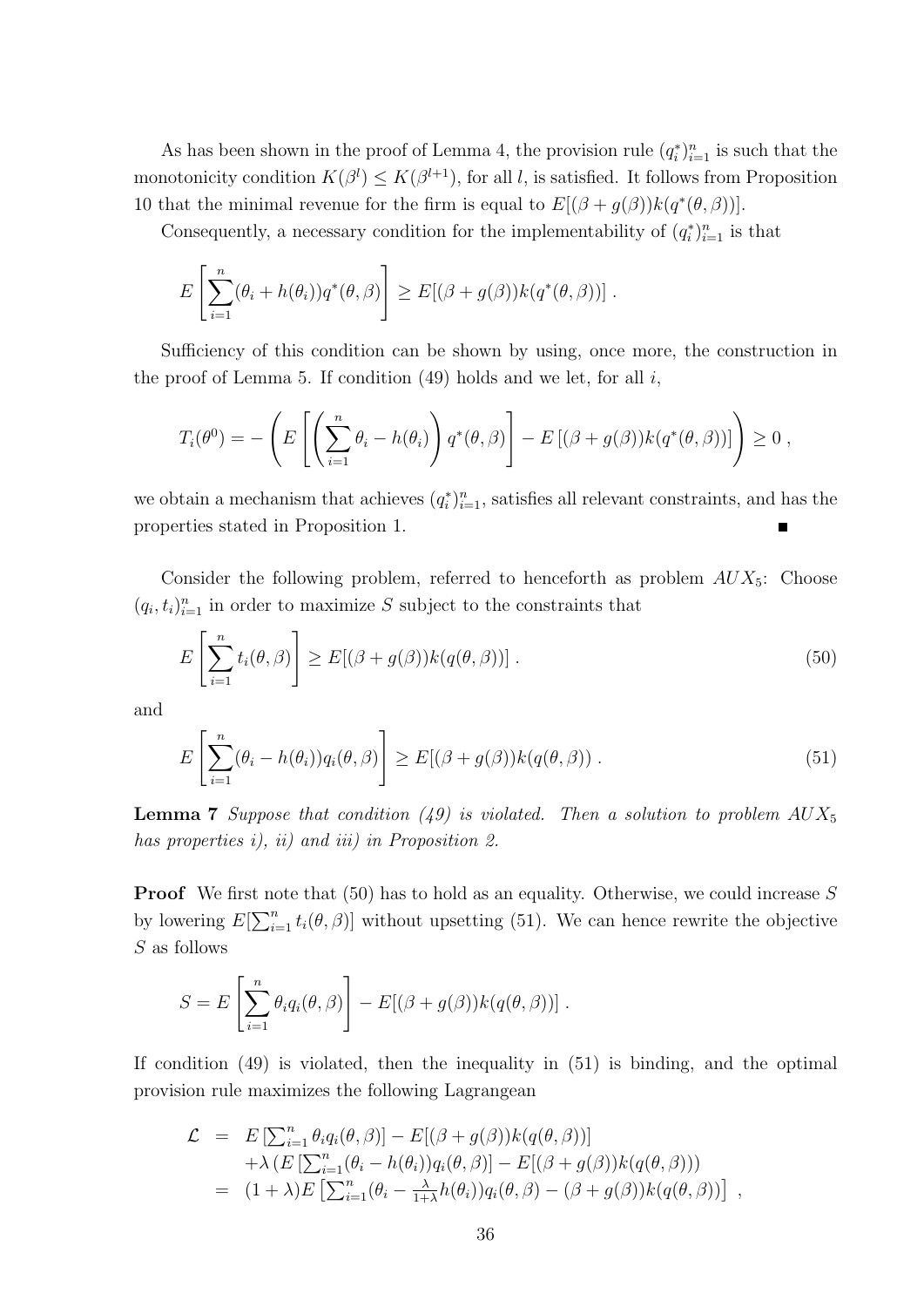where  $\lambda$  is the Langrangean multiplier which, at a solution to this maximization problem, has to be strictly positive,  $\lambda > 0$ .

The Lagrangean  $\mathcal L$  is increasing in  $q_i(\theta, \beta)$  if  $\theta_i - \frac{\lambda_i}{1+\lambda_i}$  $\frac{\lambda}{1+\lambda}h(\theta_i) \geq 0$  and is decreasing otherwise. The assumption that h is a decreasing function and the observation that  $\lambda > 0$ imply that there there is a cutoff value  $\theta^k > \theta^0$ , so that  $\theta_i - \frac{\lambda}{1+\lambda}$  $\frac{\lambda}{1+\lambda}h(\theta_i) \geq 0$  if and only if  $\theta_i \geq \theta^k$ .

Maximization of the Lagrangean requires that  $q_i(\theta, \beta) = q(\theta, \beta) := \max_i q_i(\theta, \beta)$  if  $\theta_i \ge \theta^k$ , and  $q_i(\theta, \beta) = 0$ , otherwise. This establishes property i) in Proposition 2.

Given this observation, we can rewrite the Lagrangean as

$$
\mathcal{L} = (1 + \lambda) E \left[ \sum_{\{i | \theta_i \ge \theta^k\}} (\theta_i - \frac{\lambda}{1 + \lambda} h(\theta_i)) q(\theta, \beta) - (\beta + g(\beta)) k(q(\theta, \beta)) \right].
$$

The optimal level of  $q(\theta, \beta)$  therefore satisfies the first order condition,

$$
\sum_{\{i|\theta_i \geq \theta^k\}} \left( \theta_i - \frac{\lambda}{1+\lambda} h(\theta_i) \right) = (\beta + g(\beta))k'(q(\theta, \beta)),
$$

for all  $\theta$ , and  $\beta$ . This proves property iii) in Proposition 2.

Lemma 8 Suppose that condition (49) is violated. The level of S generated by solution to problem  $AUX_5$  is an upper bound on the level of S is the constraints in (38), (44), (45) and  $(43)$  have to be taken into account. Moreover, the solution to problem  $AUX_5$  can be implemented by means of a mechanism that satisfies these constraints.

**Proof** It follows from Propositions 9 and 10 that the consumer surplus S is bounded from above by the surplus that is generated by a mechanism that solves the following problem  $AUX_6$ : maximize S subject to the constraints

$$
E\left[\sum_{i=1}^{n} t_i(\theta, \beta)\right] \ge E[(\beta + g(\beta))k(q(\theta, \beta))]. \tag{52}
$$

and

$$
E\left[\sum_{i=1}^{n}(\theta_{i}-h(\theta_{i}))q_{i}(\theta,\beta)\right] \geq E\left[\sum_{i=1}^{n}t_{i}(\theta,\beta)\right].
$$
\n(53)

and that this upper bound can be reached if the monotonicity constraints  $Q_i(\theta^l) \leq$  $Q_i(\theta^{l+1})$ , for all i and l; and  $K(\beta^l) \leq K(\beta^{l+1})$ , for all l, are satisfied.

Obviously at a solution to this problem the constraint (52) has to be binding, because otherwise it would be possible to increase S by lowering  $E[\sum_{i=1}^{n} t_i(\theta, \beta)]$ . This implies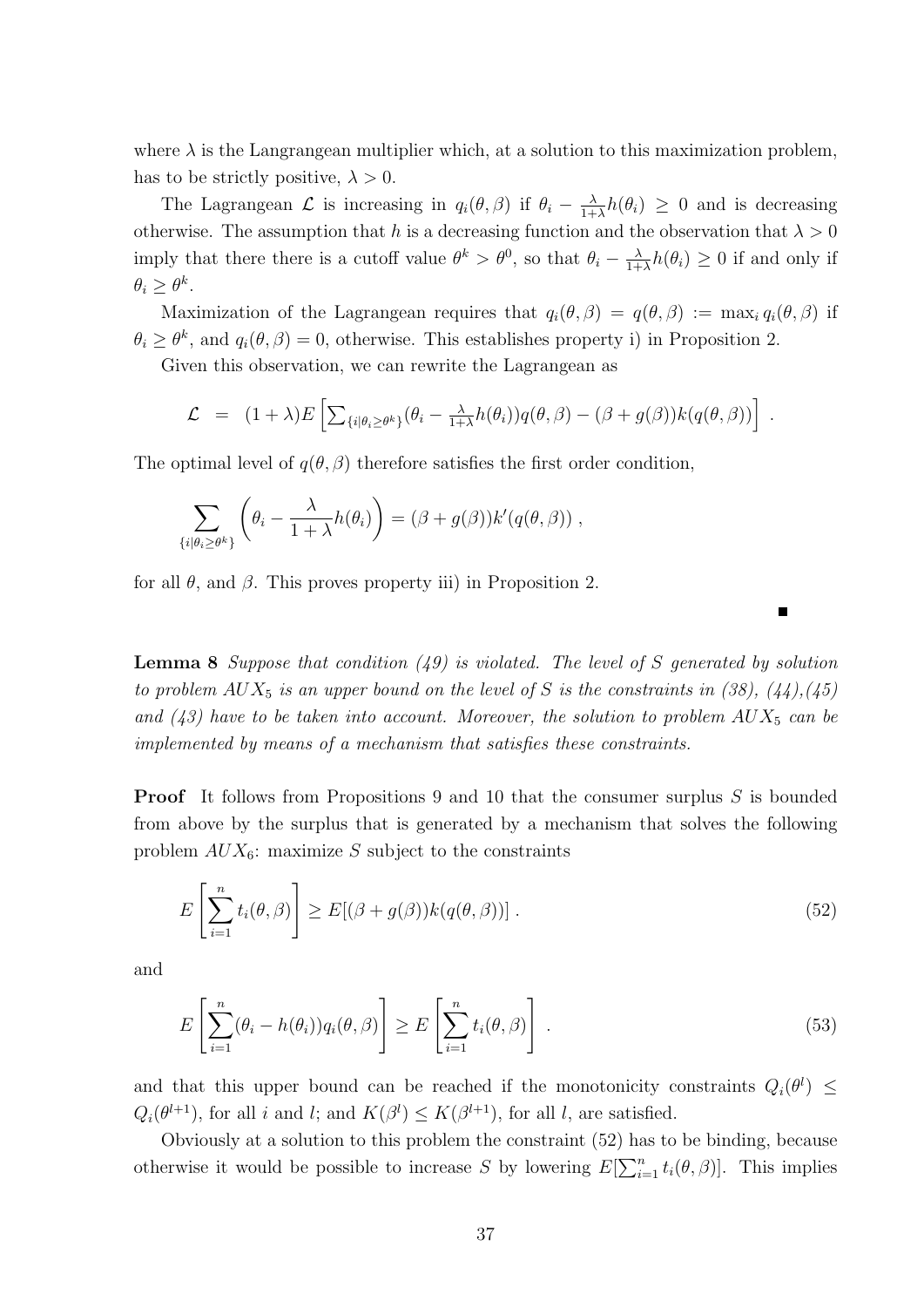that the constraint in (53) can be written as

$$
E\left[\sum_{i=1}^{n}(\theta_i - h(\theta_i))q_i(\theta, \beta)\right] \ge E[(\beta + g(\beta))k(q(\theta, \beta))].
$$
\n(54)

If condition (49) is violated, this inequality constraint is binding, which implies that the solution to problem  $AUX_6$  coincides with the solution to problem  $AUX_5$ .

To complete the proof it remains to be shown that a solution to problem  $AUX_5$  satisfies the monotonicity constraints.

To see that  $Q_i(\theta^l) \leq Q_i(\theta^{l+1})$ , for all i and l holds, note that the monotone hazard rate assumption implies that  $\theta_i - h(\theta_i)$  is an increasing function. Consequently, the solution to problem  $AUX_5$  is such that

$$
q_i(\theta^l, \theta_{-i}, \beta) \le q_i(\theta^{l+1}, \theta_{-i}, \beta) ,
$$

for all i, l,  $\theta_{-i}$  and  $\beta$ .

To see that  $K(\beta^l) \leq K(\beta^{l+1})$ , for all l, note that  $\beta+g(\beta)$  also is an increasing function. This implies that, for all  $\theta$ , and  $l, q(\theta, \beta^l) \leq (\theta, \beta^{l+1})$ . Consequently,

 $k(q(\theta, \beta^{l})) \leq k(q(\theta, \beta^{l+1}))$ .

### B.4 Proof of Proposition 4

We first consider a relaxed problem of maximizing expected profits

$$
E\left[\sum_{i=1}^{n} t_i(\theta) - \beta k(q(\theta))\right]
$$

taking only the constraint that the expected consumer surplus must be non-negative,

$$
E\left[\sum_{i=1}^{n}(\theta_i q_i(\theta) - t_i(\theta)\right] \ge 0,
$$
\n(55)

into account. We show in Step 1 that the solution to this problem has all the properties stated in Proposition 4. We will then show in Step 2 that this outcome can also be obtained in such a way that the consumers' incentive compatibility constraints in (38) are satisfied.

Step 1. Obviously, at a solution to the relaxed problem the constraint in (55) has to be binding. Otherwise, expected payments of individuals and therefore the firm's expected profit could be increased. This establishes property  $ii)$  in Proposition 4. Expected profits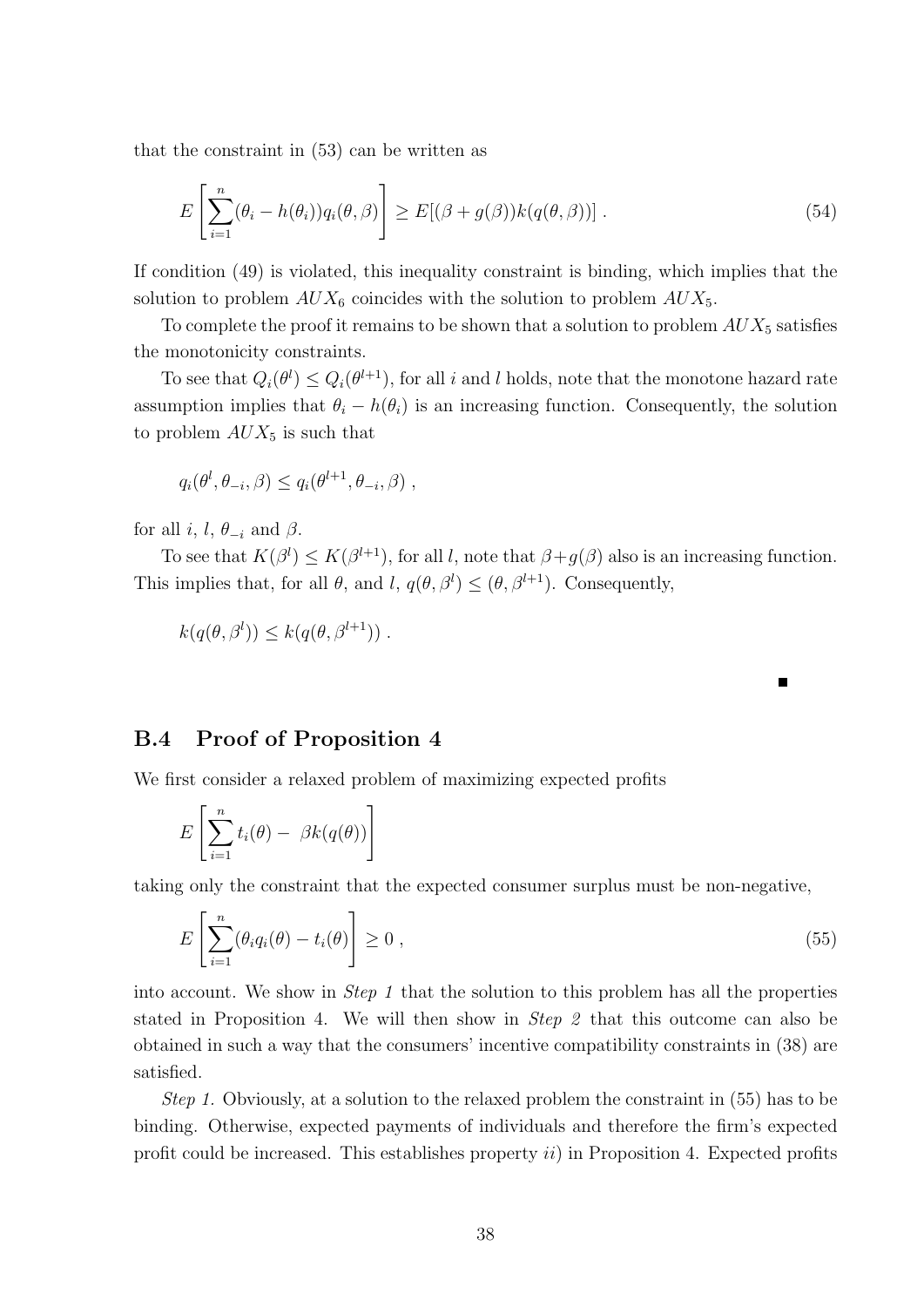can hence be rewritten as

$$
E\left[\sum_{i=1}^{n} \theta_i q_i(\theta) - \beta k(q(\theta))\right],
$$
\n(56)

and the optimal provision rule  $(q_i)_{i=1}^n$  maximizes this expression. The solution has no exclusion (property  $i$ ) in Proposition 4). Otherwise it would be possible to increase  $\sum_{i=1}^{n} \theta_i q_i(\theta)$ , for some  $\theta$  without having to increase  $\beta k(q(\theta))$ . This would lead to a higher value of the objective function, so that a situation with exclusion cannot be optimal.

This implies that the objective in (56) can be rewritten once more as

$$
E\left[\left(\sum_{i=1}^{n} \theta_i\right) q(\theta) - \beta k(q(\theta))\right],
$$
\n(57)

which is the expression for profits in part  $iv$ ) of Proposition 4. Maximization of this expression yields to the Samuelson rule, property *iii*) in Proposition 4.

Step 2. It is easily verified that public goods provision according to the Samuelson rule implies that for all i, and l, the monotonicity constraint  $Q_i(\theta) \geq Q_i(\theta^{l-1})$  is satisfied. Consequently, if the expected payments for all individuals are chosen in such a way that the local downward incentive compatibility constraints are binding, then, by Lemma 2, all incentive constraints are satisfied. If moreover, we choose  $(T_i(\theta^0))_{i=1}^n$  such that,

$$
E\left[\sum_{i=1}^{n} h(\theta_i) q_i(\theta, \beta)\right] \sum_{i=1}^{n} T_i(\theta^0) . \tag{58}
$$

then by part *iii*) of Proposition 8, the expected consumer surplus is equal to 0.

### B.5 Proof of Proposition 5

It follows from Propositions 8 and 9 that, if we limit attention to provision rules satisfying the monotonicity constraint  $Q_i(\theta^l) \geq Q_i(\theta^{l-1})$ , for all i and l, then revenue maximization yields

$$
E\left[\sum_{i=1}^n t_i(\theta)\right] = E\left[\sum_{i=1}^n (\theta_i - h(\theta_i))q_i(\theta)\right].
$$

Hence, the profit maximizing provision rule is the one that maximizes

$$
E\left[\sum_{i=1}^{n} t_i(\theta) - \beta k(q(\theta))\right] = E\left[\sum_{i=1}^{n} (\theta_i - h(\theta_i))q_i(\theta) - \beta k(q(\theta))\right]
$$
\n(59)

and, by *iii*) of Proposition 8, yields an expected consumer surplus of

$$
E\left[\sum_{i=1}^{n} h(\theta_i) q_i(\theta)\right]
$$